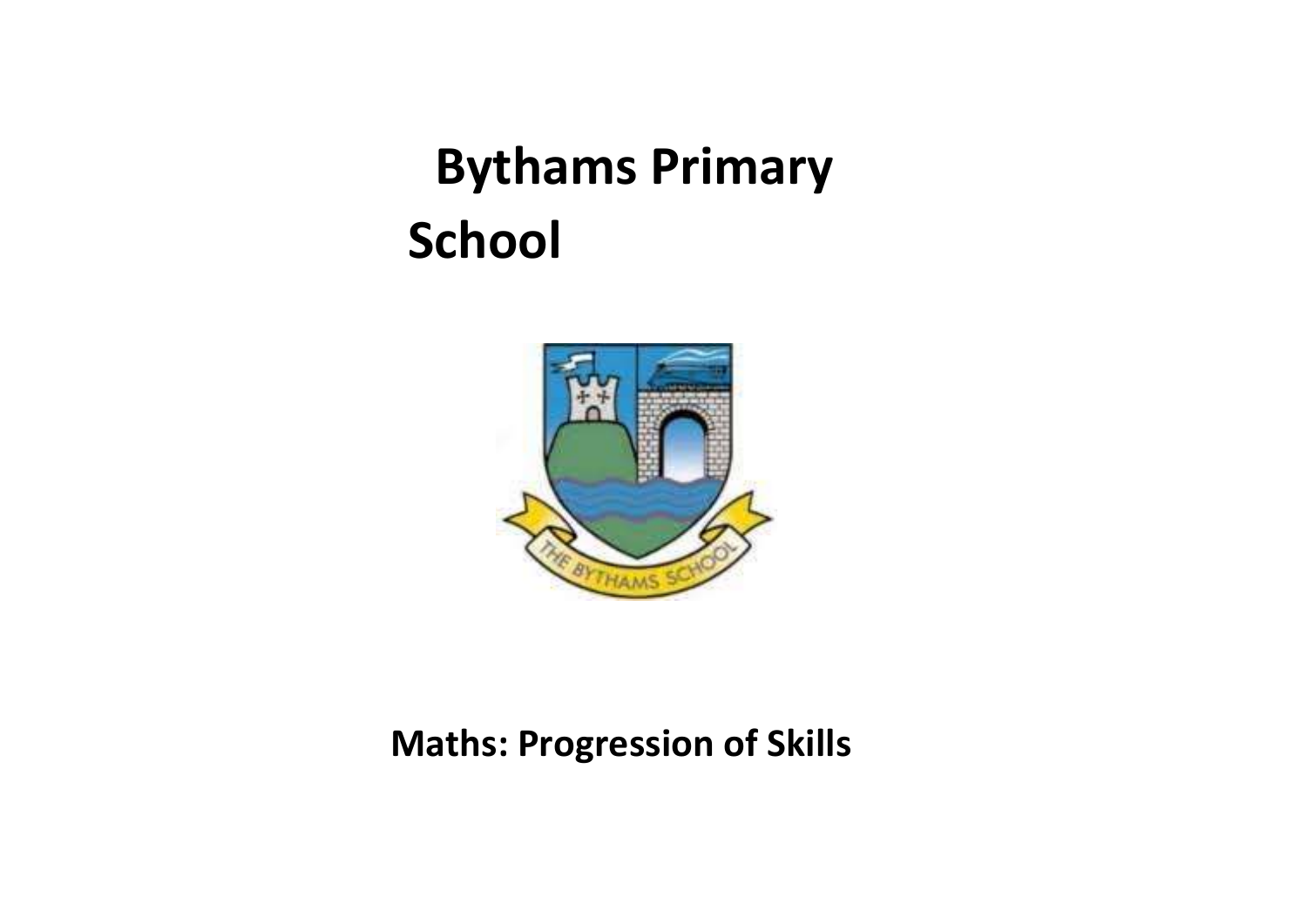

#### MATHEMATICS ESSENTIAL SKILLS Y1-Y6: PLACE VALUE

|                                                                                                                                                                                                                                                                                                                                                                                | <b>KEY STAGE 1</b>                                                                                                                                                                                              |                                                                                                                                                                                                                                                                                     | LOWER KEY STAGE 2                                                                                                                                                                                                                                                      | <b>UPPER KEY STAGE 2</b>                                                                                      |                                                                                                                                                                                                         |  |  |  |  |
|--------------------------------------------------------------------------------------------------------------------------------------------------------------------------------------------------------------------------------------------------------------------------------------------------------------------------------------------------------------------------------|-----------------------------------------------------------------------------------------------------------------------------------------------------------------------------------------------------------------|-------------------------------------------------------------------------------------------------------------------------------------------------------------------------------------------------------------------------------------------------------------------------------------|------------------------------------------------------------------------------------------------------------------------------------------------------------------------------------------------------------------------------------------------------------------------|---------------------------------------------------------------------------------------------------------------|---------------------------------------------------------------------------------------------------------------------------------------------------------------------------------------------------------|--|--|--|--|
| End of Y1 expectations                                                                                                                                                                                                                                                                                                                                                         | End of Y2 expectations                                                                                                                                                                                          | End of Y3 expectations                                                                                                                                                                                                                                                              | End of Y4 expectations                                                                                                                                                                                                                                                 | End of Y5 expectations                                                                                        | End of Y6 expectations                                                                                                                                                                                  |  |  |  |  |
|                                                                                                                                                                                                                                                                                                                                                                                | Identifying and representing numbers                                                                                                                                                                            |                                                                                                                                                                                                                                                                                     |                                                                                                                                                                                                                                                                        |                                                                                                               |                                                                                                                                                                                                         |  |  |  |  |
| Identify and represent<br>numbers beyond 50<br>using concrete objects,<br>pictorial representations<br>and the number line.<br>Confidently use the<br>language of: equal to,<br>more than, less than<br>(fewer), most and least<br>in other mathematical<br>concepts with examples.<br>Begin to recognise the<br>place value of two-digit<br>numbers (tens and ones<br>to 20). | Identify, represent and<br>estimate numbers to 100<br>using different<br>representations, including<br>the number line.<br>Recognise the place value<br>of each digit in a two-digit<br>number (tens and ones). | Identify, represent and<br>estimate numbers to 1000<br>using different<br>representations, including<br>more complex number<br>lines. Recognise the place<br>value of each digit in a<br>three-digit number<br>(hundreds, tens and<br>ones), showing some<br>awareness of thousand. | Identify, represent and<br>estimate numbers using<br>different representations,<br>showing some awareness<br>of five-digit numbers.<br>Recognise the place value<br>of each digit in a four-digit<br>number, beginning to<br>show awareness of five-<br>digit numbers. | Recognise the place value<br>of each digit in numbers<br>up to at least 1,000,000<br>with increasing fluency. | Recognise the place<br>value of each digit in<br>numbers up to at least<br>10,000,000 with<br>increasing fluency.<br>Identify the value of each<br>digit in numbers with up<br>to three decimal places. |  |  |  |  |
|                                                                                                                                                                                                                                                                                                                                                                                |                                                                                                                                                                                                                 |                                                                                                                                                                                                                                                                                     | Comparing, reading and writing numbers                                                                                                                                                                                                                                 |                                                                                                               |                                                                                                                                                                                                         |  |  |  |  |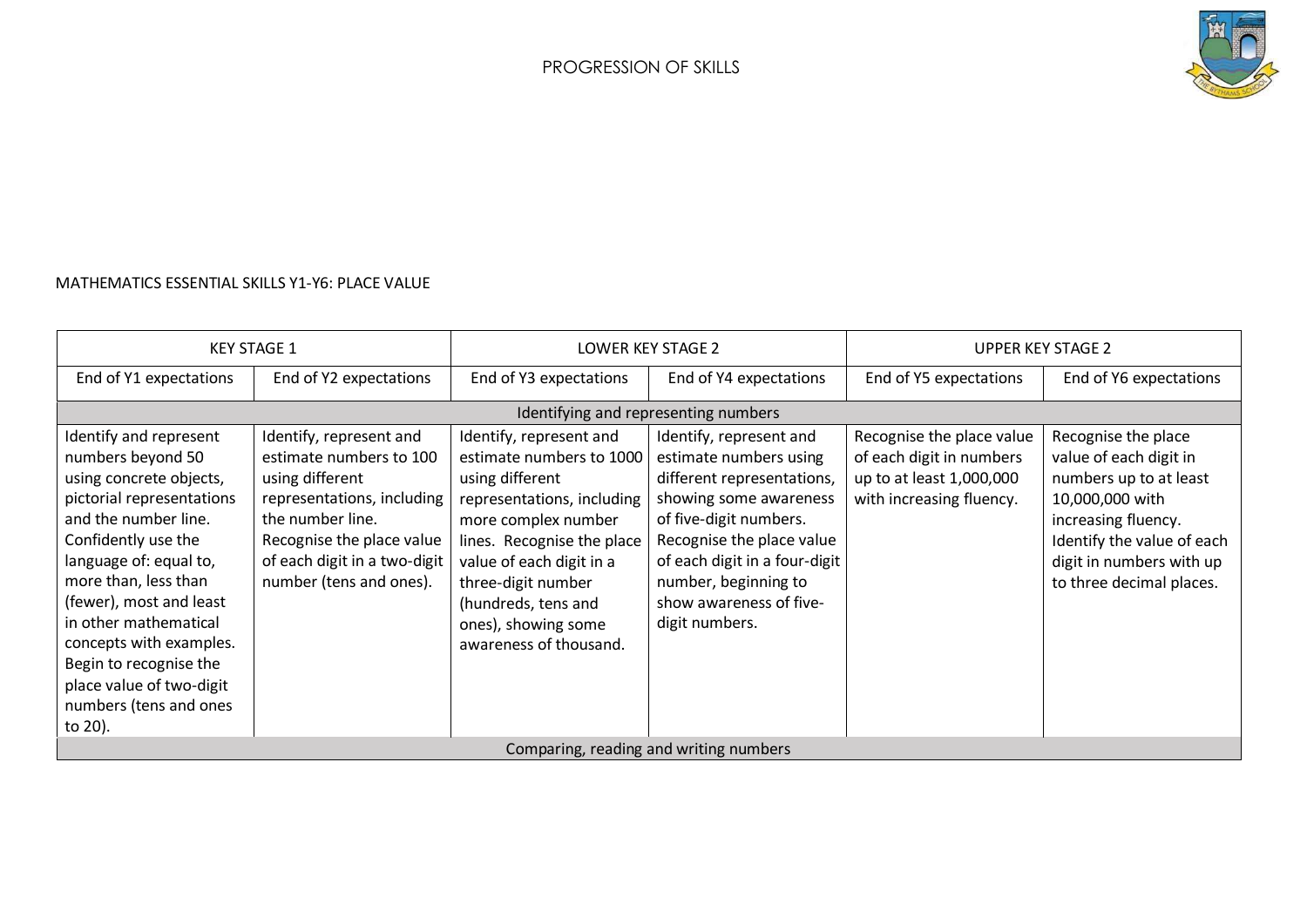

| Read and write<br>numbers to 100 in<br>numerals. Read and<br>write numbers from 1<br>to 20 in words (not<br>necessarily spelt<br>correctly).         | Read and write numbers<br>to at least 100 in<br>numerals and words.<br>Use place value to<br>compare and order<br>numbers from 0 up to<br>100.<br>Use $\lt$ , $>$ and = signs to<br>compare numbers up to<br>100. | Read and write numbers<br>up to 1000 in numerals<br>and words.<br>Compare and order<br>numbers up to 1000.<br>Read Roman numerals to<br>12<br>$($ l to XII $).$ | Order and compare<br>numbers up to and<br>including 10,000 with<br>increasing fluency. Use<br>the notation for negative<br>numbers and identify<br>numbers less than 0.<br>Use the $>$ and $<$ signs to<br>accurately compare pairs<br>of numbers, including<br>positive and negative<br>integers.<br>Read Roman numerals to<br>100 (I to C) and<br>understand how, over<br>time, the numeral system<br>changed to include the<br>concept of zero and place<br>value. | Read, write, order and<br>compare numbers up to<br>at least 1,000,000 using ><br>and < signs to make<br>number sentences with<br>more than two numbers,<br>with increasing fluency.<br>Interpret negative<br>numbers in context.<br>Read Roman numerals to<br>1000 (M) and recognise<br>years written in Roman<br>numerals. | Read, write, order and<br>compare numbers up to<br>and including 10,000,000<br>using<br>> and < signs to make<br>number sentences with<br>more than two numbers.<br>with increasing fluency.<br>Use negative numbers in<br>context, and calculate<br>intervals across zero. |
|------------------------------------------------------------------------------------------------------------------------------------------------------|-------------------------------------------------------------------------------------------------------------------------------------------------------------------------------------------------------------------|-----------------------------------------------------------------------------------------------------------------------------------------------------------------|-----------------------------------------------------------------------------------------------------------------------------------------------------------------------------------------------------------------------------------------------------------------------------------------------------------------------------------------------------------------------------------------------------------------------------------------------------------------------|-----------------------------------------------------------------------------------------------------------------------------------------------------------------------------------------------------------------------------------------------------------------------------------------------------------------------------|-----------------------------------------------------------------------------------------------------------------------------------------------------------------------------------------------------------------------------------------------------------------------------|
|                                                                                                                                                      |                                                                                                                                                                                                                   | Counting                                                                                                                                                        |                                                                                                                                                                                                                                                                                                                                                                                                                                                                       |                                                                                                                                                                                                                                                                                                                             |                                                                                                                                                                                                                                                                             |
| Count to and across 100,                                                                                                                             | Count fluently in steps of                                                                                                                                                                                        | Count from 0 in multiples                                                                                                                                       | Count in multiples of 6, 7,                                                                                                                                                                                                                                                                                                                                                                                                                                           | Count forwards or                                                                                                                                                                                                                                                                                                           | Use the whole number                                                                                                                                                                                                                                                        |
| forwards and backwards,                                                                                                                              | $2, 3$ and 5 from 0, and                                                                                                                                                                                          | of 4, 8, 10, 50 and 100.                                                                                                                                        | 9, 25 and 1000.                                                                                                                                                                                                                                                                                                                                                                                                                                                       | backwards in steps of                                                                                                                                                                                                                                                                                                       | system, including                                                                                                                                                                                                                                                           |
| beginning with 0 or 1, or                                                                                                                            | count in tens from any                                                                                                                                                                                            | Find 10 or 100 more/less                                                                                                                                        | Count backwards in ones                                                                                                                                                                                                                                                                                                                                                                                                                                               | powers of 10 for any                                                                                                                                                                                                                                                                                                        | counting, saying, reading                                                                                                                                                                                                                                                   |
| from any given number.                                                                                                                               | number, forward or<br>backward.                                                                                                                                                                                   | than a given number.                                                                                                                                            | through zero to include<br>negative numbers.                                                                                                                                                                                                                                                                                                                                                                                                                          | given number up to at<br>least                                                                                                                                                                                                                                                                                              | and writing numbers<br>accurately.                                                                                                                                                                                                                                          |
| Given a number, identify 1<br>more and 1 less with<br>numbers up to 100.Count<br>in different multiples,<br>including ones, twos, fives<br>and tens. |                                                                                                                                                                                                                   |                                                                                                                                                                 | Find 10, 100 or 1000 more<br>or less than a given<br>number, (beginning to<br>work with five-digit<br>numbers).                                                                                                                                                                                                                                                                                                                                                       | 1,000,000 with increasing<br>fluency.<br>Count forwards and<br>backwards with positive<br>and negative whole<br>numbers through zero, in<br>context, and apply to<br>solving simple problems<br>(e.g. involving<br>temperature).                                                                                            |                                                                                                                                                                                                                                                                             |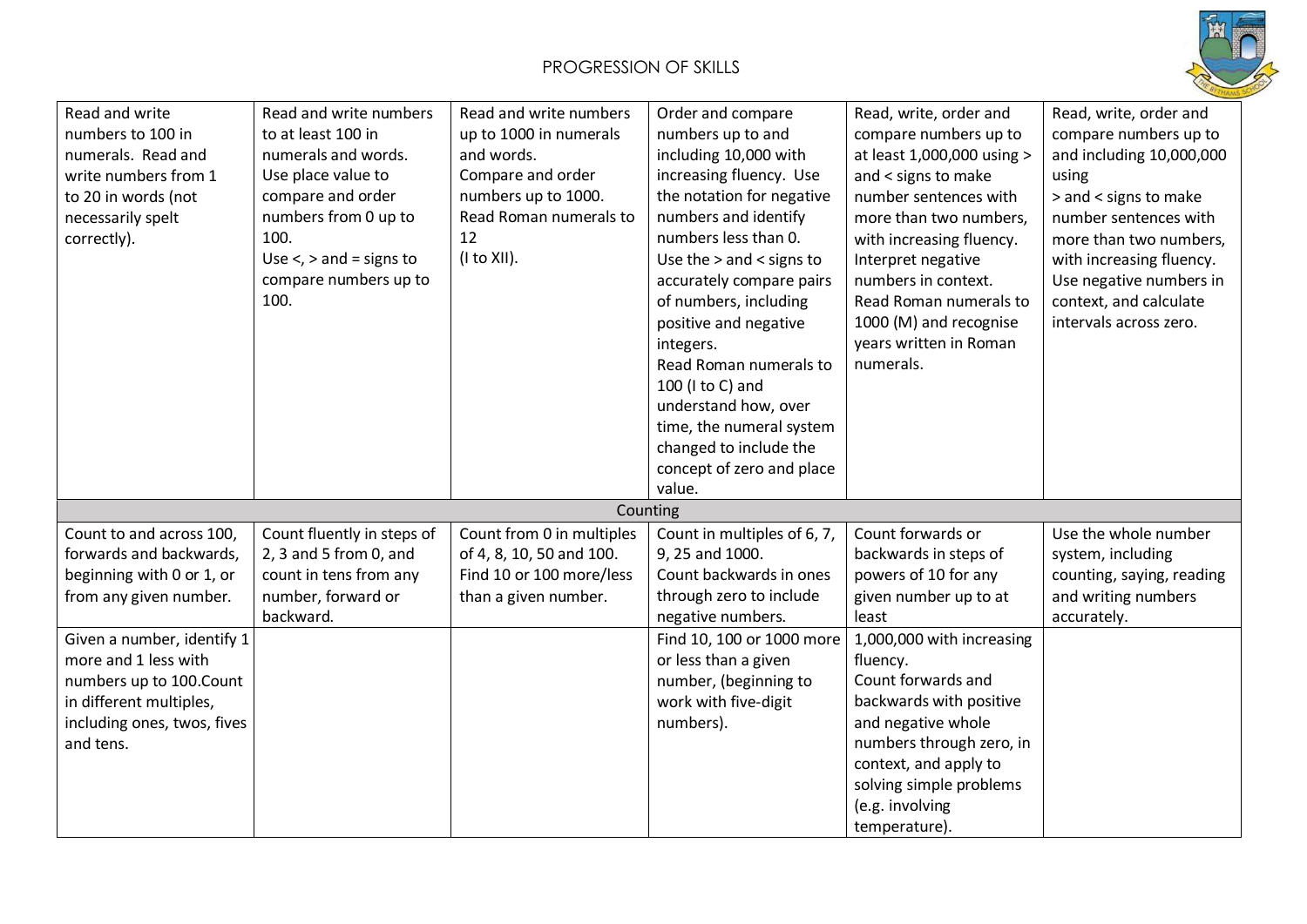

| Rounding                                                                                                                     |                                                                                            |                                                                          |                                                                          |                                                                                             |                                                                          |  |  |  |
|------------------------------------------------------------------------------------------------------------------------------|--------------------------------------------------------------------------------------------|--------------------------------------------------------------------------|--------------------------------------------------------------------------|---------------------------------------------------------------------------------------------|--------------------------------------------------------------------------|--|--|--|
|                                                                                                                              |                                                                                            | Round numbers up to<br>1000 to the nearest 10.                           | Round any four-digit<br>number to the nearest 10,<br>100 or 1000.        | Round any number up to<br>1,000,000 to the nearest<br>10,<br>100, 1000, 10,000,<br>100,000. | Round any whole number<br>to<br>a required degree of<br>accuracy.        |  |  |  |
|                                                                                                                              |                                                                                            |                                                                          | Problem solving                                                          |                                                                                             |                                                                          |  |  |  |
| Use place value and<br>number<br>facts to solve simple<br>concrete and pictorial<br>problems, involving all of<br>the above. | Use place value and<br>number facts to solve<br>problems that involve all<br>of the above. | Solve number and<br>practical problems that<br>involve all of the above. | Solve number and<br>practical problems that<br>involve all of the above. | Solve number and<br>practical problems that<br>involve all of the above.                    | Solve number and<br>practical problems that<br>involve all of the above. |  |  |  |

#### MATHEMATICS ESSENTIAL SKILLS Y1-Y6: ADDITON AND SUBTRACTION

|                                 | KEY STAGE 1            | LOWER KEY STAGE 2                                |  |                        | UPPER KEY STAGE 2      |  |
|---------------------------------|------------------------|--------------------------------------------------|--|------------------------|------------------------|--|
| End of Y1 expectations          | End of Y2 expectations | End of Y4 expectations<br>End of Y3 expectations |  | End of Y5 expectations | End of Y6 expectations |  |
| Adding and subtracting mentally |                        |                                                  |  |                        |                        |  |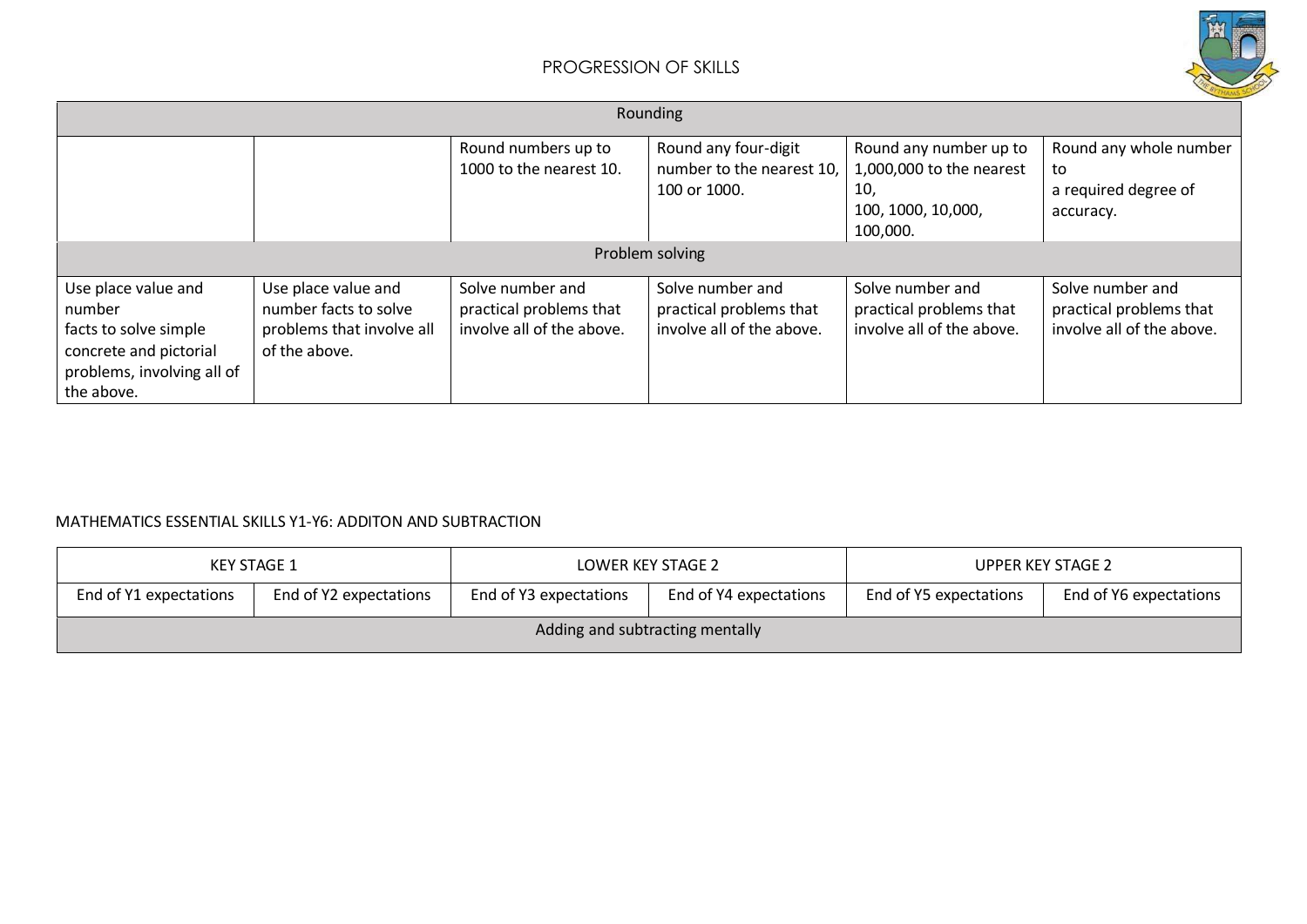

| Represent, reason with<br>and use number bonds<br>and related subtraction<br>facts within 20 (e.g. $9 + 7$<br>$= 16$ ; $16 - 7 = 9$ ; $7 = 16 -$<br>9). Add and subtract<br>one-digit and two-digit<br>numbers to 20 (e.g. $9 + 9$<br>$= 18, 18 - 9 = 19$ ,<br>including zero, using<br>abstract representation. | Recall and use addition<br>and subtraction facts to<br>20 fluently, and derive<br>and use related addition<br>and subtraction facts up<br>to 100 (e.g. $3 + 7 = 10$ ; 10<br>$-7 = 3$ ;<br>$30 + 70 = 100$ ; $100 - 70 =$<br>$30$ ).<br>Add and subtract<br>numbers to 100 using<br>concrete objects,<br>pictorial representations<br>and mentally, including: -<br>a two-digit number and<br>ones<br>a two-digit<br>number and tens<br>two two-digit<br>numbers - adding three<br>one-digit numbers. | Recall and use addition<br>and subtraction facts to<br>100 (e.g. $27 + 73 = 100$ ;<br>$100 - 27 = 73$ ).<br>Derive and use related<br>facts up to 1000, working<br>with more complex<br>combinations (e.g. $27 + 73$<br>$= 100$ ; 270 + 730 = 1000).<br>Choose their own<br>equipment appropriate to<br>task, trying different<br>approaches and finding<br>ways of overcoming<br>difficulties.<br>Add and subtract<br>numbers mentally,<br>including: - a three-<br>digit number and ones<br>a three-digit<br>number and tens<br>a three-digit<br>number and hundreds. | Continue to practice<br>mental methods for<br>addition and subtraction<br>with increasingly large<br>numbers, including<br>partitioning to aid fluency.                                                                          | Add and subtract<br>increasingly large<br>numbers, identifying and<br>using the best mental<br>strategies to tackle a<br>range of problems.                                 | Perform more complex<br>mental calculations,<br>including mixed<br>operations and large<br>numbers.                                                                                                                                                                                              |
|------------------------------------------------------------------------------------------------------------------------------------------------------------------------------------------------------------------------------------------------------------------------------------------------------------------|------------------------------------------------------------------------------------------------------------------------------------------------------------------------------------------------------------------------------------------------------------------------------------------------------------------------------------------------------------------------------------------------------------------------------------------------------------------------------------------------------|-------------------------------------------------------------------------------------------------------------------------------------------------------------------------------------------------------------------------------------------------------------------------------------------------------------------------------------------------------------------------------------------------------------------------------------------------------------------------------------------------------------------------------------------------------------------------|----------------------------------------------------------------------------------------------------------------------------------------------------------------------------------------------------------------------------------|-----------------------------------------------------------------------------------------------------------------------------------------------------------------------------|--------------------------------------------------------------------------------------------------------------------------------------------------------------------------------------------------------------------------------------------------------------------------------------------------|
|                                                                                                                                                                                                                                                                                                                  |                                                                                                                                                                                                                                                                                                                                                                                                                                                                                                      |                                                                                                                                                                                                                                                                                                                                                                                                                                                                                                                                                                         | Adding and subtracting using written methods                                                                                                                                                                                     |                                                                                                                                                                             |                                                                                                                                                                                                                                                                                                  |
| Read, write and interpret<br>simple mathematical<br>statements, involving<br>addition (+), subtraction<br>$(-)$ and equals $(=)$ signs,<br>recognising that addition<br>and subtraction are<br>related operations.                                                                                               | Show, with examples,<br>that addition of two<br>numbers can be done in<br>any order (commutative)<br>and subtraction of one<br>number from another<br>cannot. Record addition<br>and subtraction in<br>columns to support their<br>understanding of place<br>value in preparation for                                                                                                                                                                                                                | Add and subtract<br>numbers with up to three<br>digits, using the formal<br>written methods of<br>columnar addition and<br>subtraction, carrying and<br>exchanging when<br>necessary.                                                                                                                                                                                                                                                                                                                                                                                   | Where appropriate, add<br>and subtract numbers<br>with up to four digits<br>using the formal written<br>methods of columnar<br>addition and subtraction,<br>including adding decimal<br>numbers through the<br>context of money. | Add and subtract whole<br>numbers with more than<br>five digits (including<br>decimal numbers), using<br>formal written methods<br>of columnar addition and<br>subtraction. | Use their knowledge of<br>the order of operations to<br>carry out calculations,<br>involving the four<br>operations, identifying<br>how the position of the<br>brackets can affect the<br>answer.<br>Continue to add and<br>subtract in columns with<br>increasingly large<br>numbers (including |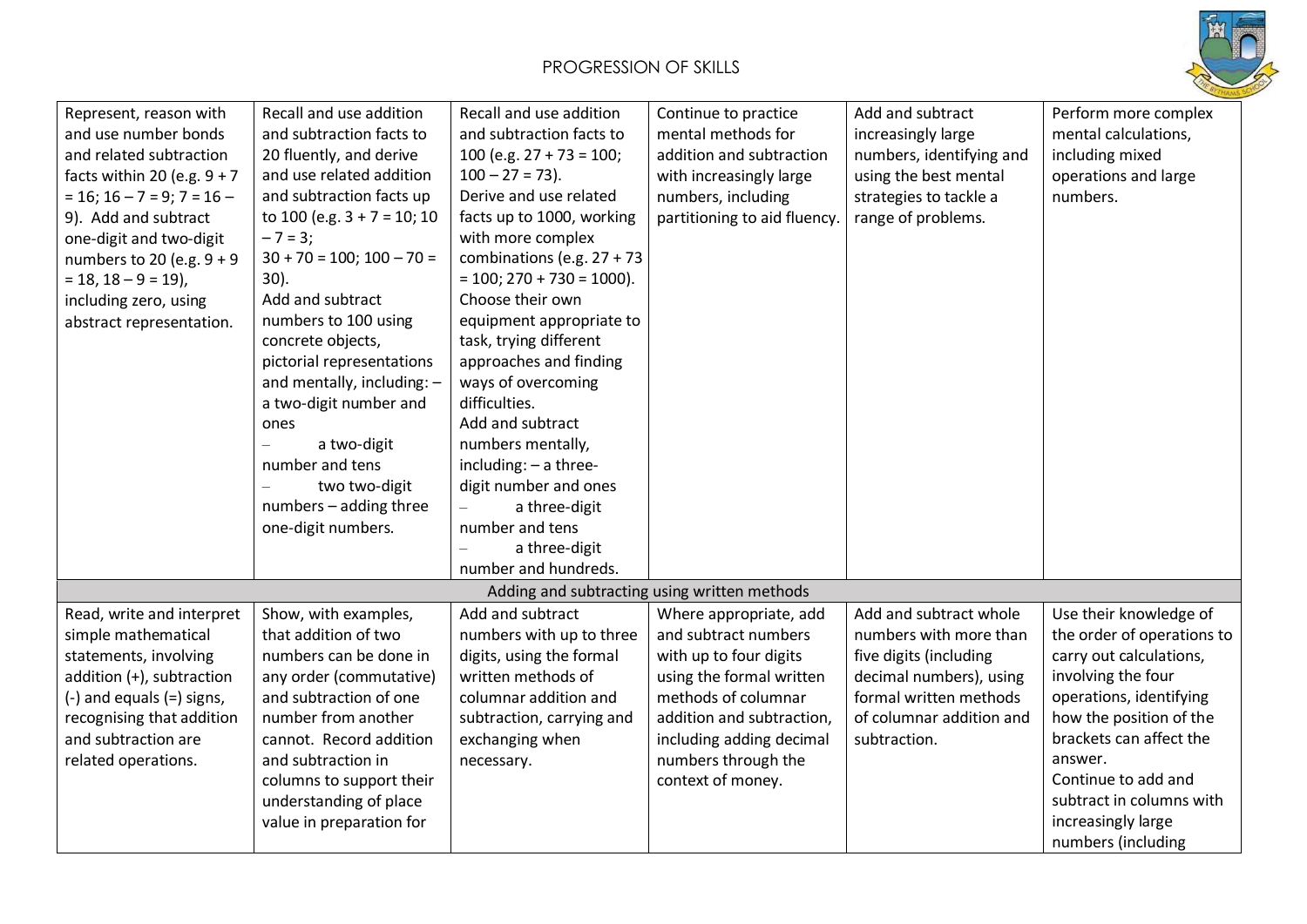

|         | formal written methods<br>with larger numbers.                                                                                                                |                                                                                                                                                                                        |                                                                                                                                                                        |                                                                                                                                                                                                                               | decimals) to improve<br>procedural fluency.                                                                                                                                                                                                     |
|---------|---------------------------------------------------------------------------------------------------------------------------------------------------------------|----------------------------------------------------------------------------------------------------------------------------------------------------------------------------------------|------------------------------------------------------------------------------------------------------------------------------------------------------------------------|-------------------------------------------------------------------------------------------------------------------------------------------------------------------------------------------------------------------------------|-------------------------------------------------------------------------------------------------------------------------------------------------------------------------------------------------------------------------------------------------|
|         |                                                                                                                                                               | <b>Estimating and Checking</b>                                                                                                                                                         |                                                                                                                                                                        |                                                                                                                                                                                                                               |                                                                                                                                                                                                                                                 |
|         | Recognise and use the<br>inverse relationship<br>between addition and<br>subtraction and use this<br>to check calculations and<br>missing number<br>problems. | Estimate, by rounding to<br>the nearest 10, the<br>answer to addition and<br>subtraction calculations<br>with numbers up to 1000<br>and use inverse<br>operations to check<br>answers. | Estimate, by rounding to<br>the nearest 10, 100 and<br>1000, and use inverse<br>operations to check<br>answers to a calculation<br>with increasingly large<br>numbers. | Use rounding to estimate<br>and check answers to<br>calculations and<br>determine, in the context<br>of a problem, levels of<br>accuracy, including<br>rounding by 10, 100,<br>1000, 10,000 and<br>100,000.                   | Use estimation /<br>rounding /<br>approximation to check<br>answers to calculations<br>and determine, in the<br>context of a problem, an<br>appropriate level of<br>accuracy.                                                                   |
| $+5$ ). | Check their calculations<br>by adding numbers in a<br>different order (e.g. 5 +<br>$2 + 1 = 1 + 5 + 2 = 1 + 2$                                                | Begin to recognise<br>estimation, rounding and<br>approximation as<br>strategies to check their<br>working out.                                                                        |                                                                                                                                                                        | Estimate within addition<br>and subtraction<br>problems by rounding<br>decimal numbers to the<br>nearest whole number,<br>choosing how to round<br>depending on the<br>context.<br>Check answers using<br>inverse operations. | Estimate by rounding<br>decimal numbers with<br>three or more decimal<br>places to the nearest<br>whole number or to one<br>or two decimal places,<br>depending on the context<br>of the problem. Check<br>answers using inverse<br>operations. |
|         |                                                                                                                                                               | Problem solving and applying                                                                                                                                                           |                                                                                                                                                                        |                                                                                                                                                                                                                               |                                                                                                                                                                                                                                                 |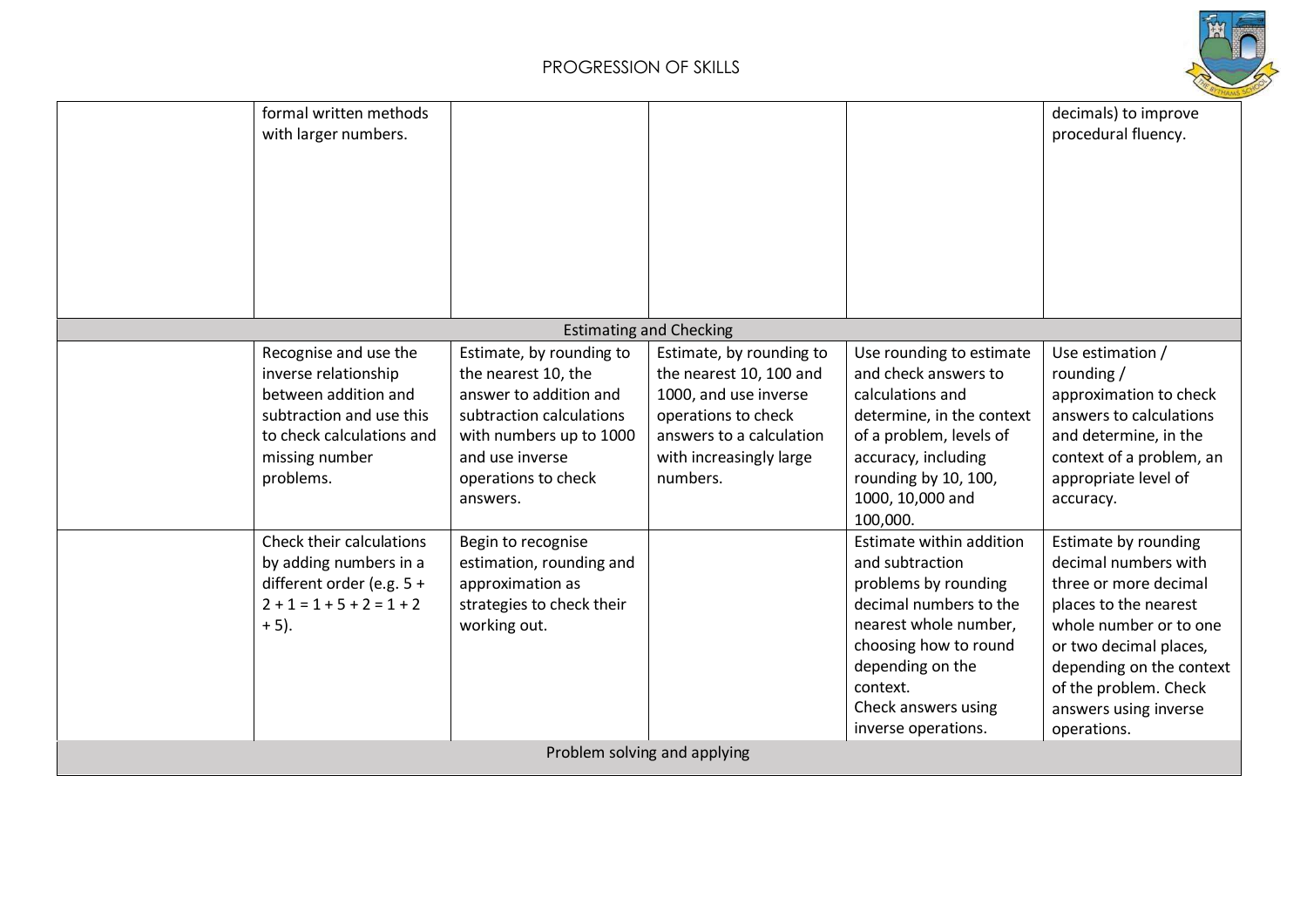

| Solve simple onestep           | Apply their increasing | Solve problems,          | Solve addition and        | Solve addition and          | Solve addition and          |
|--------------------------------|------------------------|--------------------------|---------------------------|-----------------------------|-----------------------------|
| problems that involve          | knowledge of mental    | including missing        | subtraction two-step      | subtraction multi-step      | subtraction multi-step      |
| addition and                   | and written methods to | number problems, using   | problems (with            | problems in contexts,       | problems in contexts,       |
| subtraction, using             | solve simple problems  | number facts, place      | increasingly large        | involving all of the above, | involving all of the above, |
| concrete objects and           | with addition and      | value and more complex   | numbers) in contexts,     | deciding which operations   | deciding which operations   |
| pictorial                      | subtraction, using     | addition and subtraction | deciding which operations | and methods to use and      | and methods to use,         |
| representations,               | concrete objects and   | with numbers up to       | and methods to use,       | why.                        | explaining their choices    |
| including missing              | pictorial              | 1000.                    | explaining their choices. |                             |                             |
| number problems                | representations        |                          |                           |                             |                             |
| $(e.g. 4 + ? = 9, 7 = ? - 9).$ | (including those)      |                          |                           |                             |                             |
| Use addition and               | involving numbers,     |                          |                           |                             |                             |
| subtraction in familiar and    | quantities and         |                          |                           |                             |                             |
| practical contexts.            | measures).             |                          |                           |                             |                             |

#### MATHEMATICS ESSENTIAL SKILLS Y1-Y6: MULTIPLICATION AND DIVISION

| <b>KEY STAGE 1</b>                                                                      |                                                                                                         |                                                                                                                  | LOWER KEY STAGE 2                                                                          |                                                                                                                       | <b>UPPER KEY STAGE 2</b>                                                                                           |  |  |
|-----------------------------------------------------------------------------------------|---------------------------------------------------------------------------------------------------------|------------------------------------------------------------------------------------------------------------------|--------------------------------------------------------------------------------------------|-----------------------------------------------------------------------------------------------------------------------|--------------------------------------------------------------------------------------------------------------------|--|--|
| End of Y1 expectations                                                                  | End of Y2 expectations                                                                                  | End of Y3 expectations                                                                                           | End of Y4 expectations                                                                     | End of Y5 expectations                                                                                                | End of Y6 expectations                                                                                             |  |  |
| <b>Multiplication tables</b>                                                            |                                                                                                         |                                                                                                                  |                                                                                            |                                                                                                                       |                                                                                                                    |  |  |
| Count in multiples of 2, 5<br>and 10 up to and<br>including 100 (where<br>appropriate). | Recall and use<br>multiplication and<br>division facts for the 2, 5<br>and 10 multiplication<br>tables, | Recall and use<br>multiplication and<br>division facts for the 2, 3,<br>4, 5, 8 and 10<br>multiplication tables. | Recall multiplication and<br>division facts for<br>multiplication tables up<br>to 12 x 12. | Improve speed of recall<br>for multiplication and<br>division facts for<br>multiplication tables up<br>to 12 x 12 and | Improve speed of recall<br>for multiplication and<br>division facts for<br>multiplication tables up<br>to 12 x 12. |  |  |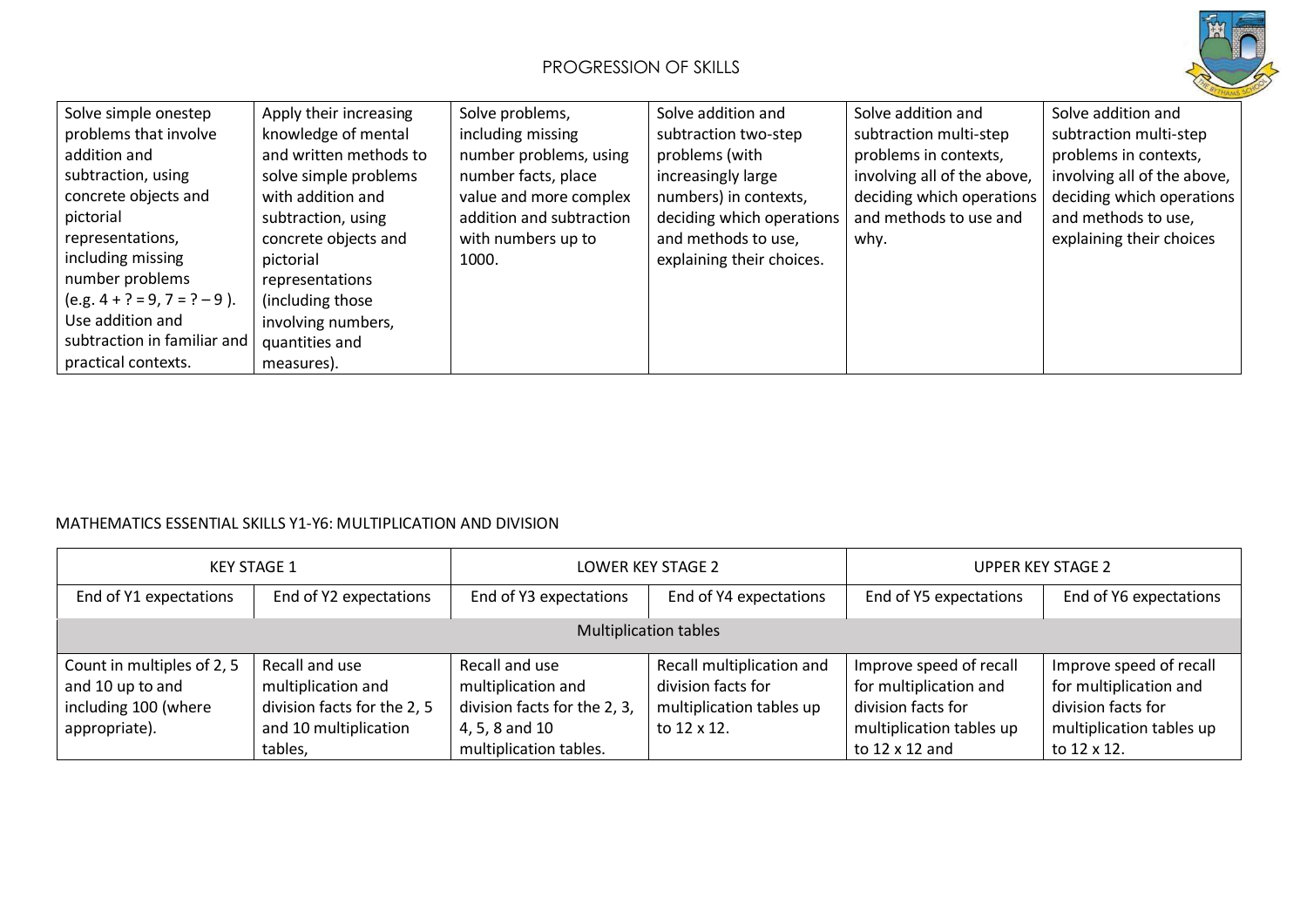

|                                                                                                                                                             | including recognising odd<br>and even numbers.                                                                              |                                                                                                                                                                                                                   |                                                                                                                                                                                                                                                              | consolidate the related<br>division facts.<br>Derive multiplication and<br>division facts for multiples<br>of 10 and 100.       | Derive multiplication and<br>division facts for 10, 100<br>and 1000 and for decimal<br>numbers (e.g. $0.6 \times 7 = 4.2$ )<br>and $0.6 \times 0.7 = 0.42$ ). |
|-------------------------------------------------------------------------------------------------------------------------------------------------------------|-----------------------------------------------------------------------------------------------------------------------------|-------------------------------------------------------------------------------------------------------------------------------------------------------------------------------------------------------------------|--------------------------------------------------------------------------------------------------------------------------------------------------------------------------------------------------------------------------------------------------------------|---------------------------------------------------------------------------------------------------------------------------------|---------------------------------------------------------------------------------------------------------------------------------------------------------------|
|                                                                                                                                                             |                                                                                                                             |                                                                                                                                                                                                                   | Multiplying and dividing mentally                                                                                                                                                                                                                            |                                                                                                                                 |                                                                                                                                                               |
| Use mental strategies to<br>double and half one and<br>two-digit numbers to and<br>including 50, using<br>concrete objects and<br>pictorial representation. | Calculate mathematical<br>statements for<br>multiplication and division<br>within the 2, 5 and 10<br>multiplication tables. | Use the 2, 3, 4, 5, 8 and 10<br>multiplication tables,<br>including for two-digit<br>numbers times one-digit<br>numbers.<br>Multiply one-digit<br>numbers by 2, 3, 4, 5, 8<br>and 10, using mental<br>strategies. | Use place value, known<br>and derived facts to<br>multiply and divide<br>mentally with numbers up<br>to $12 \times 12$ , including:<br>multiplying by 0<br>and 1<br>dividing by 1<br>$\overline{\phantom{m}}$<br>multiplying<br>-<br>together three numbers. | Multiply and divide<br>numbers mentally,<br>drawing upon known<br>facts, including<br>multiplying by multiple of<br>10 and 100. | Perform more complex<br>mental calculations,<br>including those with<br>mixed operations,<br>increasingly large<br>numbers, negative<br>numbers and decimals. |
|                                                                                                                                                             |                                                                                                                             |                                                                                                                                                                                                                   | Multiplying and dividing using written methods                                                                                                                                                                                                               |                                                                                                                                 |                                                                                                                                                               |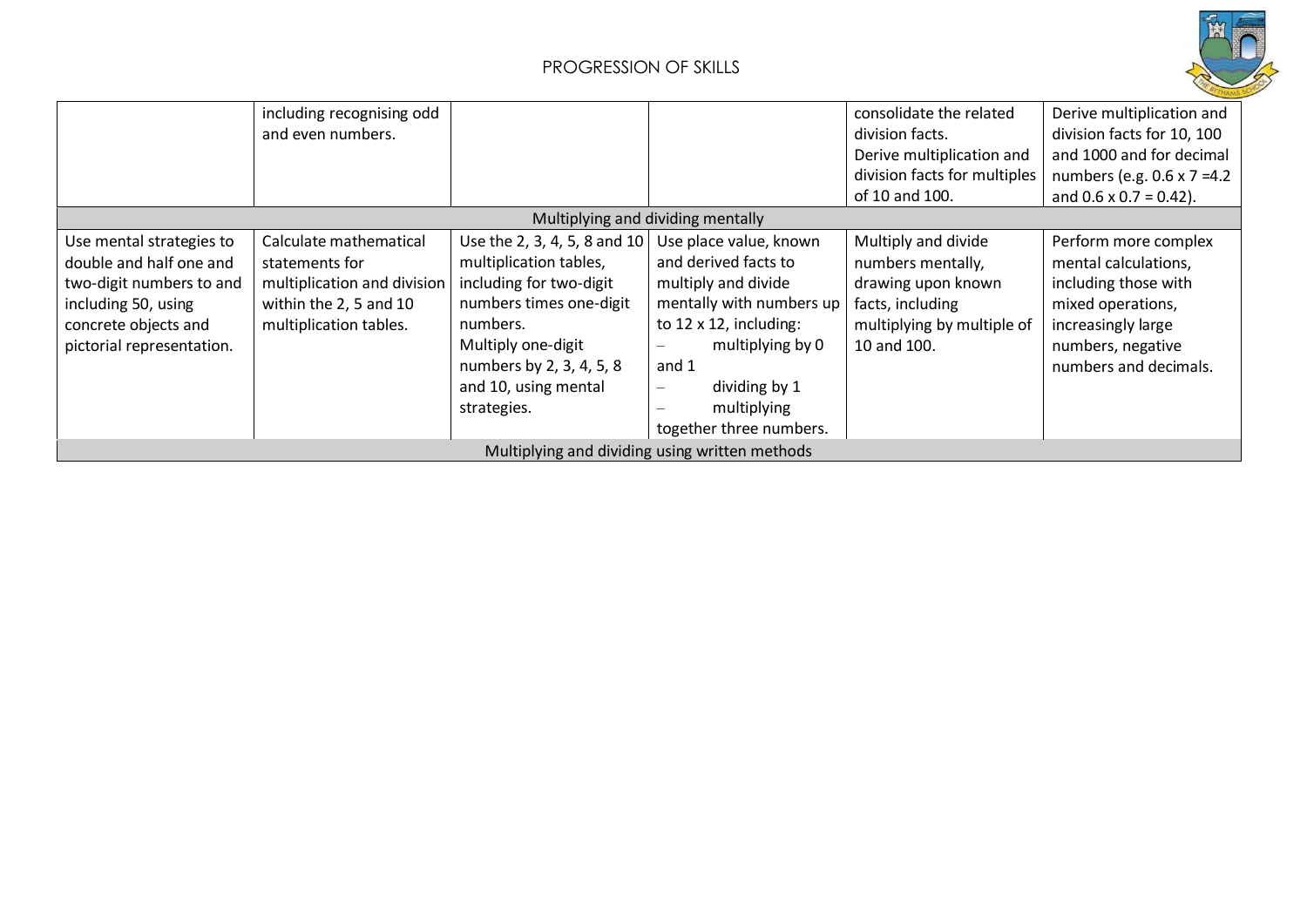

| Use written strategies to<br>double and half one and<br>two-digit numbers to and<br>including 50, using<br>concrete and pictorial<br>representation. | Show, with examples,<br>that multiplication of two<br>numbers in the 2, 5 and<br>10 times table can be<br>done in any order<br>(commutative) and<br>division of one number<br>by another cannot (e.g. 2<br>$x_6$<br>$= 12$ therefore 6 x 2 = 12<br>$12 \div 6 = 2$<br>$5 \times 3 = 15$ therefore $3 \times 5$<br>$=$<br>15<br>$15 \div 5 = 3$<br>$6 \times 10 = 60$ therefore 10 x<br>6<br>$= 60$<br>$60 \div 10 = 6$ ). | Write<br>and<br>calculate<br>mathematical<br>statements<br>for<br>multiplication<br>and<br>division<br>using<br>multiplication tables that<br>they know (2, 3, 4, 5, and<br>$10$ ).<br>Progress to formal written<br>methods to multiply<br>twodigit numbers by a<br>one-digit number<br>(multiplying by 2, 3, 4, 5<br>and $8$ ). | Multiply two-digit and<br>three-digit numbers by<br>and one-digit number,<br>using formal written<br>layout (demonstrating<br>improved procedural<br>fluency). Divide two-<br>digit and threedigit<br>numbers by any onedigit<br>number using a formal<br>written layout (including<br>remainders). | Multiply multi-digit<br>numbers (those with up<br>to 4 digits) by a two digit<br>whole number, using the<br>formal written method of<br>long multiplication.<br>Divide numbers with up to<br>four digits by a one-digit<br>number, using the formal<br>written method of short<br>division and interpret<br>remainders appropriately<br>according to context<br>(including fractions,<br>decimals and rounding). | Continue to multiply<br>multidigit numbers (those<br>with up to four digits) by a<br>two-digit whole number,<br>using the formal written<br>method of long<br>multiplication to improve<br>procedural fluency.<br>Divide numbers with up<br>to four digits by a two-<br>digit whole number, using<br>the formal written<br>method of long division,<br>and interpret remainders<br>as whole number<br>remainders, fractions, or<br>by rounding as<br>appropriate for the<br>context.<br>Use their knowledge of<br>the order of operations to<br>carry out calculations<br>involving the four<br>operations. Identify how<br>the position of the<br>brackets can affect the<br>answer. |
|------------------------------------------------------------------------------------------------------------------------------------------------------|---------------------------------------------------------------------------------------------------------------------------------------------------------------------------------------------------------------------------------------------------------------------------------------------------------------------------------------------------------------------------------------------------------------------------|-----------------------------------------------------------------------------------------------------------------------------------------------------------------------------------------------------------------------------------------------------------------------------------------------------------------------------------|-----------------------------------------------------------------------------------------------------------------------------------------------------------------------------------------------------------------------------------------------------------------------------------------------------|------------------------------------------------------------------------------------------------------------------------------------------------------------------------------------------------------------------------------------------------------------------------------------------------------------------------------------------------------------------------------------------------------------------|---------------------------------------------------------------------------------------------------------------------------------------------------------------------------------------------------------------------------------------------------------------------------------------------------------------------------------------------------------------------------------------------------------------------------------------------------------------------------------------------------------------------------------------------------------------------------------------------------------------------------------------------------------------------------------------|
|                                                                                                                                                      |                                                                                                                                                                                                                                                                                                                                                                                                                           | <b>Estimating and checking</b>                                                                                                                                                                                                                                                                                                    |                                                                                                                                                                                                                                                                                                     |                                                                                                                                                                                                                                                                                                                                                                                                                  |                                                                                                                                                                                                                                                                                                                                                                                                                                                                                                                                                                                                                                                                                       |
|                                                                                                                                                      | Recognise and use the<br>inverse relationship<br>between multiplication<br>and division                                                                                                                                                                                                                                                                                                                                   | Recognise and use the<br>relationship between<br>multiplication and division                                                                                                                                                                                                                                                      | Recognise and use the<br>inverse relationship<br>between multiplication<br>and division                                                                                                                                                                                                             | Use estimation to check<br>answers to calculations<br>and determine, in the<br>context of                                                                                                                                                                                                                                                                                                                        | Continue to use<br>estimation to check<br>answers to calculations<br>and determine,                                                                                                                                                                                                                                                                                                                                                                                                                                                                                                                                                                                                   |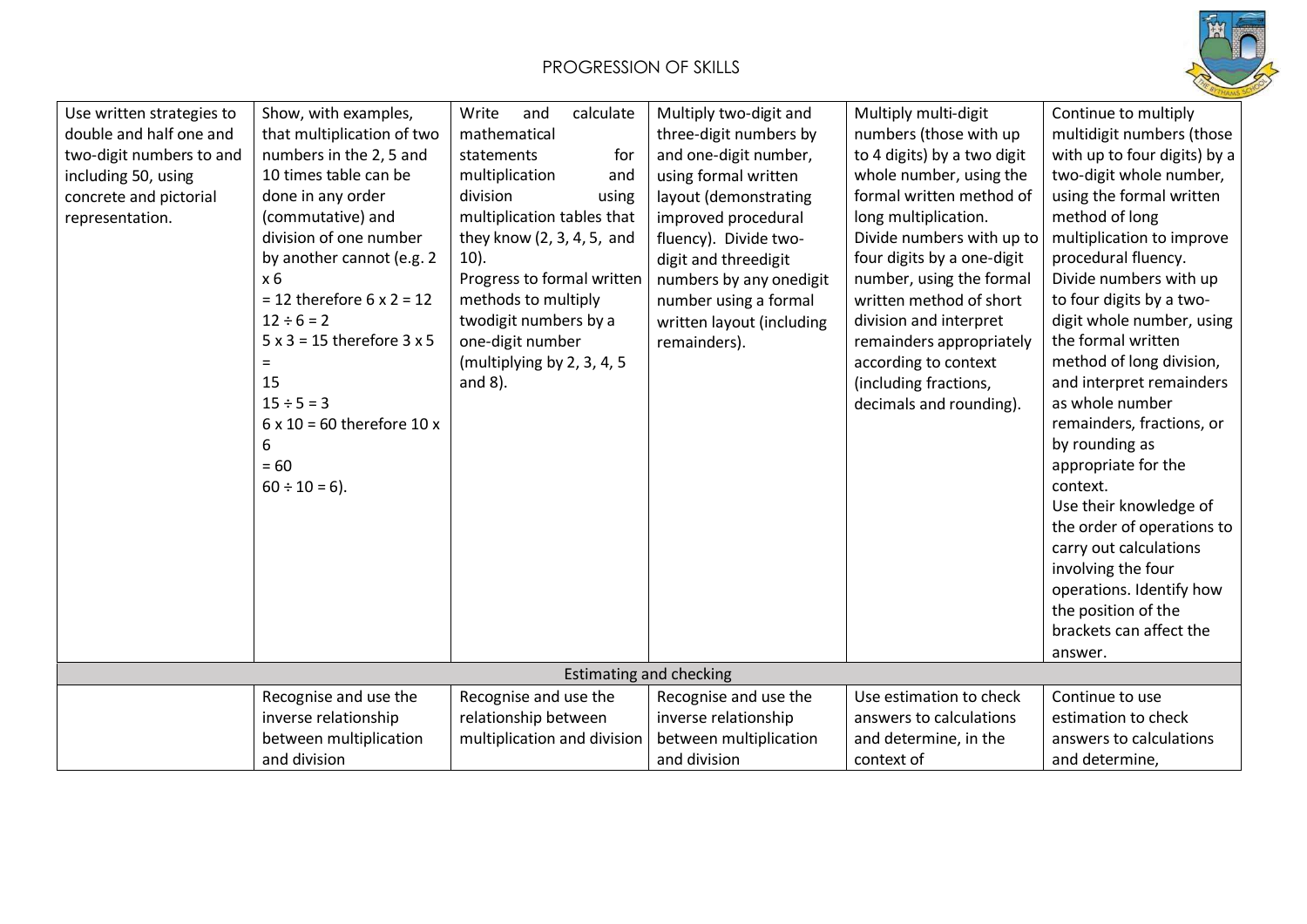

| in calculations (working<br>within the 2, 5 and 10<br>times tables).                                                                                                          | when performing<br>calculations to check<br>answers and written<br>methods (when<br>multiplying and dividing<br>by 2, 3, 4, 5, 8 and 10).                 | when performing<br>calculations, up to 12 x<br>12, to check answers and<br>written methods<br>(including two and three-<br>digit numbers, multiplied<br>and divided by any one-<br>digit number).                                                                                                                                                                                          | a problem, levels of<br>accuracy.                                                                                                                                                                                                                                                                                                                                                                                                                                                                                       | in the context of a<br>problem, levels of<br>accuracy.                                                                                                                                                                                                                                                                                                                                                                                                                                                                                                                                                                                                                                      |
|-------------------------------------------------------------------------------------------------------------------------------------------------------------------------------|-----------------------------------------------------------------------------------------------------------------------------------------------------------|--------------------------------------------------------------------------------------------------------------------------------------------------------------------------------------------------------------------------------------------------------------------------------------------------------------------------------------------------------------------------------------------|-------------------------------------------------------------------------------------------------------------------------------------------------------------------------------------------------------------------------------------------------------------------------------------------------------------------------------------------------------------------------------------------------------------------------------------------------------------------------------------------------------------------------|---------------------------------------------------------------------------------------------------------------------------------------------------------------------------------------------------------------------------------------------------------------------------------------------------------------------------------------------------------------------------------------------------------------------------------------------------------------------------------------------------------------------------------------------------------------------------------------------------------------------------------------------------------------------------------------------|
|                                                                                                                                                                               | Properties of number                                                                                                                                      |                                                                                                                                                                                                                                                                                                                                                                                            |                                                                                                                                                                                                                                                                                                                                                                                                                                                                                                                         |                                                                                                                                                                                                                                                                                                                                                                                                                                                                                                                                                                                                                                                                                             |
| Identify multiple of 2, 5<br>and 10.<br>Recognise that multiples<br>of 2 are always even,<br>multiples of 5 always end<br>with 0 or 5 and multiples<br>of 10 always end in 0. | Identify, from a set of<br>numbers, multiples of 2,<br>3, 4, 5, 8 and 10 by their<br>properties (e.g. multiples<br>of<br>8 are always multiples of<br>4). | Identify multiples of<br>numbers up to 12 x 12 by<br>their properties and make<br>connections between<br>certain times tables (e.g.<br>multiples of 2, 4 and 8 are<br>connected and multiples<br>of 3, 6 and 9 are<br>connected).<br>Recognise and use factor<br>pairs and commutativity in<br>mental calculations for<br>numbers up to 12 x 12<br>(e.g.<br>$12 = 4 \times 3 = 3 \times 4$ | Identify multiples and<br>factors, including finding<br>all<br>factor pairs of increasing<br>large numbers and<br>common factors of pairs<br>of numbers. Recognise<br>and use the vocabulary of<br>prime numbers, prime<br>factors and composite<br>(non-prime) numbers.<br>Establish whether a<br>number up to 100 is<br>prime and recall prime<br>numbers up to 19.<br>Recognise and use square<br>numbers up to $12(^2)$ and<br>cube numbers up to $10(^3)$<br>and the notation for<br>squared and cubed<br>numbers. | Identify common<br>multiples, including<br>finding the lease common<br>multiple of two numbers<br>(e.g. 20, 40, 60, 80 and<br>100 are common<br>multiples of 4 and 5. The<br>least common multiple is<br>20 as it is the smallest<br>number). Identify<br>common factors of pairs<br>of numbers, including<br>using factor trees to find<br>prime factors and prime<br>factorisation of any<br>number (e.g. $48 = 2 \times 2 \times 2$ )<br>$\times$ 2 $\times$ 3).<br>Use factors to find<br>equivalent fractions and<br>ratios, including<br>cancelling fractions and<br>ratios to their simplest<br>form. Continue to<br>establish whether<br>numbers beyond 100<br>are prime and recall |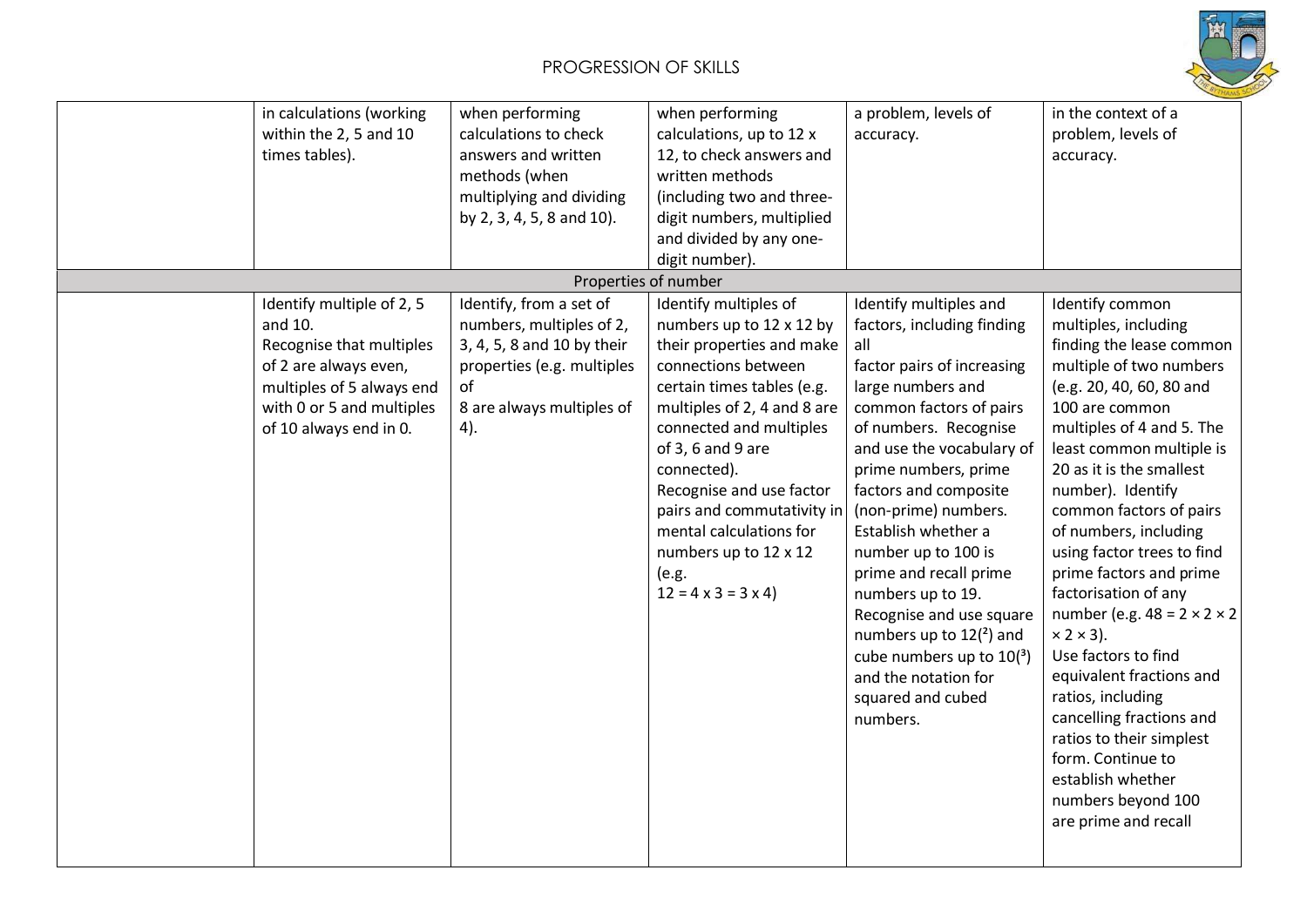

|                           |                            |                          |                           | prime numbers to 30 to<br>maintain fluency.<br>Recognise and use square<br>numbers to $20(^2)$ and cube<br>numbers up to $20(^3)$ and<br>use the notation for<br>squared and cubed<br>numbers in context,<br>including algebra (e.g. $n^2$ +<br>$30 = 79$ , what is the value<br>of $n$ ?). |
|---------------------------|----------------------------|--------------------------|---------------------------|---------------------------------------------------------------------------------------------------------------------------------------------------------------------------------------------------------------------------------------------------------------------------------------------|
|                           |                            | <b>Place Value</b>       |                           |                                                                                                                                                                                                                                                                                             |
| Multiply numbers to 20 by | Recall and use             | Multiply and divide      | Multiply and divide whole | Continue to multiply and                                                                                                                                                                                                                                                                    |
| 10, beginning to          | multiplication and         | increasingly large       | numbers and those         | divide whole numbers                                                                                                                                                                                                                                                                        |
| understand the effect.    | division facts for x10 and | numbers by 10, including | involving decimals by 10, | and those involving                                                                                                                                                                                                                                                                         |
|                           | know the effect on the     | solving problems which   | 100 and 1000 in context   | decimals by 10, 100, 1000                                                                                                                                                                                                                                                                   |
|                           | place value of the         | involve measures in      | and apply to problem      | and 10,000 in context and                                                                                                                                                                                                                                                                   |
|                           | numbers being multiplied   | context.                 | solving.                  | apply to problem solving.                                                                                                                                                                                                                                                                   |
|                           | (e.g. $45 \times 10 =$     |                          |                           |                                                                                                                                                                                                                                                                                             |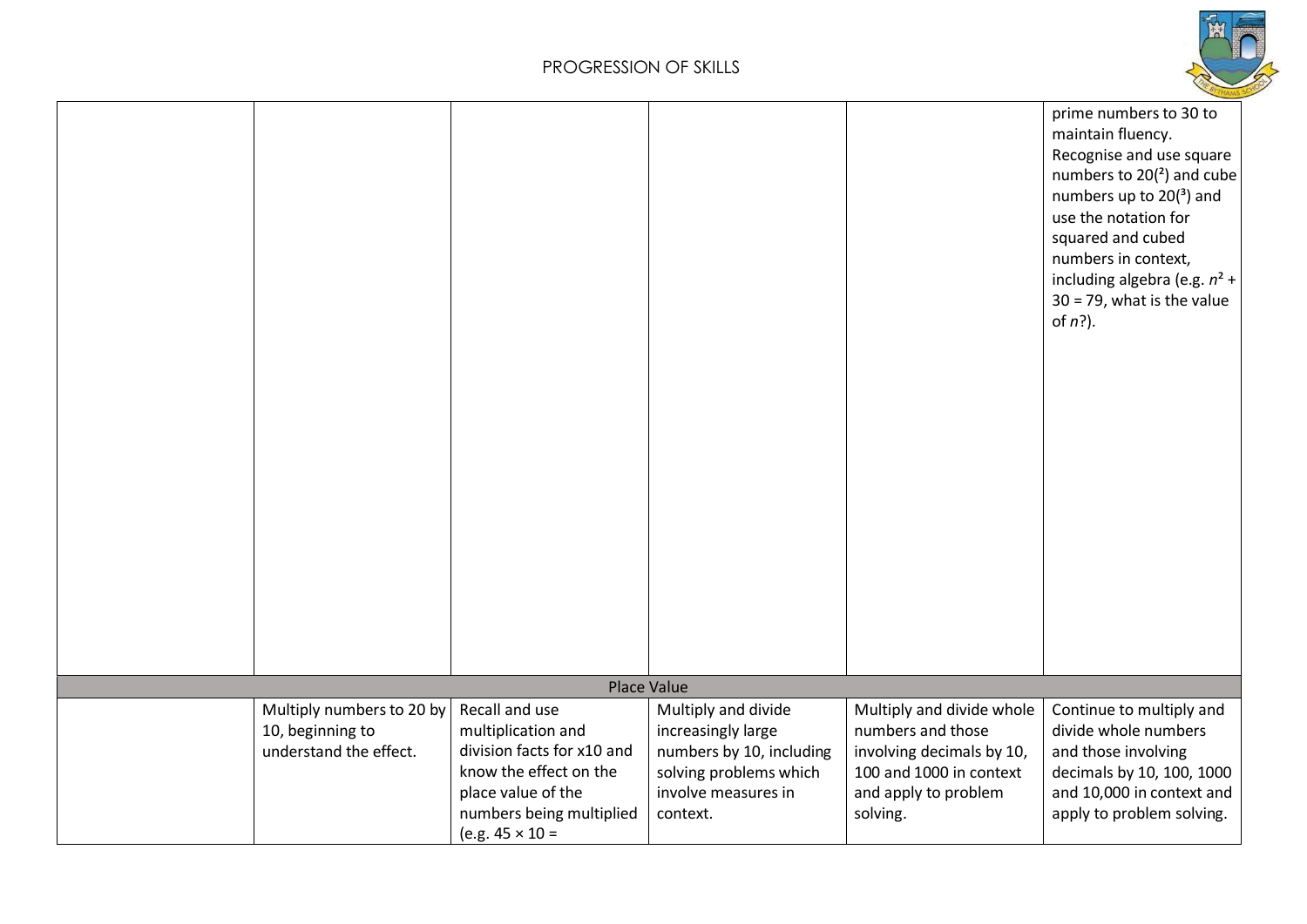

|                                                                                                                                                                                                           |                                                                                                                                                                                                                                                               | 450 therefore 450 ÷ 10=<br>45).                                                                                                                                                                                                                                                                                                                                                                                              |                                                                                                                                                                                                                                                                                                                                                                                                           |                                                                                                                                                                                                                                                                                                                                                                                                                                                                                                                                                                                                                                                                                        |                                                                                                                                                                                                                                                                                                                                                                                                                                                                                                                                                        |
|-----------------------------------------------------------------------------------------------------------------------------------------------------------------------------------------------------------|---------------------------------------------------------------------------------------------------------------------------------------------------------------------------------------------------------------------------------------------------------------|------------------------------------------------------------------------------------------------------------------------------------------------------------------------------------------------------------------------------------------------------------------------------------------------------------------------------------------------------------------------------------------------------------------------------|-----------------------------------------------------------------------------------------------------------------------------------------------------------------------------------------------------------------------------------------------------------------------------------------------------------------------------------------------------------------------------------------------------------|----------------------------------------------------------------------------------------------------------------------------------------------------------------------------------------------------------------------------------------------------------------------------------------------------------------------------------------------------------------------------------------------------------------------------------------------------------------------------------------------------------------------------------------------------------------------------------------------------------------------------------------------------------------------------------------|--------------------------------------------------------------------------------------------------------------------------------------------------------------------------------------------------------------------------------------------------------------------------------------------------------------------------------------------------------------------------------------------------------------------------------------------------------------------------------------------------------------------------------------------------------|
|                                                                                                                                                                                                           |                                                                                                                                                                                                                                                               |                                                                                                                                                                                                                                                                                                                                                                                                                              | <b>Problem Solving</b>                                                                                                                                                                                                                                                                                                                                                                                    |                                                                                                                                                                                                                                                                                                                                                                                                                                                                                                                                                                                                                                                                                        |                                                                                                                                                                                                                                                                                                                                                                                                                                                                                                                                                        |
| Solve, with teacher<br>support, simple one-step<br>problems involving<br>multiplication and<br>division, calculating the<br>answer using concrete<br>objects, pictorial<br>representations and<br>arrays. | Solve problems involving<br>multiplication and<br>division, using materials,<br>arrays, repeated addition<br>and mental methods for<br>all the above. Solve<br>problems in contexts<br>when multiplying by 2, 5<br>and 10, including doubling<br>and halving. | Solve problems, including<br>missing number problems,<br>involving multiplying and<br>dividing by $2, 3, 4, 5, 8$ and<br>10.<br>Solve problems including<br>measuring and scaling<br>contexts (e.g. 8 times as<br>high, 10 times as long).<br>Solve problems including<br>correspondence in which<br>n objects are connected to<br>$m$ objects (e.g. 3 hats and<br>4 coats, how many<br>different outfits are<br>possible?). | Solve problems involving<br>multiplying and adding,<br>using the distributive and<br>associative law, including<br>two-step problems in<br>context.<br>Solve increasingly complex<br>problems in context,<br>including integer scaling.<br>Solve harder<br>correspondence problems<br>with an increasing number<br>of combinations and<br>outcomes in which n<br>objects are connected to<br>$m$ objects. | Solve problems involving<br>multiplication and division<br>where larger numbers are<br>used, decomposing them<br>into their factors in<br>context. Solve multi-step<br>problems involving<br>addition, subtraction,<br>multiplication and division<br>and a combination of<br>these. Explain the equals<br>sign to indicate<br>equivalence, including in<br>missing number problems<br>(e.g. $33 = 5 \times ?$ ). Solve<br>more complex problems<br>involving multiplication<br>and division, including<br>scaling by simple fractions<br>involving simple rates to<br>support the introduction<br>of ratio in Y6 (e.g.<br>adapting a simple recipe<br>for more or fewer<br>servings). | Solve problems involving<br>addition, subtraction,<br>multiplication and<br>division. Systematically<br>arrange the information<br>in a problem, identifying<br>and recording the steps<br>needed to solve it, using<br>symbols where<br>appropriate.<br>Interpret solutions in the<br>original context, checking<br>their accuracy.<br>Organise written work<br>systematically for a range<br>of problem types.<br>Independently review<br>their work and strategies<br>suggesting other problem<br>solving strategies which<br>they could have used. |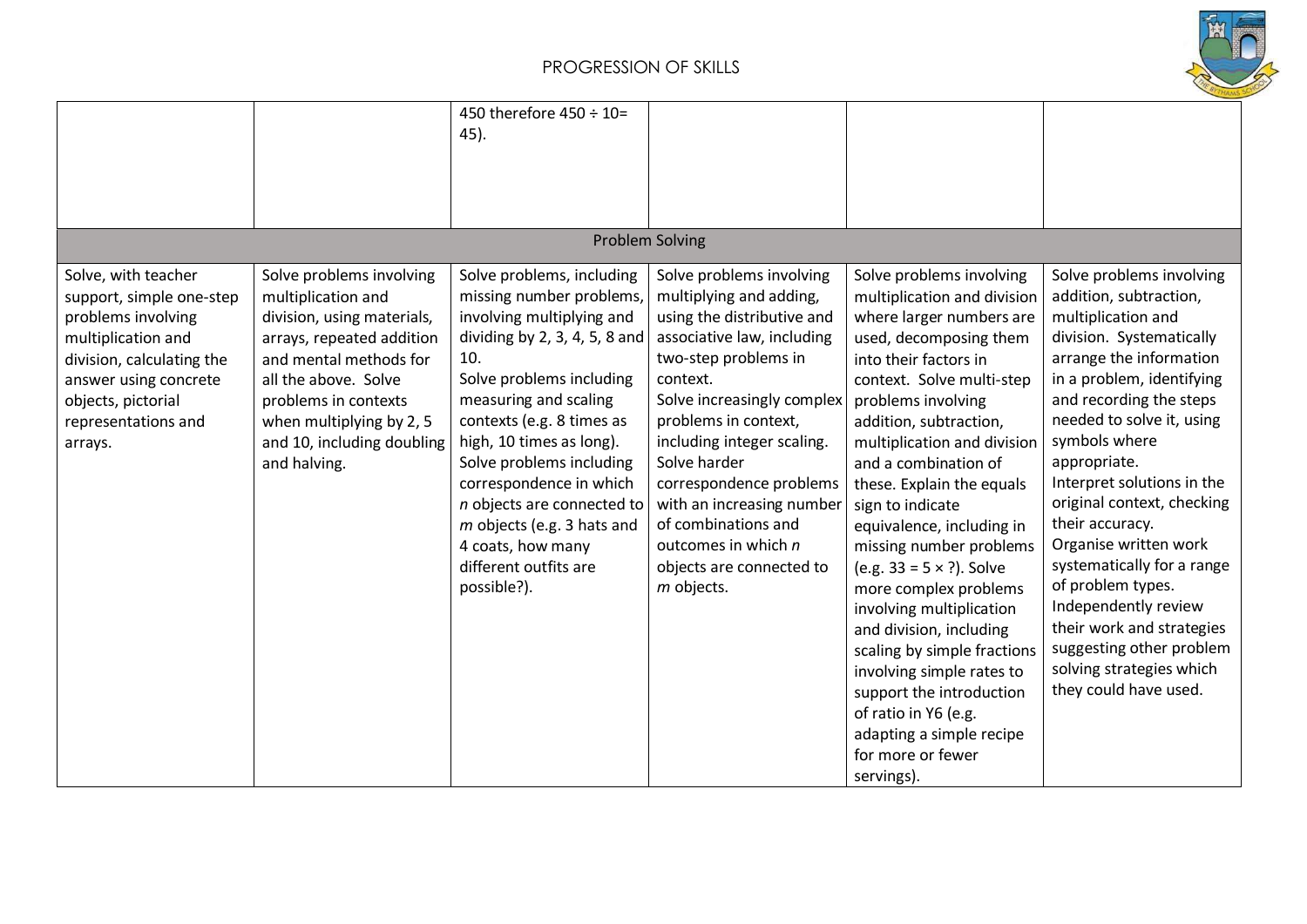

#### MATHEMATICS ESSENTIAL SKILLS Y1-Y6: FRACTIONS, RATIO AND PROPORTION

| KEY STAGE 1                             |                        | LOWER KEY STAGE 2      |                        | <b>UPPER KEY STAGE 2</b> |                        |
|-----------------------------------------|------------------------|------------------------|------------------------|--------------------------|------------------------|
| End of Y1 expectations                  | End of Y2 expectations | End of Y3 expectations | End of Y4 expectations | End of Y5 expectations   | End of Y6 expectations |
| Recognise, represent and name fractions |                        |                        |                        |                          |                        |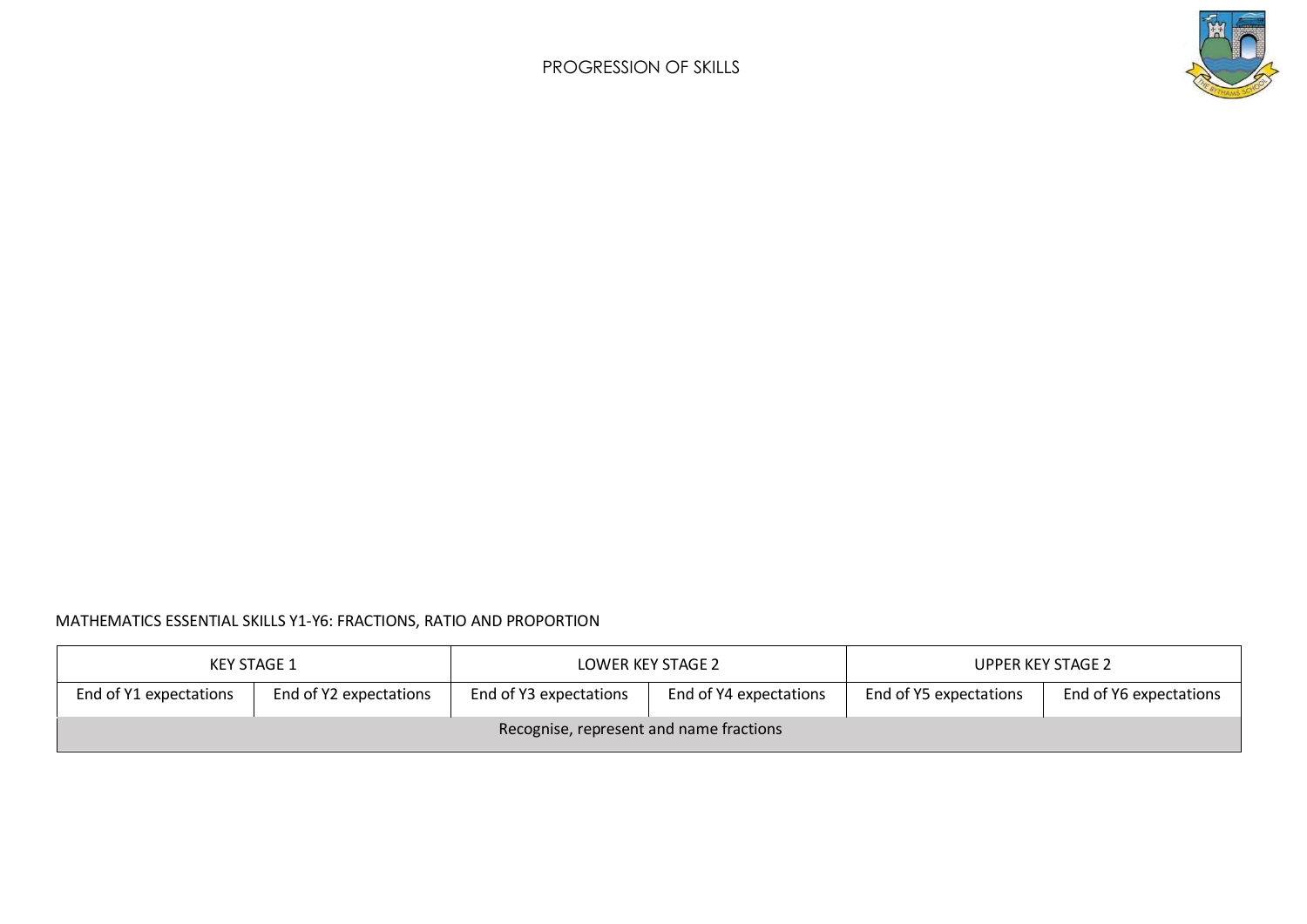

| Recognise, find and name    | Recognise, find, name and                                     | Recognise and show,       | Recognise and show,                              | Identify, name and write         | Use common factors to           |
|-----------------------------|---------------------------------------------------------------|---------------------------|--------------------------------------------------|----------------------------------|---------------------------------|
| half as one of two equal    | write fractions $\frac{1}{3}$ , $\frac{1}{4}$ , $\frac{2}{4}$ | using diagrams,           | using diagrams, families                         | equivalent fractions of a        | simplify fractions.             |
| parts and find half of      | and $\frac{3}{4}$ of a length,                                | equivalent fractions with | of common equivalent                             | given fraction, including        | Use common multiples to         |
| discrete and continuous     | shape, set of objects or                                      | small denominators to     | fractions. Use factors and                       | tenths and hundredths            | express fractions in the        |
| quantities by problem       | quantity, meeting $\frac{2}{4}$                               | tenths. Recognise and     | multiples to find and                            | and cancel fractions to          | same denomination and           |
| solving, using shapes,      | and $\frac{3}{4}$ as the first                                | use fractions as numbers: | recognise equivalent                             | their simplest form using        | cancel fractions to their       |
| objects and quantities      | example of non-unit                                           | unit fractions and non-   | fractions and simplify                           | factors. Recognise mixed         | simplest form with              |
| (e.g. recognise and find    | fractions.                                                    | unit fractions with small | where appropriate.                               | numbers and improper             | increasing fluency.             |
| half of a length, quantity, |                                                               | denominators to tenths,   | Recall and write decimal                         | fractions and convert            | Associate any fraction          |
| set of objects or shape).   |                                                               | and instantly recognise   | equivalents to $\frac{1}{2}$ , $\frac{1}{4}$ and | from one form to the             | with division to calculate      |
| Recognise, find and name    |                                                               | fractions equivalent to a | $\frac{3}{4}$ and recognise and                  | other and write                  | decimal fraction                |
| a quarter as one of four    |                                                               | half.                     | write decimal equivalents                        | mathematical statements          | equivalents (e.g.               |
| equal parts and find a      |                                                               |                           | of any number of tenths                          | > 1 as a mixed number            | 0.333333) for a simple          |
| quarter of discrete and     |                                                               |                           | or hundredths with                               | $(e.g. 2/5 + 4/5 = 6/5 = 11/5).$ | fraction (e.g. $\frac{1}{3}$ ). |
| continuous quantities by    |                                                               |                           | increasing fluency.                              |                                  |                                 |
| problem                     |                                                               |                           |                                                  |                                  |                                 |
|                             |                                                               |                           |                                                  |                                  |                                 |
| solving, using shapes,      |                                                               |                           |                                                  |                                  |                                 |

| solving, using shapes,<br>objects and quantities<br>(e.g. recognise and find a<br>quarter of a length,<br>quantity, set of objects or<br>shape). |                                                                                                           |                                                                                                                                           |                                                                                                                                                                                                                                                                               |                                                                                                                          |
|--------------------------------------------------------------------------------------------------------------------------------------------------|-----------------------------------------------------------------------------------------------------------|-------------------------------------------------------------------------------------------------------------------------------------------|-------------------------------------------------------------------------------------------------------------------------------------------------------------------------------------------------------------------------------------------------------------------------------|--------------------------------------------------------------------------------------------------------------------------|
|                                                                                                                                                  | Compare and order fractions                                                                               |                                                                                                                                           |                                                                                                                                                                                                                                                                               |                                                                                                                          |
| number line.                                                                                                                                     | Compare and order unit<br>fractions with the same<br>denominator, to tenths,<br>and place them on a blank | Compare and order unit<br>fractions with increasingly<br>large denominators<br>(including hundredths)<br>and order on the number<br>line. | Compare and order non-<br>unit fractions whose<br>denominators are all<br>multiples of the same<br>number with more than<br>four fractions in a set.<br>Use the greater than and<br>less than symbols $(\le)$ to<br>construct number<br>sentences incorporating<br>fractions. | Compare and order<br>fractions, including<br>fractions $> 1$ , those with<br>mixed numbers, decimals<br>and percentages. |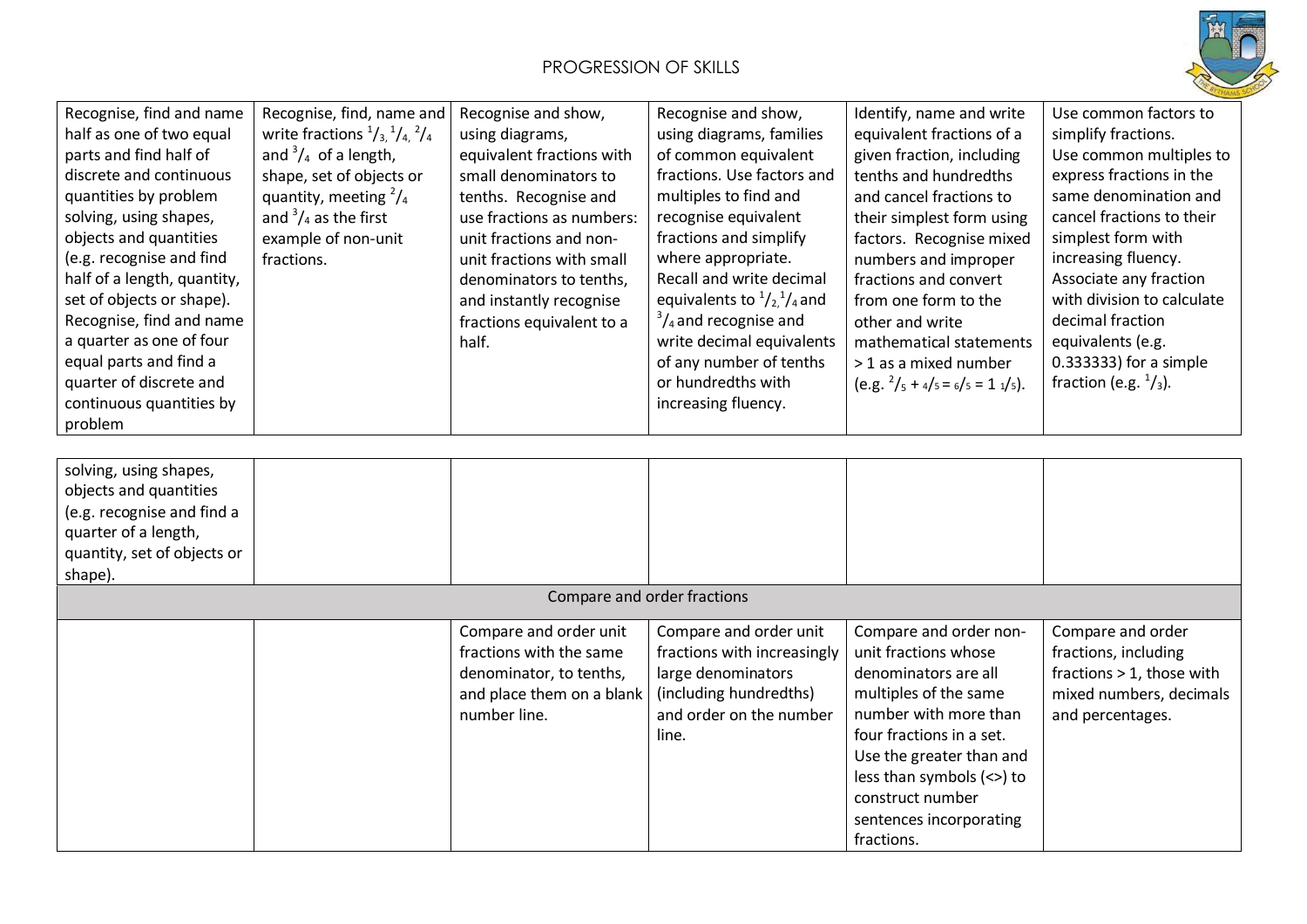

|                                                                                                                                                                                                                                                                                                 | Counting                                                                                                                                                                                    |                                                                                                                                                                                        |                                                                                                                                                        |                                                                                                                                                                                                                                                                                                                       |
|-------------------------------------------------------------------------------------------------------------------------------------------------------------------------------------------------------------------------------------------------------------------------------------------------|---------------------------------------------------------------------------------------------------------------------------------------------------------------------------------------------|----------------------------------------------------------------------------------------------------------------------------------------------------------------------------------------|--------------------------------------------------------------------------------------------------------------------------------------------------------|-----------------------------------------------------------------------------------------------------------------------------------------------------------------------------------------------------------------------------------------------------------------------------------------------------------------------|
| Count in fractions up to<br>10, starting from any<br>number and using the<br>$\frac{1}{2}$ and $\frac{2}{4}$ equivalence<br>on the number line (e.g.<br>$1^{1}/_{4}$ , $1^{2}/_{4}$ (or $1^{1}/_{2}$ ), 1<br>$^{3}/_{4}$ , 2).                                                                  | Count up and down in<br>tenths fluently,<br>recognising that tenths<br>arise from dividing an<br>object into 10 equal parts<br>and in dividing one-digit<br>numbers or quantities by<br>10. | Count fluently in<br>fractions, including<br>hundredths, recognising<br>that hundredths arise<br>when dividing an object<br>or number by one<br>hundred and dividing<br>tenths by ten. | Continue to practice<br>counting forwards and<br>backwards in fractions to<br>improve fluency.                                                         | Continue to practice<br>counting forwards and<br>backwards in fractions to<br>improve fluency.                                                                                                                                                                                                                        |
|                                                                                                                                                                                                                                                                                                 |                                                                                                                                                                                             | Finding fractions of amounts                                                                                                                                                           |                                                                                                                                                        |                                                                                                                                                                                                                                                                                                                       |
| Write simple fractions<br>with numbers up to and<br>including 100 (e.g. $\frac{1}{2}$ of<br>$30 = 15$ , $\frac{1}{2}$ of $40 = 20$ , $\frac{1}{2}$<br>of 50 = 25, $\frac{1}{2}$ of 100 = 50.<br>Recognise the<br>equivalence of two<br>quarters $\binom{2}{4}$ and one half<br>$\binom{1}{2}$ . | Recognise, find and write<br>fractions of a discrete set<br>of objects: unit and non-<br>unit fractions including;<br>halves, thirds, quarters,<br>fifths, eighths and tenths               | Continue to find fractions<br>of amounts, with unit and<br>nonunit fractions,<br>applying knowledge of<br>the appropriate<br>multiplication tables.                                    | Continue to develop their<br>understanding of fractions<br>as numbers, measures<br>and operators by finding<br>fractions of numbers and<br>quantities. | Use their understanding<br>of the relationship<br>between unit<br>fractions and division to<br>work backwards by<br>multiplying a quantity<br>that represents a unit<br>fraction to find the whole<br>quantity (e.g. if $\frac{1}{4}$ of a<br>length is 36 cm then the<br>whole length is $36 \times 4 =$<br>144 cm). |
|                                                                                                                                                                                                                                                                                                 |                                                                                                                                                                                             | Adding and subtracting fractions                                                                                                                                                       |                                                                                                                                                        |                                                                                                                                                                                                                                                                                                                       |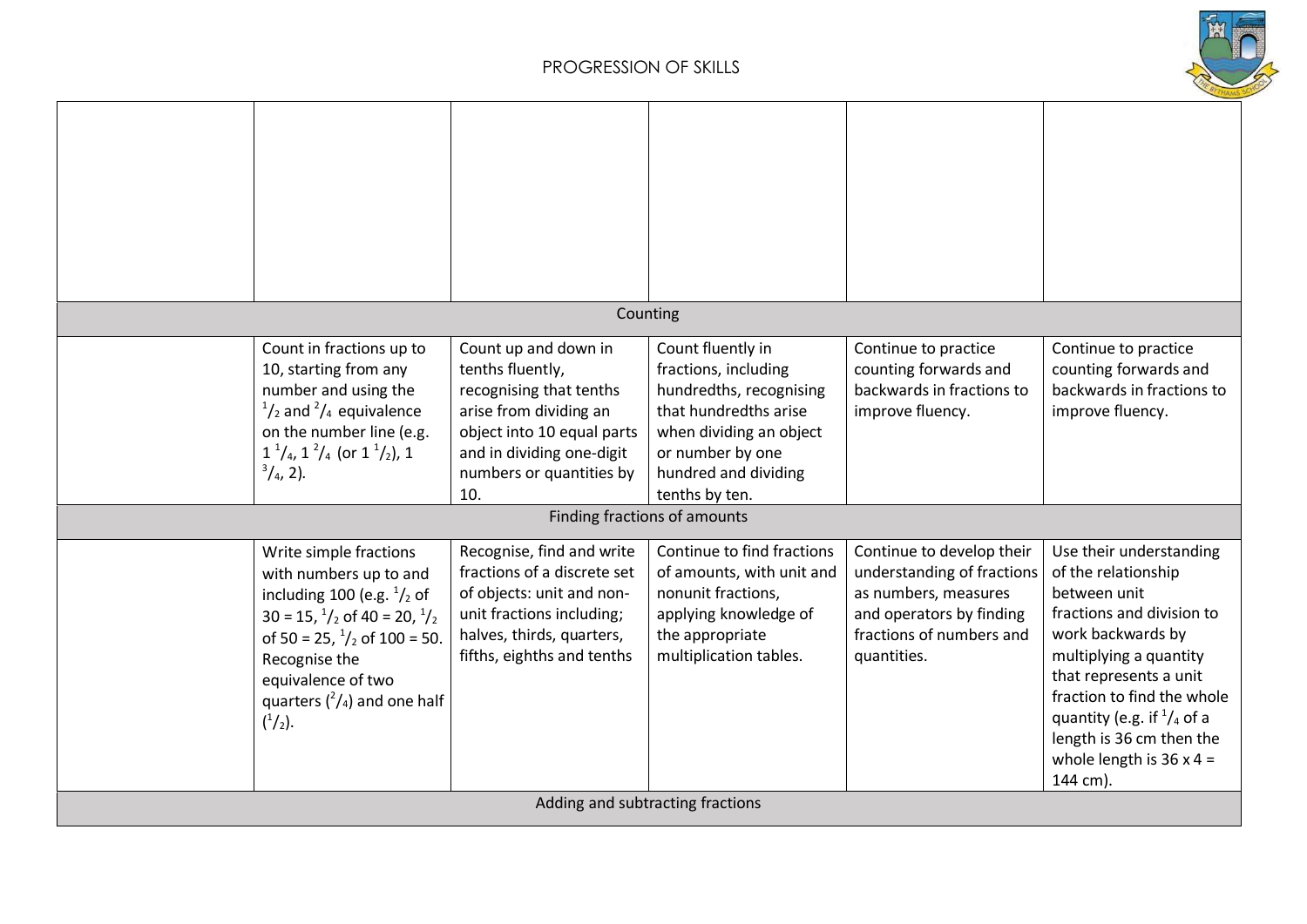

| Add and subtract fractions                                       | Add and subtract fractions   Fluently add and subtract |                         | Add and subtract fractions |
|------------------------------------------------------------------|--------------------------------------------------------|-------------------------|----------------------------|
| with the same                                                    | with the same                                          | fractions with the same | with different             |
| denominator within one                                           | denominator to become                                  | denominator and         | denominators and mixed     |
| whole (e.g. $\frac{5}{7}$ +                                      | fluent through a                                       | denominators that are   | numbers, using the         |
| $\frac{1}{7} = \frac{6}{7}$ and $\frac{1}{3} + \frac{2}{3}$ make | variety of increasingly                                | multiples of the same   | concept of equivalent      |
| a whole).                                                        | complex problems beyond                                | number.                 | fractions.                 |
|                                                                  | one whole (e.g. $\frac{5}{8} + \frac{7}{8} =$          |                         |                            |
|                                                                  |                                                        |                         |                            |

| $\frac{1}{2}$ , therefore $\frac{1}{2} - \frac{7}{8} =$<br>$^{5}/_{8}$ ). |                                                                                                                |                                                                                                                                                                                                                     |
|---------------------------------------------------------------------------|----------------------------------------------------------------------------------------------------------------|---------------------------------------------------------------------------------------------------------------------------------------------------------------------------------------------------------------------|
| Multiplying and dividing fractions                                        |                                                                                                                |                                                                                                                                                                                                                     |
|                                                                           | Multiply proper fractions<br>and mixed numbers by<br>whole numbers,<br>supported by materials<br>and diagrams. | Multiply simple pairs of<br>proper fractions, with any<br>denominator, writing the<br>answer in its simplest<br>form. Divide proper<br>fractions by whole<br>numbers (e.g. $\frac{1}{3} \div 2 =$<br>$^{1}/_{6}$ ). |
| Ratio and proportion                                                      |                                                                                                                |                                                                                                                                                                                                                     |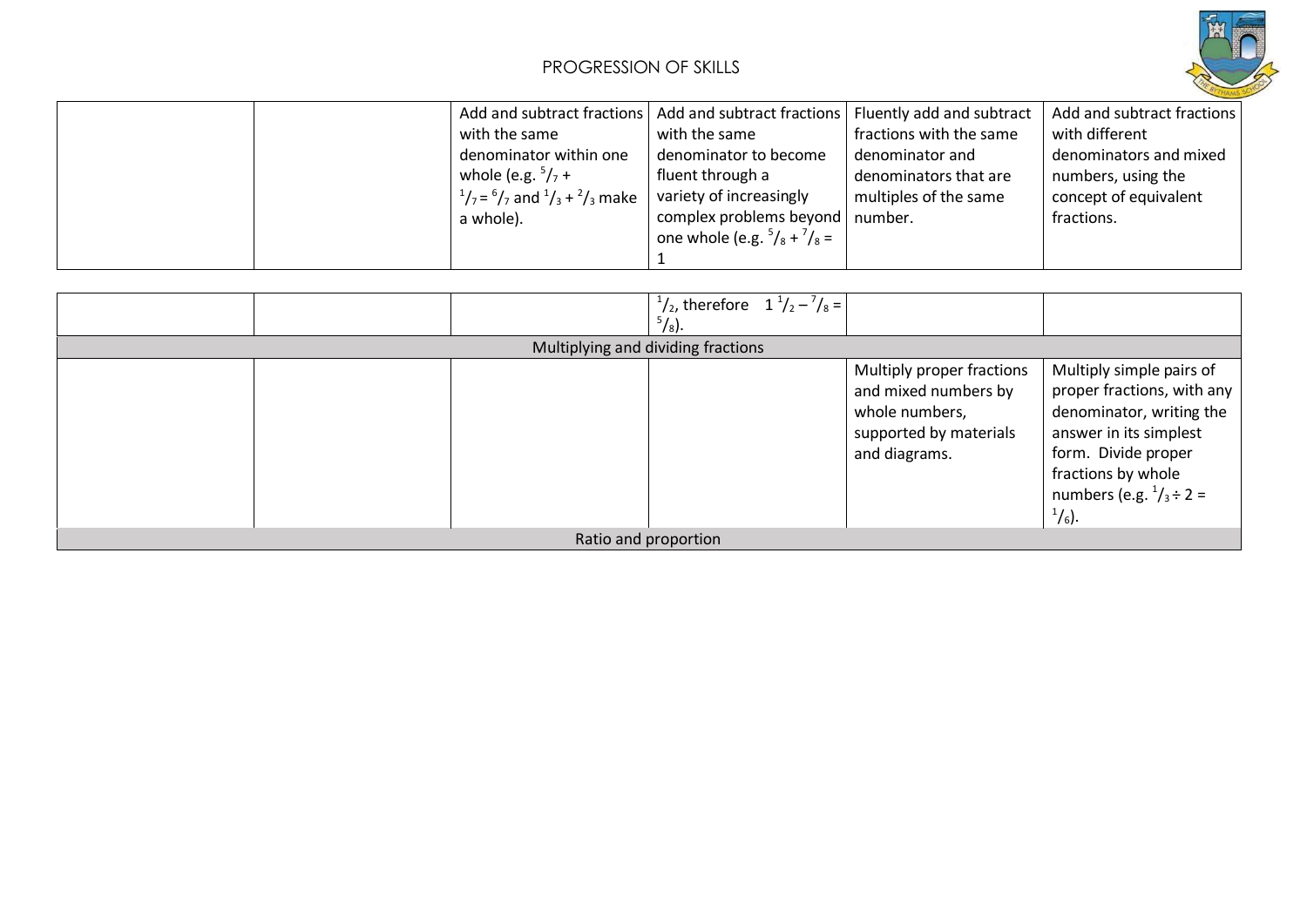

|  |  |                 |  | Solve more complex          |
|--|--|-----------------|--|-----------------------------|
|  |  |                 |  | problems involving the      |
|  |  |                 |  | relative sizes of two       |
|  |  |                 |  | quantities where missing    |
|  |  |                 |  | values can be found by      |
|  |  |                 |  | using integer               |
|  |  |                 |  | multiplication and          |
|  |  |                 |  | division facts, including   |
|  |  |                 |  | working backwards (e.g.     |
|  |  |                 |  | In a class, 18 of the       |
|  |  |                 |  | children in the class are   |
|  |  |                 |  | boys. How many children     |
|  |  |                 |  | are there altogether?).     |
|  |  |                 |  | Solve more complex          |
|  |  |                 |  | problems involving          |
|  |  |                 |  | similar shapes where the    |
|  |  |                 |  | scale factor is known or    |
|  |  |                 |  | can be found (e.g. scale    |
|  |  |                 |  |                             |
|  |  |                 |  | drawings of shapes with a   |
|  |  |                 |  | scale factor of 2, meaning  |
|  |  |                 |  | the new shape is twice      |
|  |  |                 |  | the size, or a scale factor |
|  |  |                 |  | of 3, meaning the shape     |
|  |  |                 |  | is 3 times the size). Solve |
|  |  |                 |  | increasingly complex        |
|  |  |                 |  | problems involving          |
|  |  |                 |  | unequal sharing and         |
|  |  |                 |  | grouping, using             |
|  |  |                 |  | knowledge of fractions      |
|  |  |                 |  | and multiples (e.g. 2       |
|  |  |                 |  | diamond rings and 4         |
|  |  |                 |  | silver rings cost £1,440. A |
|  |  |                 |  | diamond ring and a silver   |
|  |  |                 |  | ring cost £660. How much    |
|  |  |                 |  | does a silver ring cost?).  |
|  |  | Problem solving |  |                             |
|  |  |                 |  |                             |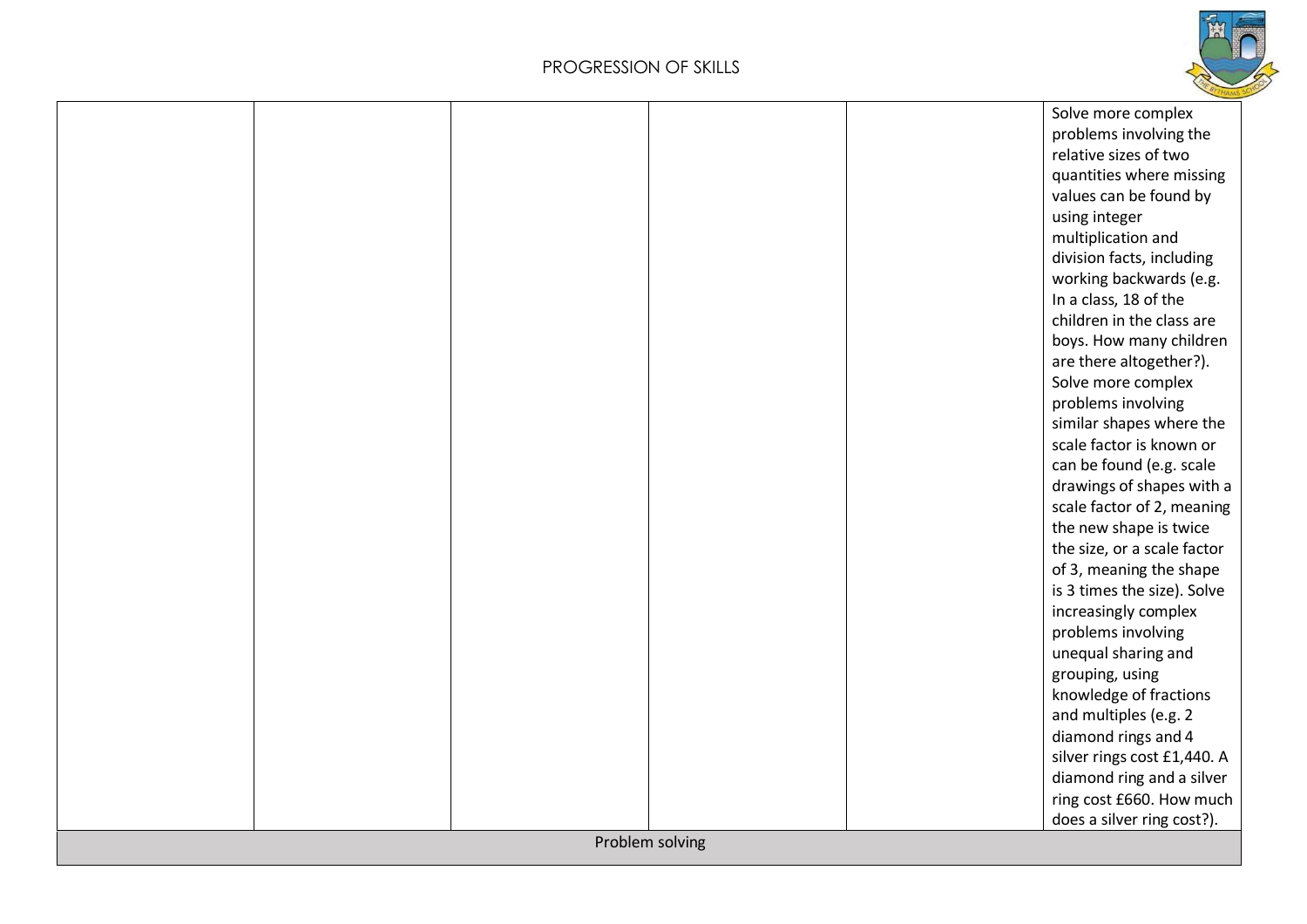

| Solve more complex<br>problems, involving all of<br>the above. | Solve simple measure and Solve problems that<br>money problems involving $ $ involve all of the above,<br>fractions and decimals to<br>two decimal places. | including problems which<br>require knowing<br>percentage and decimal<br>equivalents of $\frac{1}{2}$ , $\frac{1}{4}$ , $\frac{3}{4}$ ,<br>$\frac{1}{5}$ , $\frac{2}{5}$ , $\frac{4}{5}$ and those with<br>a denominator of a<br>multiple of 10 or 25. | Solve problems in context,<br>involving all of the above. |
|----------------------------------------------------------------|------------------------------------------------------------------------------------------------------------------------------------------------------------|--------------------------------------------------------------------------------------------------------------------------------------------------------------------------------------------------------------------------------------------------------|-----------------------------------------------------------|
|----------------------------------------------------------------|------------------------------------------------------------------------------------------------------------------------------------------------------------|--------------------------------------------------------------------------------------------------------------------------------------------------------------------------------------------------------------------------------------------------------|-----------------------------------------------------------|

#### MATHEMATICS ESSENTIAL SKILLS Y1-Y6: DECIMALS AND PERCENTAGES

| <b>KEY STAGE 1</b>     |                        | LOWER KEY STAGE 2                               |                                                                                                                                                                                                                                                                                                                                                                  | <b>UPPER KEY STAGE 2</b>                                                                                                                                                                                                                                                                                                                                                     |                                                                                                                                                                                                                                                             |
|------------------------|------------------------|-------------------------------------------------|------------------------------------------------------------------------------------------------------------------------------------------------------------------------------------------------------------------------------------------------------------------------------------------------------------------------------------------------------------------|------------------------------------------------------------------------------------------------------------------------------------------------------------------------------------------------------------------------------------------------------------------------------------------------------------------------------------------------------------------------------|-------------------------------------------------------------------------------------------------------------------------------------------------------------------------------------------------------------------------------------------------------------|
| End of Y1 expectations | End of Y2 expectations | End of Y3 expectations                          | End of Y4 expectations                                                                                                                                                                                                                                                                                                                                           | End of Y5 expectations                                                                                                                                                                                                                                                                                                                                                       | End of Y6 expectations                                                                                                                                                                                                                                      |
|                        |                        | Recognise, read and write and compare decimals. |                                                                                                                                                                                                                                                                                                                                                                  |                                                                                                                                                                                                                                                                                                                                                                              |                                                                                                                                                                                                                                                             |
|                        |                        |                                                 | Recognise and write<br>decimal equivalents of<br>any number of tenths or<br>hundredths, including<br>plotting tenths and<br>hundredths on a number<br>line.<br>Recall and write decimal<br>equivalents to $\frac{1}{2}$ , $\frac{1}{4}$ and<br>$\frac{3}{4}$ Compare and order<br>numbers with the same<br>number of decimal places<br>up to two decimal places. | Recognise and use<br>thousandths and relate<br>them to tenths,<br>hundredths and decimal<br>equivalents. Read and<br>write decimal numbers,<br>up to three decimal<br>places, as fractions<br>$(e.g. 0.771 = {771}_{1000}).$<br>Read, write, order and<br>compare numbers with<br>up to three decimal<br>places (e.g. can you order<br>2.321, 2.4, 2.34, 2.401<br>and 2.5?). | Identify the value of each<br>digit in numbers given to<br>three decimal places.<br>Multiply and divide<br>numbers by 10, 100 and<br>1000 where the answers<br>are up to three decimal<br>places and, solve related<br>problems with increasing<br>fluency. |
|                        |                        | Rounding decimal numbers                        |                                                                                                                                                                                                                                                                                                                                                                  |                                                                                                                                                                                                                                                                                                                                                                              |                                                                                                                                                                                                                                                             |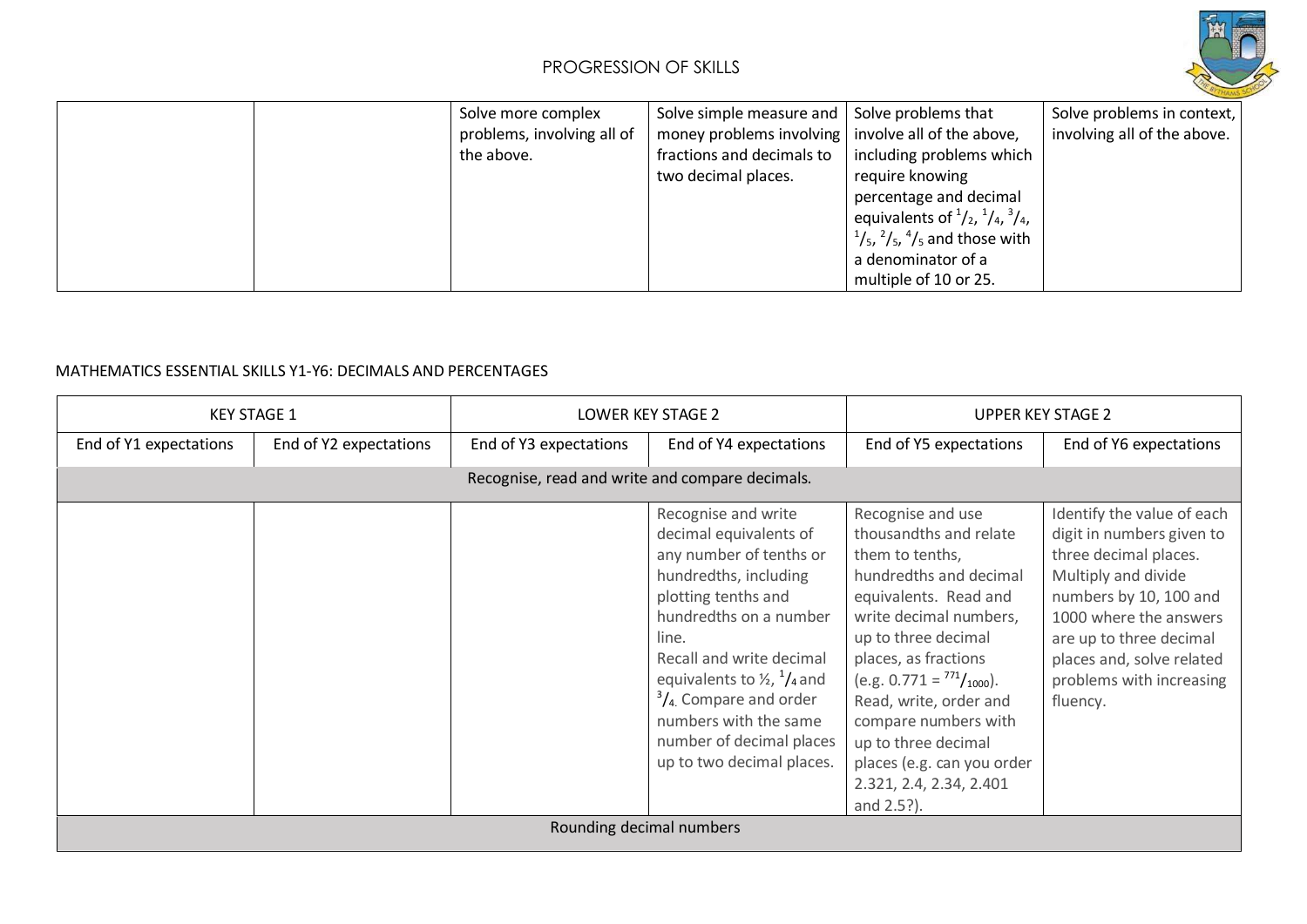

| Round any decimal with   | Round any decimals with      | Round decimals with     |
|--------------------------|------------------------------|-------------------------|
| one decimal place to the | two decimal places to the    | three decimal places to |
| nearest whole number to  | nearest whole number         | the nearest whole       |
| estimate when problem    | and to one decimal place     | number and to one or    |
| solving, including mixed | (e.g.                        | two decimal places and  |
| digit numbers (e.g.      | $380.64 - 380.6 - 381$       | decide independently    |
| $1345.4 - 1345345.6 -$   | $34.65 - 34.7 - 35$          | how decimal numbers     |
| $34634.6 - 35$ ).        | $1456.54 - 1456.5 - 1457$ ). | should be rounded when  |
|                          |                              | estimating              |
|                          |                              | (e.g.                   |
|                          |                              | $34.365 - 34$           |

|                                                                                                                                                                                                                                               |                                                                                                                               | $34.365 - 34.4$<br>$34.365 - 34.37$ ).                                                                                  |  |  |
|-----------------------------------------------------------------------------------------------------------------------------------------------------------------------------------------------------------------------------------------------|-------------------------------------------------------------------------------------------------------------------------------|-------------------------------------------------------------------------------------------------------------------------|--|--|
| Multiplying decimal numbers                                                                                                                                                                                                                   |                                                                                                                               |                                                                                                                         |  |  |
|                                                                                                                                                                                                                                               | Multiply whole numbers<br>and those involving<br>decimals by 10, 100 and<br>1000, in context and apply<br>to problem solving. | Multiply numbers with up<br>to two decimal places by<br>whole numbers, using<br>formal and informal<br>written methods. |  |  |
| Dividing decimal numbers                                                                                                                                                                                                                      |                                                                                                                               |                                                                                                                         |  |  |
| Find the effect of<br>dividing a one or two-<br>digit number by 10 and<br>100, identifying the value<br>of the digits in the<br>answer as ones, tenths<br>and hundredths with<br>increasing fluency and<br>solve simple problems<br>mentally. | Divide whole numbers<br>and those involving<br>decimals by 10, 100 and<br>1000, in context and apply<br>to problem solving.   | Use written division<br>methods in cases where<br>the answer has up to two<br>decimal places.                           |  |  |
| Percentages                                                                                                                                                                                                                                   |                                                                                                                               |                                                                                                                         |  |  |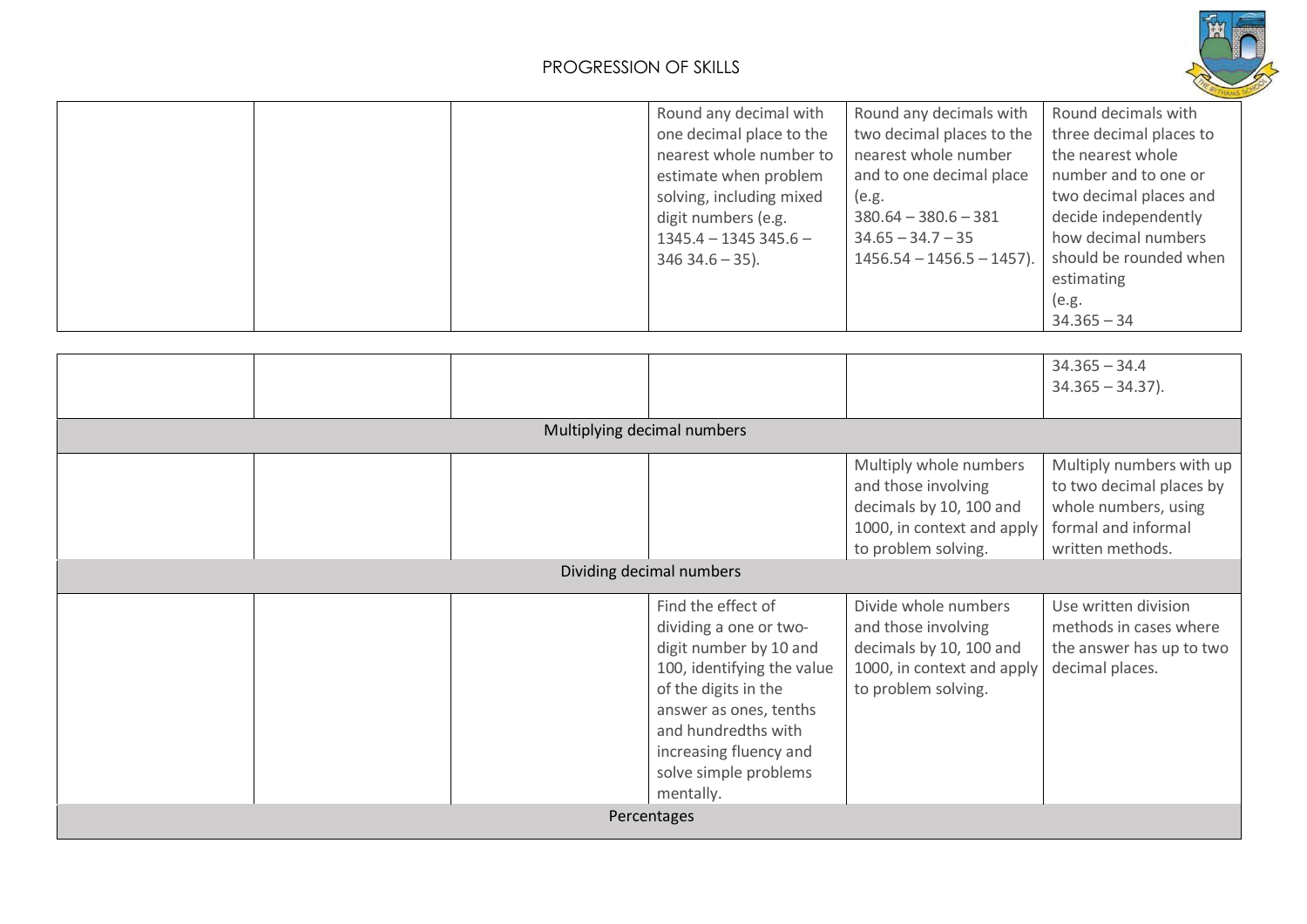

|  |                        |                                                                                                             | Recognise the percent<br>symbol (%), knowing that<br>percent relates to<br>'number of parts per<br>hundred', and write<br>percentages as a fraction<br>with denominator<br>hundred, and as a<br>decimal.<br>Recall from memory 50%,<br>25%, 75% and 10% as a<br>fraction and a decimal.                                                                                                           | Recall and use<br>equivalences between<br>simple fractions, decimals<br>and percentages,<br>including in different<br>contexts.                                                                                                                                                                                                                                   |
|--|------------------------|-------------------------------------------------------------------------------------------------------------|---------------------------------------------------------------------------------------------------------------------------------------------------------------------------------------------------------------------------------------------------------------------------------------------------------------------------------------------------------------------------------------------------|-------------------------------------------------------------------------------------------------------------------------------------------------------------------------------------------------------------------------------------------------------------------------------------------------------------------------------------------------------------------|
|  | <b>Problem Solving</b> |                                                                                                             |                                                                                                                                                                                                                                                                                                                                                                                                   |                                                                                                                                                                                                                                                                                                                                                                   |
|  |                        | Solve simple measure and<br>money problems<br>involving fractions and<br>decimals to two decimal<br>places. | Solve problems involving<br>number up to three<br>decimal places, including<br>converting between units<br>of measure in context.<br>Solve problems which<br>require knowing<br>percentage and decimal<br>equivalents of $\frac{1}{2}$ , $\frac{1}{4}$ , $\frac{3}{4}$ , $\frac{1}{5}$ ,<br>$\frac{2}{5}$ , $\frac{4}{5}$ and those fractions<br>with a denominator of a<br>multiple of 10 or 25. | Solve problems, involving<br>all of the above, which<br>require answers to be<br>rounded to specified<br>degrees of accuracy.<br>Solve problems involving<br>the calculation of<br>percentages of whole<br>numbers or measures,<br>such as 15% of 360 and<br>the use of percentages for<br>comparison. Use<br>advanced mental<br>strategies (e.g. when<br>finding |
|  |                        |                                                                                                             |                                                                                                                                                                                                                                                                                                                                                                                                   | 90% take away 10% from<br>the total, or when finding<br>60% find a half and 10%<br>and add them together).                                                                                                                                                                                                                                                        |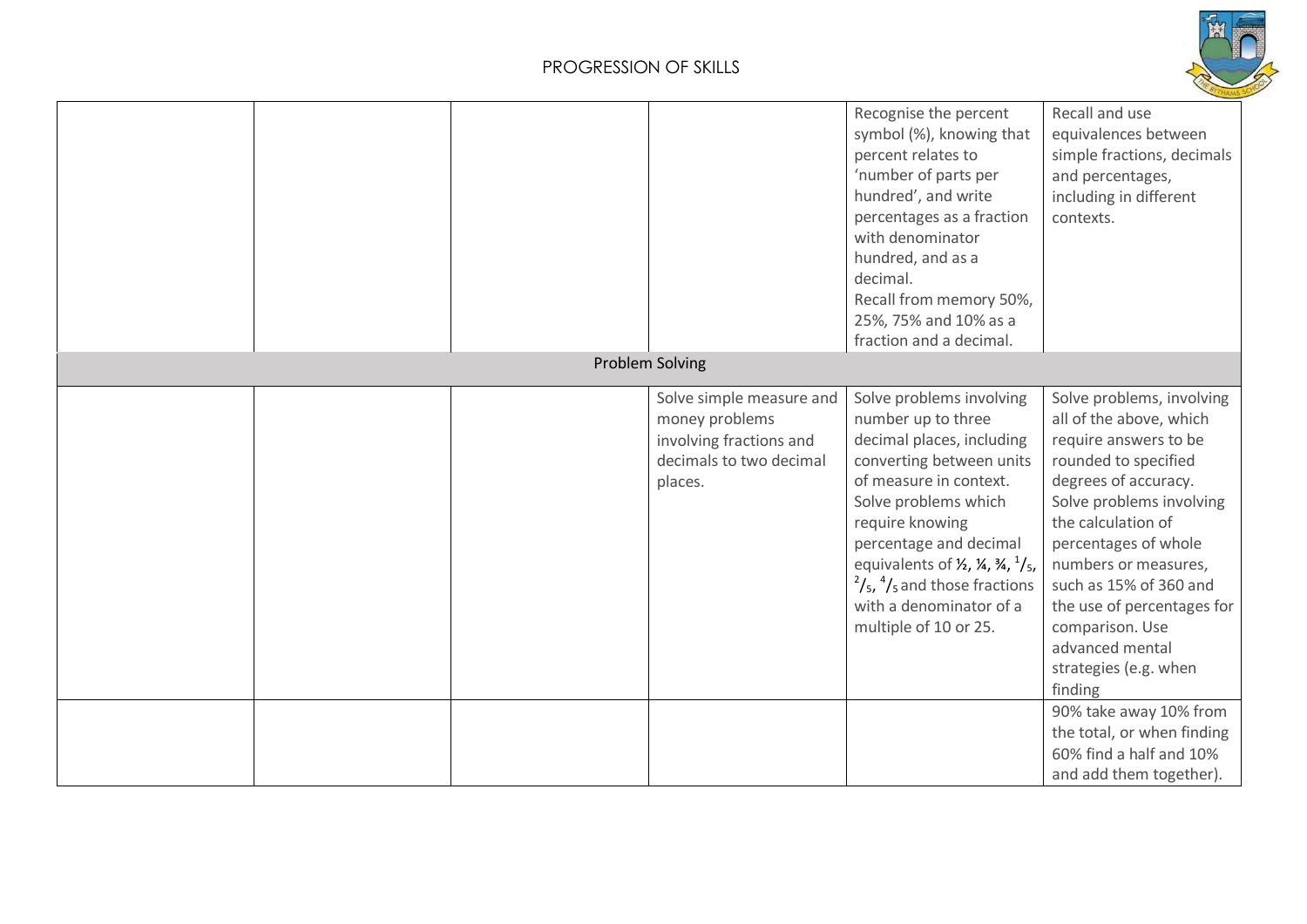

#### MATHEMATICS ESSENTIAL SKILLS Y1-Y6: GEOMETRY

| <b>KEY STAGE 1</b>                                                                                                                                                                                                                                                                                                                                                                              |                                                                                                                                                                                                                                                                                                                                                                                                              | <b>LOWER KEY STAGE 2</b>                                                                                                                                                                                                                                                                                                                                           |                                                                                                                                                                                                                                                                                                                                                                                                                          | <b>UPPER KEY STAGE 2</b>                                                                                                                                                                                                                                   |                                                                                                                                                                                                                                                                                                                      |
|-------------------------------------------------------------------------------------------------------------------------------------------------------------------------------------------------------------------------------------------------------------------------------------------------------------------------------------------------------------------------------------------------|--------------------------------------------------------------------------------------------------------------------------------------------------------------------------------------------------------------------------------------------------------------------------------------------------------------------------------------------------------------------------------------------------------------|--------------------------------------------------------------------------------------------------------------------------------------------------------------------------------------------------------------------------------------------------------------------------------------------------------------------------------------------------------------------|--------------------------------------------------------------------------------------------------------------------------------------------------------------------------------------------------------------------------------------------------------------------------------------------------------------------------------------------------------------------------------------------------------------------------|------------------------------------------------------------------------------------------------------------------------------------------------------------------------------------------------------------------------------------------------------------|----------------------------------------------------------------------------------------------------------------------------------------------------------------------------------------------------------------------------------------------------------------------------------------------------------------------|
| End of Y1 expectations                                                                                                                                                                                                                                                                                                                                                                          | End of Y2 expectations                                                                                                                                                                                                                                                                                                                                                                                       | End of Y3 expectations                                                                                                                                                                                                                                                                                                                                             | End of Y4 expectations                                                                                                                                                                                                                                                                                                                                                                                                   | End of Y5 expectations                                                                                                                                                                                                                                     | End of Y6 expectations                                                                                                                                                                                                                                                                                               |
|                                                                                                                                                                                                                                                                                                                                                                                                 |                                                                                                                                                                                                                                                                                                                                                                                                              | Identifying, recognising and naming shapes.                                                                                                                                                                                                                                                                                                                        |                                                                                                                                                                                                                                                                                                                                                                                                                          |                                                                                                                                                                                                                                                            |                                                                                                                                                                                                                                                                                                                      |
| Recognise and name<br>common 2-D shapes,<br>including: rectangles,<br>squares, circles and<br>triangles in different<br>orientations and sizes and<br>fluently relate them to<br>everyday objects.<br>Recognise and name<br>common 3-D shapes,<br>including: cuboids, cubes,<br>pyramids and spheres in<br>different orientations and<br>sizes and fluently relate<br>them to everyday objects. | Identify and describe the<br>properties of 2-D shapes,<br>including the number of<br>sides and symmetry in a<br>vertical line (e.g.<br>quadrilaterals and<br>polygons).<br>Identify and describe the<br>properties of 2-D shapes<br>on the surface of 3-D<br>shapes (e.g. a circle on a<br>cylinder and a triangle on<br>a pyramid) and use basic<br>language, such as: sides,<br>edges, vertices and faces. | Recognise and name<br>symmetrical and<br>nonsymmetrical polygons<br>and polyhedral and<br>describe their properties<br>using accurate language<br>when describing the<br>angles, edges vertices<br>and measurements.<br>Continue to identify,<br>name and describe 3-D<br>shapes, including: cones,<br>cylinders, prisms,<br>pyramids, cubes, cuboids,<br>spheres. | Identify and name regular<br>and irregular polygons,<br>including quadrilaterals<br>(square, rectangle,<br>parallelogram, rhombus,<br>trapezium, isosceles<br>trapezium, kite) and<br>equilateral, isosceles,<br>scalene and right angle<br>triangles.<br>Continue to identify,<br>describe and name 3-D<br>shapes (cones, cylinders,<br>prisms, pyramids, cubes,<br>cuboids, spheres,<br>hemispheres,<br>tetrahedrons). | Identify 3-D shapes,<br>including cubes and other<br>cuboids, from 2-D<br>representations, including<br>constructing the net of a<br>cube or cuboid.                                                                                                       | Recognise, describe, draw<br>and build simple 3-D<br>shapes, including making<br>nets with increasing<br>accuracy.<br>Illustrate and name parts<br>of circles, including radius,<br>diameter and<br>circumference and begin<br>to recognise that the<br>circumference can be<br>calculated using a given<br>formula. |
|                                                                                                                                                                                                                                                                                                                                                                                                 |                                                                                                                                                                                                                                                                                                                                                                                                              |                                                                                                                                                                                                                                                                                                                                                                    | Properties of shapes                                                                                                                                                                                                                                                                                                                                                                                                     |                                                                                                                                                                                                                                                            |                                                                                                                                                                                                                                                                                                                      |
|                                                                                                                                                                                                                                                                                                                                                                                                 | Compare, sort and<br>describe common 2-D<br>shapes and 3D shapes<br>and everyday objects by<br>the number of sides,<br>faces, edges, vertices and<br>lines of symmetry.<br>Identify and describe the<br>properties of 3-D shapes,<br>including the number of<br>edges, vertices and faces                                                                                                                    | Continue to compare, sort<br>and describe the<br>properties of 2-D shapes<br>and 3-D shapes using<br>precise terminology,<br>including length of lines<br>and acute and obtuse for<br>angles greater or lesser<br>than a right angle.                                                                                                                              | Compare and classify<br>geometric shapes,<br>including quadrilaterals<br>(square, rectangle,<br>parallelogram, rhombus,<br>trapezium, isosceles<br>trapezium, kite) and<br>triangles (isosceles,<br>equilateral, scalene, right<br>angle triangle), based on<br>their properties and sizes.                                                                                                                              | Use the properties of<br>quadrilaterals (squares,<br>rectangles, rhombuses,<br>parallelograms) and<br>triangles to deduce<br>related facts and find<br>missing lengths and<br>angles.<br>Distinguish between<br>regular and irregular<br>polygons based on | Compare and classify<br>geometric shapes based<br><sub>on</sub><br>their properties and sizes<br>explain<br>and<br>how<br>unknown angles in any<br>triangles, quadrilaterals,<br>and regular polygons can<br>be derived from known<br>measurements. Express<br>relationships<br>these                                |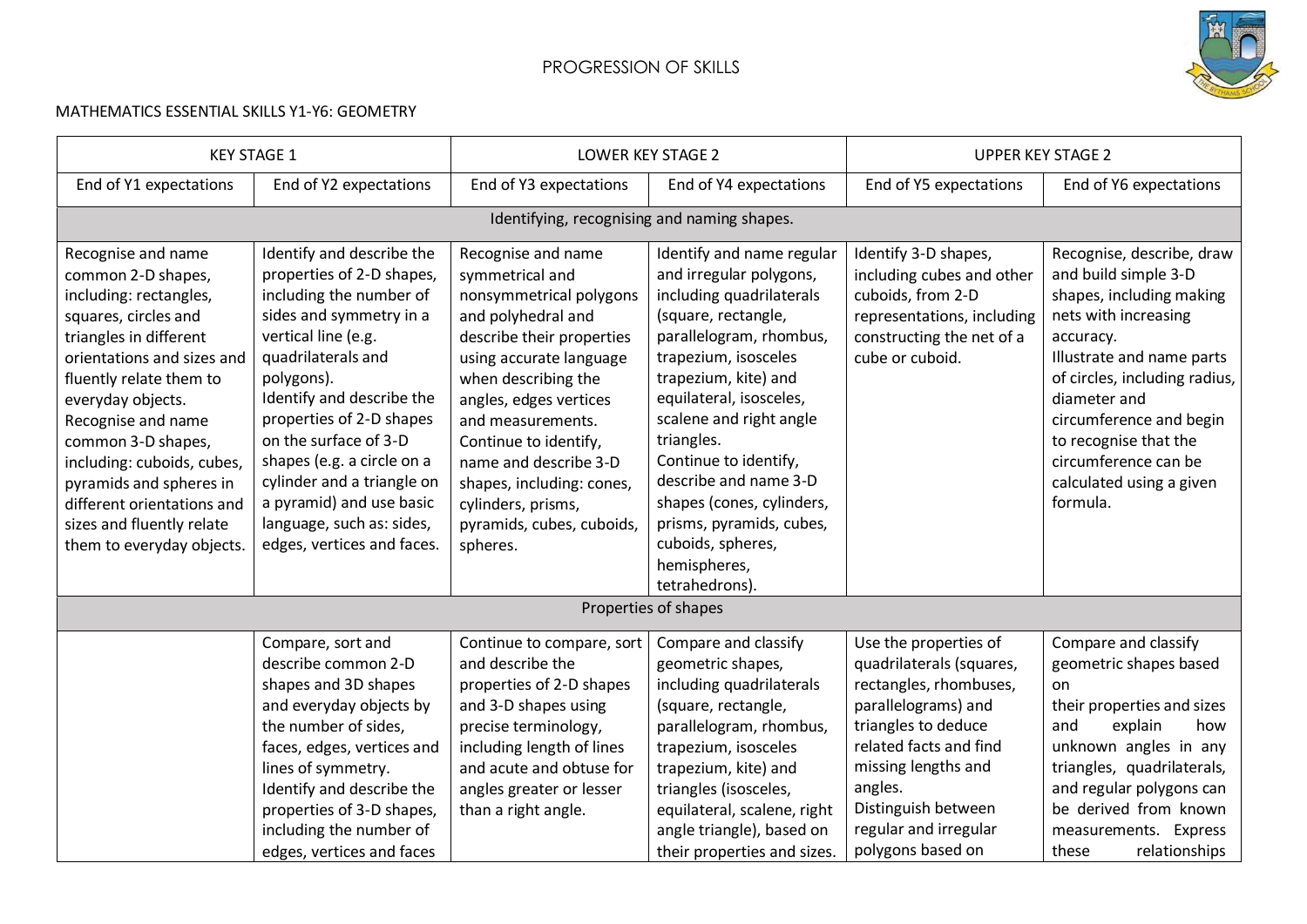

| using precise<br>terminology. |  | reasoning about equal<br>sides and angles. | algebraically (e.g. $d = 2 \times$<br>r, $a = 180 - (b + c)$ ). |
|-------------------------------|--|--------------------------------------------|-----------------------------------------------------------------|
|                               |  |                                            |                                                                 |
|                               |  |                                            |                                                                 |
|                               |  |                                            |                                                                 |

| Drawing shapes        |                             |                           |                           |  |  |  |
|-----------------------|-----------------------------|---------------------------|---------------------------|--|--|--|
| Draw lines and shapes | Draw 2-D shapes             | Draw and construct        | Draw any 2-D shapes       |  |  |  |
| using a ruler.        | accurately and connect      | quadrilaterals and        | using given dimensions    |  |  |  |
|                       | decimals and rounding to    | triangles using given     | with increasing accuracy  |  |  |  |
|                       | drawing and measuring       | dimensions and angles     | (to the nearest           |  |  |  |
|                       | straight lines in           | with increasing accuracy. | millimetre), using        |  |  |  |
|                       | centimetres in a variety of |                           | conventional markings for |  |  |  |
|                       | contexts (e.g. rounding     |                           | parallel lines and right  |  |  |  |
|                       | mm on a ruler to the        |                           | angles.                   |  |  |  |
|                       | nearest cm). Make 3-D       |                           |                           |  |  |  |
|                       | shapes using modelling      |                           |                           |  |  |  |
|                       | materials and name and      |                           |                           |  |  |  |
|                       | describe their properties   |                           |                           |  |  |  |
|                       | using accurate language     |                           |                           |  |  |  |
|                       | when describing the         |                           |                           |  |  |  |
|                       | angles, edges, vertices     |                           |                           |  |  |  |
|                       | and measurements.           |                           |                           |  |  |  |
|                       | Angles                      |                           |                           |  |  |  |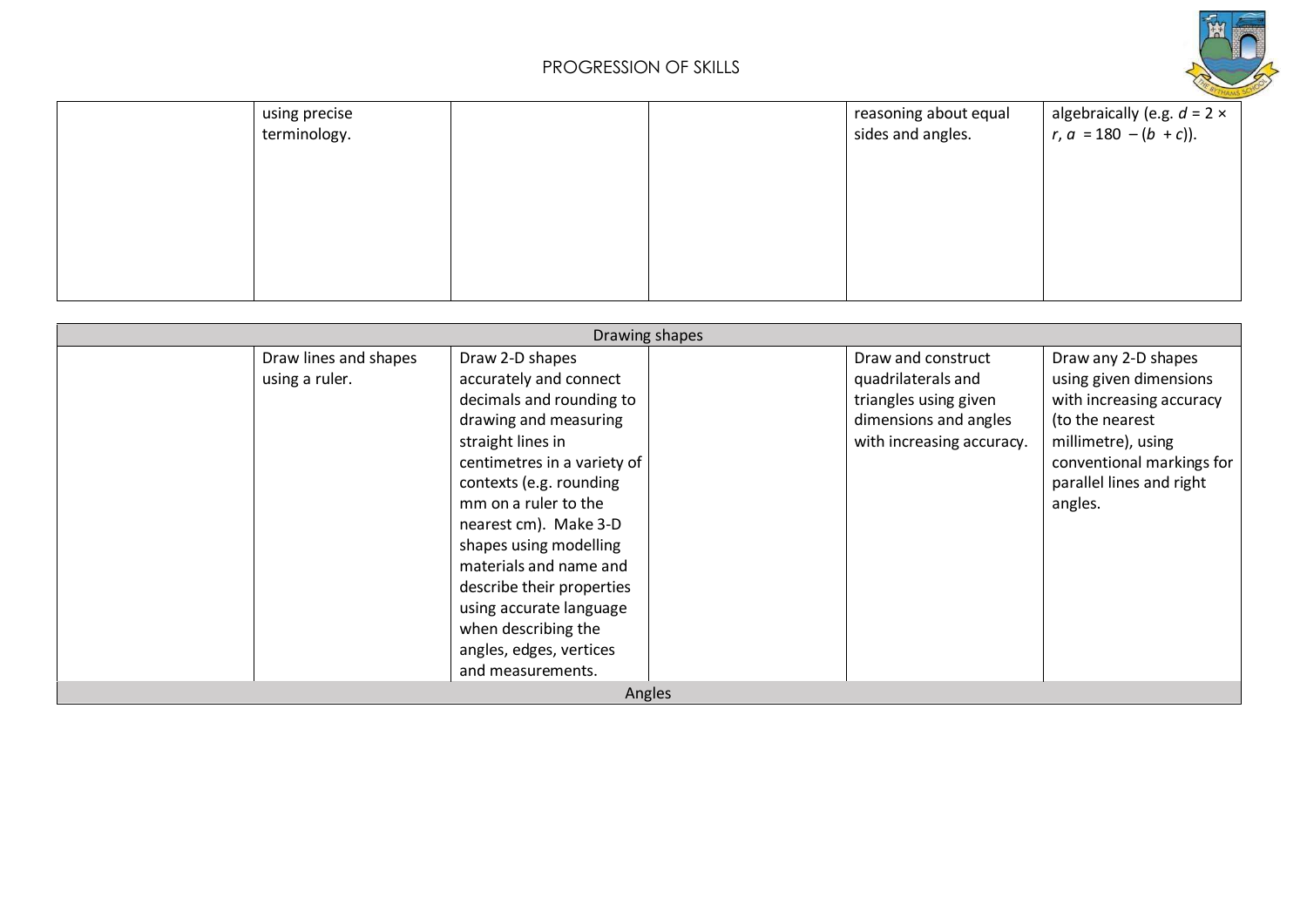

| Recognise angles as a<br>property of shape or a<br>description of a turn and<br>recognise if angles are                                                                                                                                                                                                                                                      | Identify and estimate<br>acute and obtuse angles in<br>polygons to compare<br>length of sides to decide if                                                                                             | Recognise that angles are<br>measured in degrees:<br>estimate and compare<br>acute, obtuse and reflex                                                                                                                                                                                                                                                            | Recognise angles where<br>they meet at a point, are<br>on a straight line or<br>vertically opposite, and                                                     |
|--------------------------------------------------------------------------------------------------------------------------------------------------------------------------------------------------------------------------------------------------------------------------------------------------------------------------------------------------------------|--------------------------------------------------------------------------------------------------------------------------------------------------------------------------------------------------------|------------------------------------------------------------------------------------------------------------------------------------------------------------------------------------------------------------------------------------------------------------------------------------------------------------------------------------------------------------------|--------------------------------------------------------------------------------------------------------------------------------------------------------------|
| obtuse or acute.<br>Identify right angles and<br>recognise that two right<br>angles make a half-turn,<br>three make three quarters<br>of a turn and four a<br>complete turn.<br>Identify whether angles<br>are greater than or less<br>than a right angle.<br>Identify horizontal and<br>vertical lines and pairs of<br>perpendicular and parallel<br>lines. | a polygon is regular or<br>irregular, and compare<br>and order angles up to<br>two right angles by size.                                                                                               | angles with increasing<br>accuracy and fluency.<br>Draw given angles and<br>measure them in degrees<br>(°), including acute, obtuse<br>and reflex angles with<br>increasing accuracy and<br>fluency.<br>Identify:<br>-angles at a point and one<br>whole turn (total 360°) -<br>angles at a point on a<br>straight line and $\frac{1}{2}$ a turn<br>(total 180°) | derive missing angles<br>with increasing fluency.                                                                                                            |
|                                                                                                                                                                                                                                                                                                                                                              |                                                                                                                                                                                                        | - other multiples of 90°<br>and 45° turns.                                                                                                                                                                                                                                                                                                                       |                                                                                                                                                              |
| Symmetry                                                                                                                                                                                                                                                                                                                                                     |                                                                                                                                                                                                        |                                                                                                                                                                                                                                                                                                                                                                  |                                                                                                                                                              |
|                                                                                                                                                                                                                                                                                                                                                              | Identify lines of symmetry<br>in any 2-D shape<br>presented in different<br>orientations. Complete a<br>symmetric figure with<br>respect to a vertical,<br>horizontal or diagonal<br>line of symmetry. | Continue to draw simple<br>symmetric figures, of<br>increasing complexity,<br>with respect to a specific<br>line of symmetry,<br>including diagonal mirror<br>lines.                                                                                                                                                                                             | Continue to draw<br>symmetric figures with<br>respect to a specific line of<br>symmetry, including<br>diagonal lines and<br>reflecting in four<br>quadrants. |
|                                                                                                                                                                                                                                                                                                                                                              | Position and direction                                                                                                                                                                                 |                                                                                                                                                                                                                                                                                                                                                                  |                                                                                                                                                              |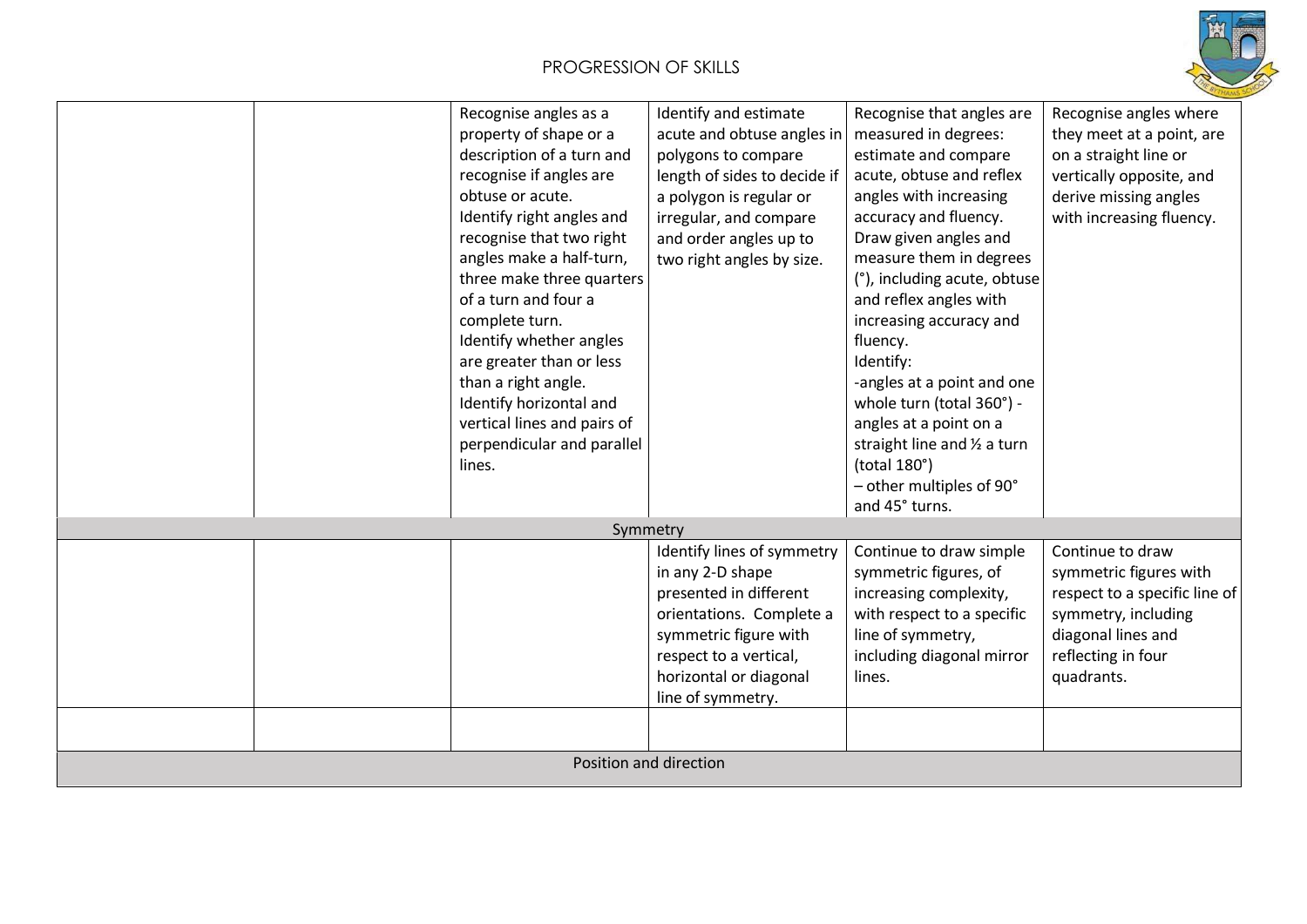

| Describe position,          | Use the concept and         | Continue to use the       | Plot specified points and | Identify, describe (using | Draw and label a pair of          |
|-----------------------------|-----------------------------|---------------------------|---------------------------|---------------------------|-----------------------------------|
| direction and movement,     | language of angles to       | concept and language of   | draw sides to complete a  | the related mathematical  | axes in all four quadrants        |
| progressing to whole, half, | describe 'turn' by applying | angles to describe        | given polygon. Describe   | vocabulary) and represent | with equal scaling and            |
| quarter and three-quarter   | rotations, including in     | position and direction to | movements between         | the position of a shape   | describe positions on the         |
| turns.                      | practical contexts (e.g.    | improve fluency.          | positions as translations | following a reflection or | full coordinate grid              |
|                             | children themselves         |                           | of a given unit to the    | translation and know that | (including the use of             |
|                             | moving in turns, giving     |                           | left/right and up/down    | the shape has not         | negative numbers).                |
|                             | instructions to other       |                           | with increasing fluency.  | changed                   | Draw and translate                |
|                             | children to do so and       |                           |                           |                           | shapes on the coordinate          |
|                             | programming robots,         |                           |                           |                           | plane, and reflect them in        |
|                             | using instructions given in |                           |                           |                           | the axes (expressed               |
|                             | right angles).              |                           |                           |                           | algebraically e.g.                |
|                             | Order and arrange           |                           |                           |                           | translating vertex $(a, b)$ to    |
|                             | combinations of             |                           |                           |                           | $(a-2, b+3)$ ; $(a, b)$ and $(a)$ |
|                             | mathematical objects in     |                           |                           |                           | $+ d, b + d$ ) being opposite     |
|                             | patterns and sequences,     |                           |                           |                           | vertices of a square of           |
|                             | including those in          |                           |                           |                           | side d                            |
|                             | different orientations.     |                           |                           |                           |                                   |

#### MATHEMATICS ESSENTIAL SKILLS Y1-Y6: MEASUREMENT

| KEY STAGE 1                                      |                        | LOWER KEY STAGE 2      |                        | UPPER KEY STAGE 2      |                        |  |
|--------------------------------------------------|------------------------|------------------------|------------------------|------------------------|------------------------|--|
| End of Y1 expectations                           | End of Y2 expectations | End of Y3 expectations | End of Y4 expectations | End of Y5 expectations | End of Y6 expectations |  |
| Length and height (including area and perimeter) |                        |                        |                        |                        |                        |  |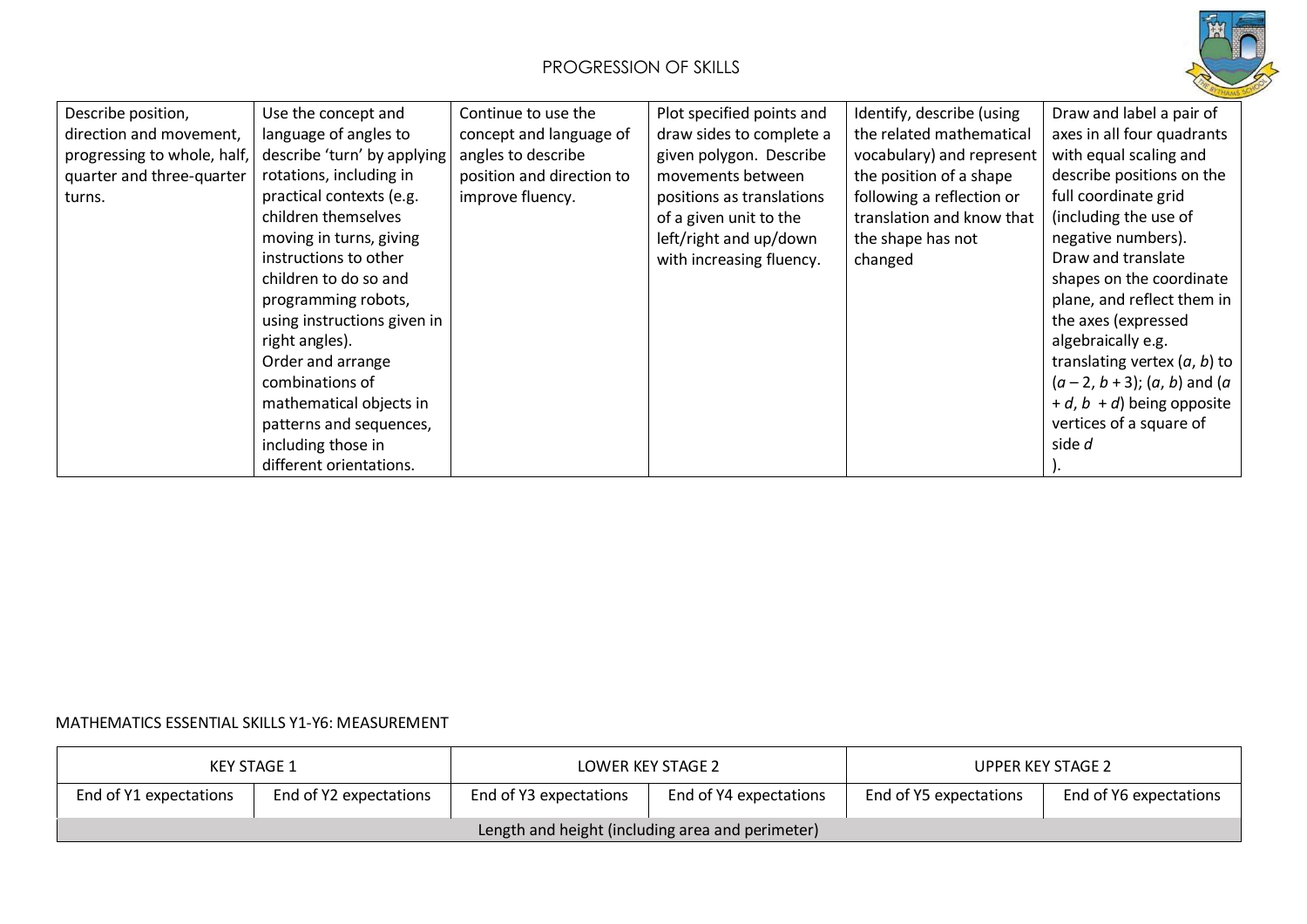

| Compare, describe and<br>solve practical problems<br>for lengths and heights<br>(e.g. long/short,<br>longer/shorter, tall/short,<br>double/half). Measure<br>with a ruler and begin to<br>record lengths and<br>heights in standard units<br>of measure. | Compare and order<br>lengths/heights and<br>record the results using >,<br>< and =. Choose and use<br>appropriate standard<br>units to estimate and<br>measure length/height in<br>any direction (m/cm) to<br>the nearest appropriate<br>unit using rulers and tape<br>measures with increasing<br>accuracy. | Measure, compare, add<br>and subtract lengths<br>(m/cm/mm) with<br>increasing fluency,<br>including with mixed<br>units. Measure the<br>perimeter of simple 2-D<br>shapes in m/cm/mm and<br>record results<br>independently. | Convert between<br>different units of<br>measure: centimetres to<br>millimetres, centimetres<br>to metres, kilometres to<br>metres and vice versa<br>with increasing fluency.<br>Measure and calculate the<br>perimeter of any<br>rectilinear figure in<br>centimetres and metres<br>and express the formula<br>for perimeter<br>algebraically as $2(a + b)$ ,<br>where $a$ and $b$ are the<br>dimensions in the same<br>unit. Find the area of<br>rectilinear shapes by<br>counting whole and half<br>centimetre squares and<br>recognise that area<br>relates to arrays and<br>multiplication. | Convert between<br>different units of metric<br>measure (e.g. kilometres<br>and metres; centimetres<br>and metres; centimetres<br>and millimetres) fluently,<br>with increasingly large<br>numbers. Recognise and<br>use approximate<br>equivalences between<br>metric units and common<br>imperial units, such as<br>inches and feet, with<br>increasing fluency.<br>Measure and calculate<br>the perimeter of<br>composite rectilinear<br>shapes in centimetres<br>and metres, including<br>finding missing lengths<br>(e.g. missing measures<br>questions can be<br>expressed algebraically: 4<br>$+ 2b = 20$ for a rectangle<br>of sides 2cm and b cm<br>and perimeter of 20 cm).<br>Calculate and compare<br>the area of rectangles<br>(including squares), using<br>standard units, square<br>centimetres<br>(cm <sup>2</sup> ) and square metres<br>$(m2)$ . Estimate the area | Use, read, write and<br>convert between standard<br>units, converting<br>measurements of length<br>from a smaller unit of<br>measure to a larger unit<br>and vice versa, using<br>decimal notation up to<br>three decimal places with<br>increasing fluency.<br>Convert between miles<br>and kilometres accurately<br>and connect to a linear<br>graphical representation.<br>Recognise and explain,<br>using examples how<br>shapes with the same<br>areas can have different<br>perimeters and vice<br>versa. Calculate the area<br>of parallelograms and<br>triangles. Use formulae<br>for the area of<br>rectangles, squares,<br>irregular shapes triangles<br>and parallelograms. |
|----------------------------------------------------------------------------------------------------------------------------------------------------------------------------------------------------------------------------------------------------------|--------------------------------------------------------------------------------------------------------------------------------------------------------------------------------------------------------------------------------------------------------------------------------------------------------------|------------------------------------------------------------------------------------------------------------------------------------------------------------------------------------------------------------------------------|--------------------------------------------------------------------------------------------------------------------------------------------------------------------------------------------------------------------------------------------------------------------------------------------------------------------------------------------------------------------------------------------------------------------------------------------------------------------------------------------------------------------------------------------------------------------------------------------------|---------------------------------------------------------------------------------------------------------------------------------------------------------------------------------------------------------------------------------------------------------------------------------------------------------------------------------------------------------------------------------------------------------------------------------------------------------------------------------------------------------------------------------------------------------------------------------------------------------------------------------------------------------------------------------------------------------------------------------------------------------------------------------------------------------------------------------------------------------------------------------------|----------------------------------------------------------------------------------------------------------------------------------------------------------------------------------------------------------------------------------------------------------------------------------------------------------------------------------------------------------------------------------------------------------------------------------------------------------------------------------------------------------------------------------------------------------------------------------------------------------------------------------------------------------------------------------------|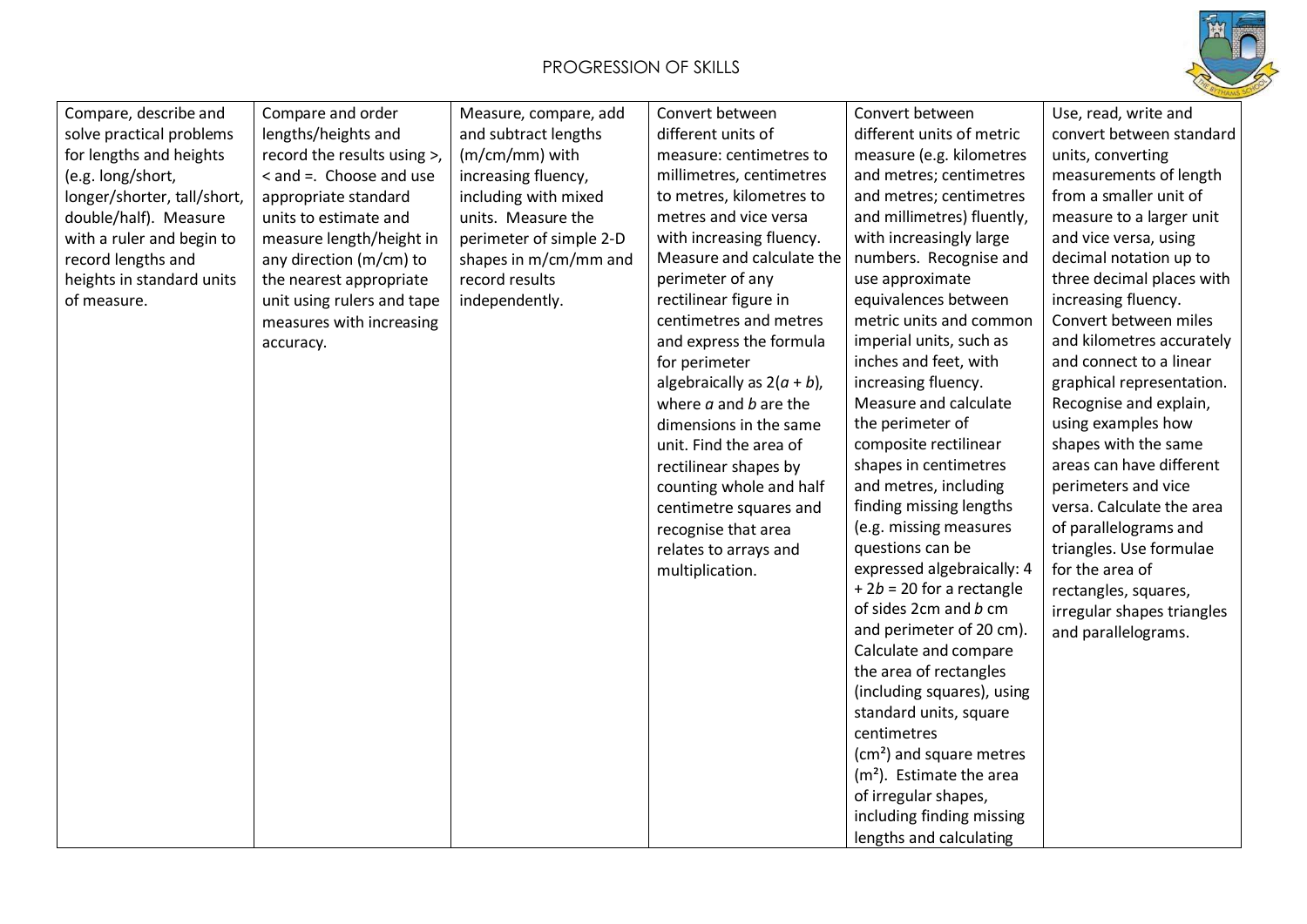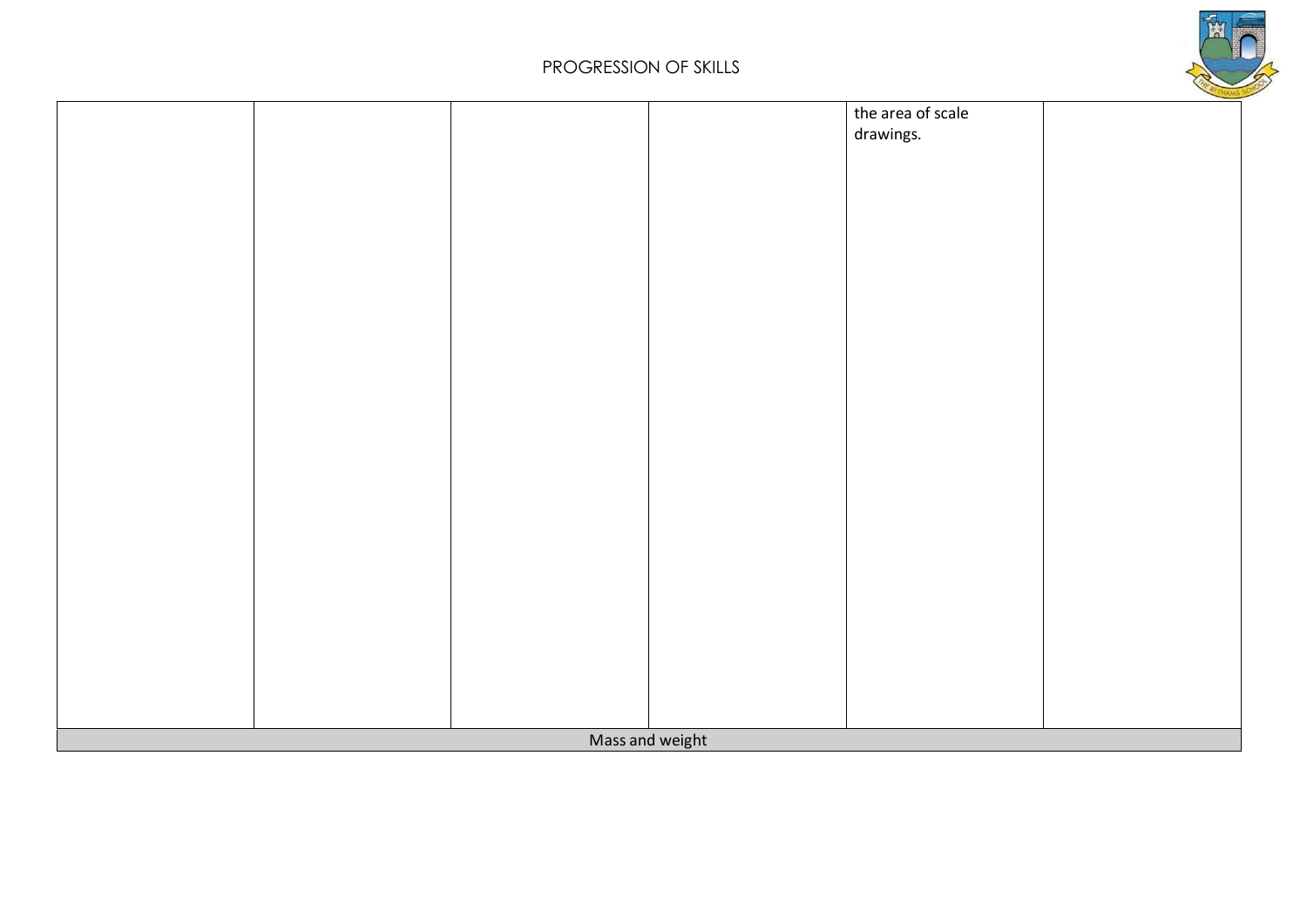

| Compare, describe and<br>solve practical problems<br>for mass or weight (e.g.<br>heavy/light, heavier than,<br>lighter than). Measure<br>using simple scales and<br>equipment and begin to<br>record mass/weight in<br>standard units of<br>measure.                     | Compare and order mass<br>and record the results<br>using<br>$>$ , $<$ and $=$ .<br>Choose and use<br>appropriate standard<br>units to estimate and<br>measure mass<br>(grams/kilograms) to the<br>nearest appropriate unit<br>using scales.                                                              | Measure, compare, add<br>and subtract mass (kg/g)<br>with increasing fluency,<br>including with mixed<br>units.               | Convert between<br>different units of<br>measure: grams to<br>kilograms and vice versa<br>with increasing fluency. | Convert between<br>different units of metric<br>measure (e.g. grams,<br>kilograms and tonnes)<br>fluently, with increasingly<br>large numbers. Recognise<br>and use approximate<br>equivalences between<br>metric units common<br>imperial units, such as<br>ounces and pounds, with<br>increasing fluency.                                                                                                                                                          | Use, read, write and<br>convert between standard<br>units, converting<br>measurements of mass<br>from a smaller unit of<br>measure to a larger unit,<br>and vice versa, using<br>decimal notation up to<br>three decimal places with<br>increasing fluency.                                                                                                                                                                                                                                                                       |
|--------------------------------------------------------------------------------------------------------------------------------------------------------------------------------------------------------------------------------------------------------------------------|-----------------------------------------------------------------------------------------------------------------------------------------------------------------------------------------------------------------------------------------------------------------------------------------------------------|-------------------------------------------------------------------------------------------------------------------------------|--------------------------------------------------------------------------------------------------------------------|----------------------------------------------------------------------------------------------------------------------------------------------------------------------------------------------------------------------------------------------------------------------------------------------------------------------------------------------------------------------------------------------------------------------------------------------------------------------|-----------------------------------------------------------------------------------------------------------------------------------------------------------------------------------------------------------------------------------------------------------------------------------------------------------------------------------------------------------------------------------------------------------------------------------------------------------------------------------------------------------------------------------|
|                                                                                                                                                                                                                                                                          |                                                                                                                                                                                                                                                                                                           |                                                                                                                               | Capacity and volume                                                                                                |                                                                                                                                                                                                                                                                                                                                                                                                                                                                      |                                                                                                                                                                                                                                                                                                                                                                                                                                                                                                                                   |
| Compare, describe and<br>solve practical problems<br>for capacity/volume<br>(e.g. full/empty, more<br>than, less than, half,<br>quarter).<br>Measure using simple<br>scales and equipment and<br>begin to record capacity<br>and volume in standard<br>units of measure. | Compare and order<br>capacity/volume and<br>record the results using >,<br>< and =. Choose and use<br>appropriate standard<br>units to estimate and<br>measure temperature (°C)<br>and capacity/volume<br>(litres/ml) to the nearest<br>appropriate unit, using<br>thermometers and<br>measuring vessels. | Measure, compare, add<br>and subtract<br>volume/capacity (I/ml)<br>with increasing fluency,<br>including with mixed<br>units. | Convert between<br>different units of<br>measure: millilitres to<br>litres with increasing<br>fluency.             | Convert between<br>different units of metric<br>measure (e.g.<br>litres and millilitres)<br>fluently, with increasingly<br>large numbers.<br>Recognise and use<br>approximate<br>equivalences between<br>metric units and common<br>imperial units, such as<br>pints, with increasing<br>fluency.<br>Estimate volume (e.g.<br>using $1 \text{ cm}^3$ blocks to<br>build cuboids, including<br>cubes) and capacity<br>(e.g. using water) with<br>increasing accuracy. | Use, read, write and<br>convert between<br>standard units,<br>converting<br>measurements of<br>volume from a smaller<br>unit of measure to a<br>larger unit, and vice<br>versa, using decimal<br>notation up to three<br>decimal places with<br>increasing fluency.<br>Recognise and use the<br>formulae for volume of<br>shapes (cubes, cuboids<br>and square-based<br>pyramids). Calculate,<br>estimate and compare<br>volume of cubes and<br>cuboids using standard<br>units, including<br>centimetre cubed (cm <sup>3</sup> ) |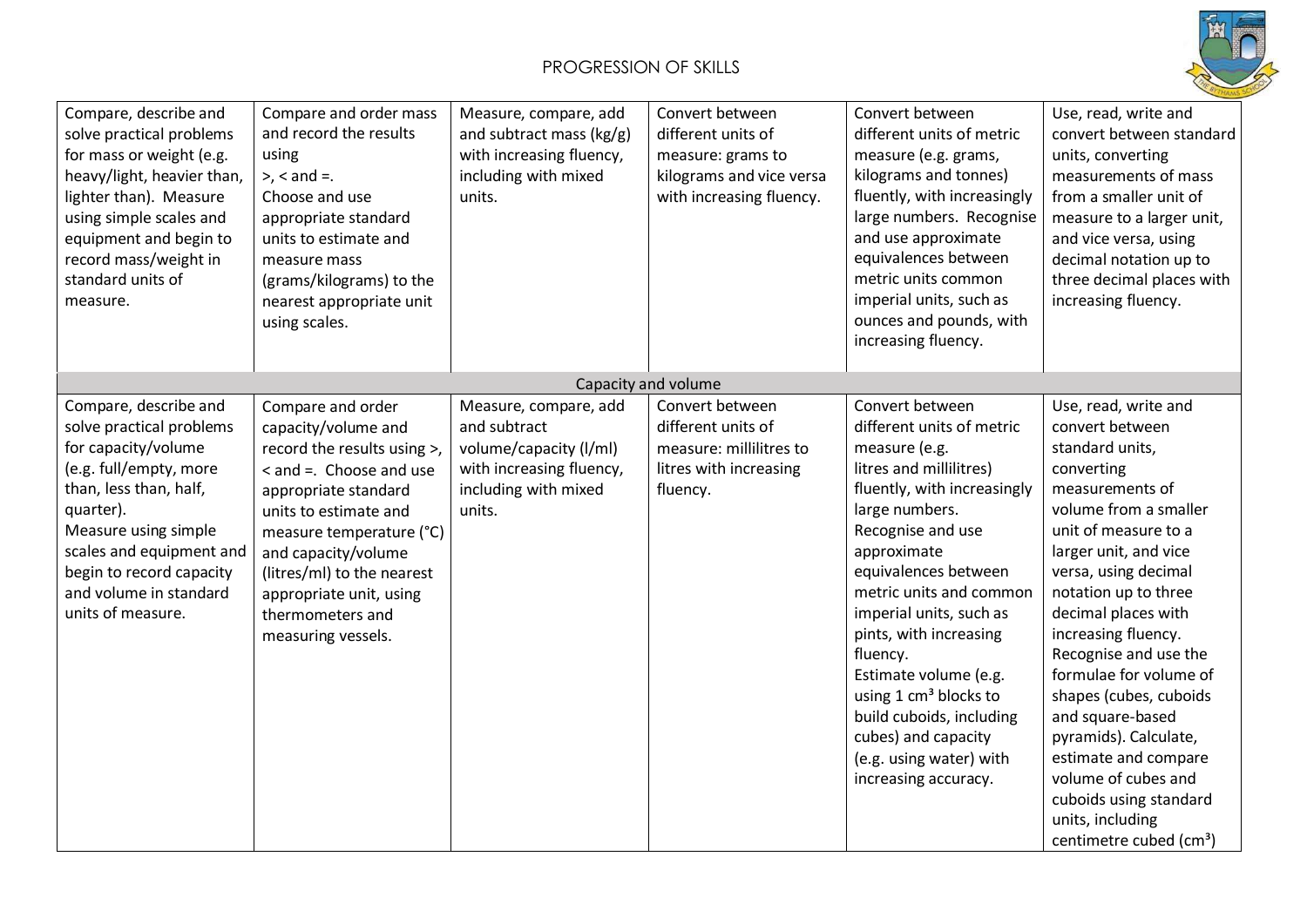

|                            |                         |                             |                         |                           | and cubic metres $(m^3)$                      |
|----------------------------|-------------------------|-----------------------------|-------------------------|---------------------------|-----------------------------------------------|
|                            |                         |                             |                         |                           | and extending to other                        |
|                            |                         |                             |                         |                           | units, such as mm <sup>3</sup> and<br>$km3$ . |
|                            |                         |                             |                         |                           |                                               |
|                            |                         |                             |                         |                           |                                               |
|                            |                         |                             |                         |                           |                                               |
|                            |                         |                             |                         |                           |                                               |
|                            |                         |                             |                         |                           |                                               |
|                            |                         |                             |                         |                           |                                               |
|                            |                         |                             |                         |                           |                                               |
|                            |                         |                             |                         |                           |                                               |
|                            |                         |                             |                         |                           |                                               |
|                            |                         |                             |                         |                           |                                               |
|                            |                         |                             |                         |                           |                                               |
|                            |                         |                             |                         |                           |                                               |
|                            |                         |                             |                         |                           |                                               |
|                            |                         |                             |                         |                           |                                               |
|                            |                         | Time                        |                         |                           |                                               |
| Sequence a number of       | Compare and sequence    | Compare durations of        | Convert between         | Solve problems involving  | Use, read, write and                          |
| events in chronological    | intervals of time,      | events (e.g. to calculate   | different units of      | converting between units  | convert between                               |
| order using language,      | including times to five | the time taken for a        | measure: hours to       | of time, including        | standard units,                               |
| such as: before and after, | minutes. Tell and write | journey), including finding | minutes (any number     | interpreting simple       | converting measurements                       |
| next, first, today,        | the time to five        |                             | e.g. $-128$ minutes = 2 | timetables (including all | of time from a smaller                        |
| yesterday,                 | minutes, including      |                             | hour 8 minutes          | units of time).           | unit of                                       |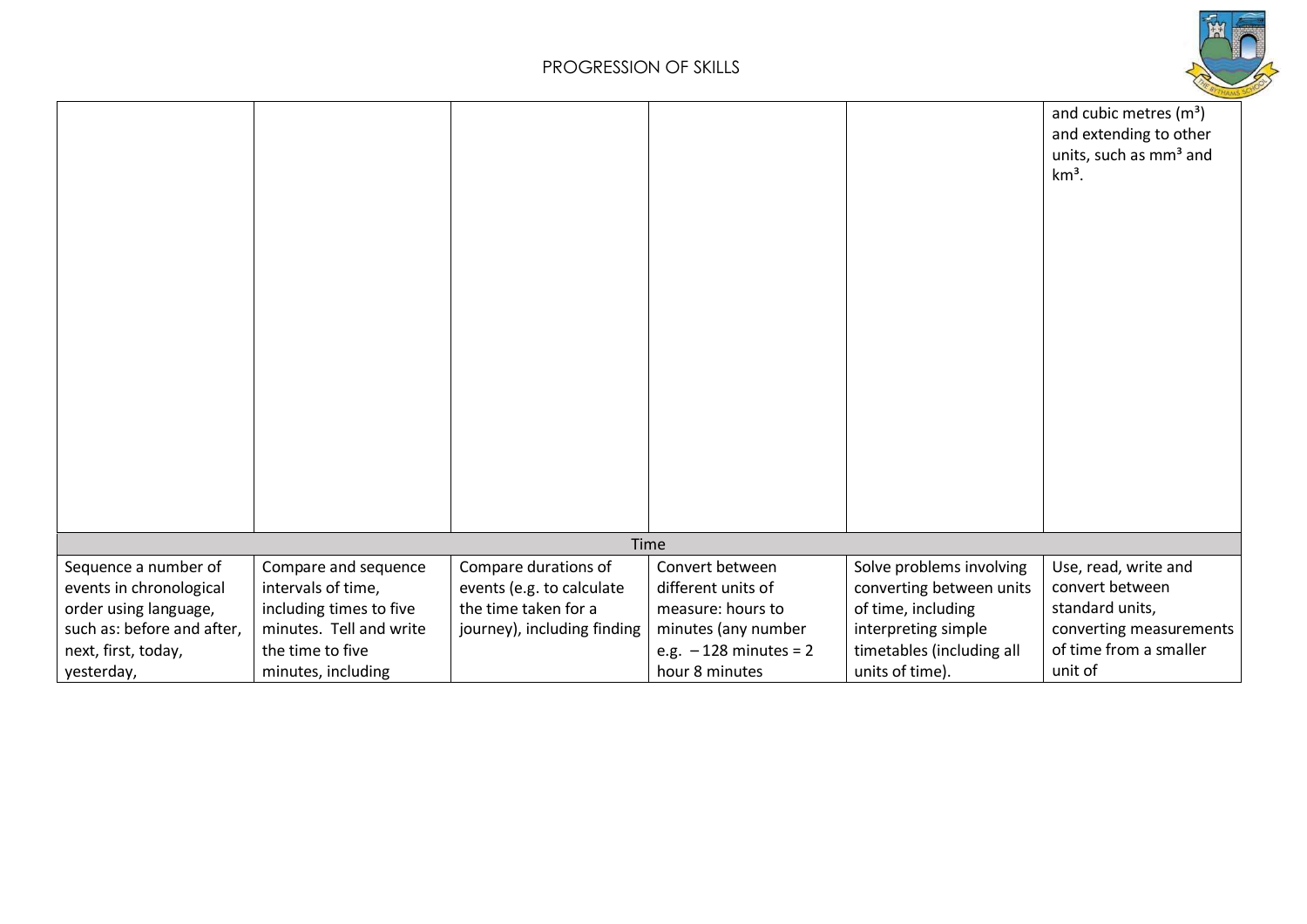

| tomorrow, morning,        | quarter past/to the hour  | time differences within 12 | $-214$ minutes = 3 hours  |              | measure to a larger unit, |
|---------------------------|---------------------------|----------------------------|---------------------------|--------------|---------------------------|
| afternoon and evening.    | and recognise and draw    | hours.                     | 34 minutes).              |              | and vice versa, and       |
| Recognise and use         | the hands on a clock face | Tell and write the time    | Read, write and convert   |              | make approximate          |
| language relating to      | independently to show     | from an analogue clock,    | time between analogue     |              | conversions to tell if    |
| dates, including days of  | these times, recording    | including using Roman      | and digital 12 and 24-    | an answer is |                           |
| the week, weeks,          | them with increasing      | numerals from I to XII,    | hour clocks with          | sensible.    |                           |
| months and years with     | fluency. Recall the       | and 12-hour and 24-hour    | increasing fluency. Solve |              |                           |
| increasing fluency.       | number of seconds in a    | clocks. Estimate and read  | problems involving        |              |                           |
| Compare, describe and     | minute, minutes in an     | time with increasing       | converting from hours to  |              |                           |
| solve practical problems  | hour and hours in a day,  | accuracy to the nearest    | minutes; minutes to       |              |                           |
| for time (e.g. quicker,   | and apply to simple time  | minute.                    | seconds; years to         |              |                           |
| slower, earlier, later).  | problems.                 | Record and compare time    | months; weeks to days.    |              |                           |
| Tell the time to the hour |                           | in terms of seconds,       |                           |              |                           |
| and half past the hour    |                           | minutes and hours.         |                           |              |                           |
| and draw the hands on a   |                           | Use vocabulary such as     |                           |              |                           |
| clock face to show these  |                           | o'clock, a.m./p.m.,        |                           |              |                           |
| times. Measure and        |                           | morning, afternoon,        |                           |              |                           |
| record time (hours,       |                           | noon and midnight.         |                           |              |                           |
| minutes, seconds).        |                           | Recall the number of       |                           |              |                           |
|                           |                           | seconds in a minute,       |                           |              |                           |
|                           |                           | minutes in an hour, hours  |                           |              |                           |
|                           |                           | in a day and days in each  |                           |              |                           |
|                           |                           | month, year and leap       |                           |              |                           |
|                           |                           | year and apply to solving  |                           |              |                           |
|                           |                           | time problems.             |                           |              |                           |
|                           |                           |                            | Money                     |              |                           |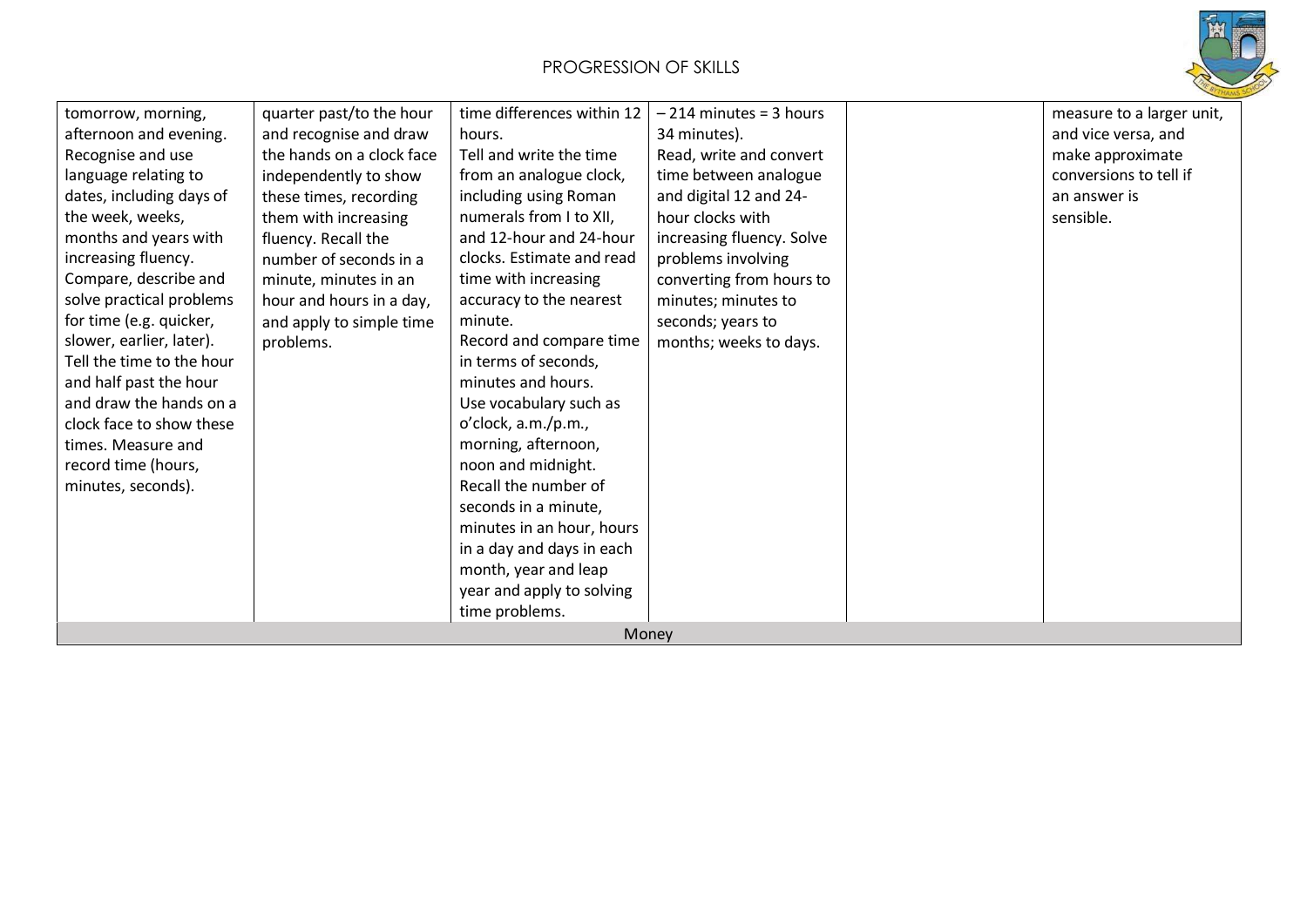

| Recognise and know the<br>value of different<br>denominations of coins<br>(including counting<br>coins), 1p, 2p, 5p, 10p,<br>20p, 50p, £1, £2 and<br>notes. Copy | Recognise and use<br>symbols for pounds (£)<br>and pence (p), combine<br>amounts to make a<br>particular value and<br>record pounds and<br>pence separately.<br>Find different<br>combinations of coins<br>(beyond five pounds) that<br>equal the same amounts<br>of money.<br>Solve simple problems in<br>a practical context,<br>involving addition and<br>subtraction of money of<br>the same unit, including<br>giving change. | Add and subtract<br>amounts of money to<br>give change, using both<br>£ and p in practical<br>contexts, including<br>formal written methods<br>(carrying and exchanging<br>when necessary). | Estimate, compare and<br>calculate different<br>measures, including<br>money in pounds and<br>pence, with increasing<br>fluency when using<br>decimal notation. | Continue to solve<br>problems involving<br>money, using all four<br>operations. | Solve problems involving<br>money, including all four<br>operations and fractions<br>and percentages of<br>amounts. |
|------------------------------------------------------------------------------------------------------------------------------------------------------------------|------------------------------------------------------------------------------------------------------------------------------------------------------------------------------------------------------------------------------------------------------------------------------------------------------------------------------------------------------------------------------------------------------------------------------------|---------------------------------------------------------------------------------------------------------------------------------------------------------------------------------------------|-----------------------------------------------------------------------------------------------------------------------------------------------------------------|---------------------------------------------------------------------------------|---------------------------------------------------------------------------------------------------------------------|
|                                                                                                                                                                  |                                                                                                                                                                                                                                                                                                                                                                                                                                    |                                                                                                                                                                                             | Problem Solving                                                                                                                                                 |                                                                                 |                                                                                                                     |
| Solve simple problems<br>involving all of the above.                                                                                                             | Solve simple problems<br>involving all of the above.                                                                                                                                                                                                                                                                                                                                                                               | Solve simple problems<br>involving all of the above.                                                                                                                                        | Solve problems involving<br>all of the above.                                                                                                                   | Use all four operations to<br>solve problems for all of<br>the                  | Solve problems for all of<br>the above, involving the<br>calculation and<br>conversion                              |
|                                                                                                                                                                  |                                                                                                                                                                                                                                                                                                                                                                                                                                    |                                                                                                                                                                                             |                                                                                                                                                                 | above, using decimal<br>notation, including<br>scaling.                         | of units of measure,<br>using decimal notation<br>to three decimal places<br>where appropriate.                     |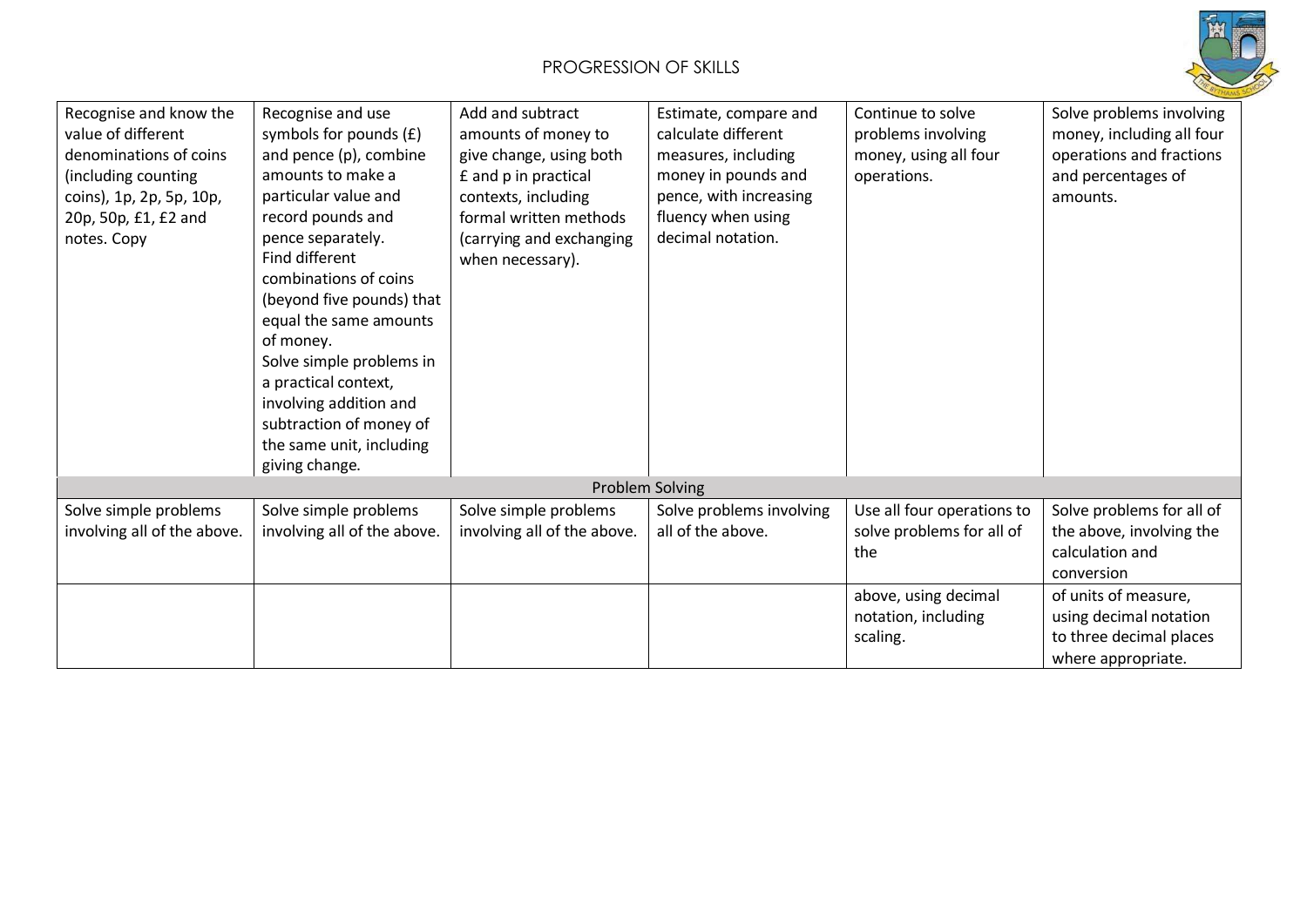

#### MATHEMATICS ESSENTIAL SKILLS Y1-Y6: STATISTICS

| <b>KEY STAGE 1</b>     |                                             | LOWER KEY STAGE 2                                           |                                                                        | <b>UPPER KEY STAGE 2</b>                                                                                                                                                        |                                                                                    |  |  |
|------------------------|---------------------------------------------|-------------------------------------------------------------|------------------------------------------------------------------------|---------------------------------------------------------------------------------------------------------------------------------------------------------------------------------|------------------------------------------------------------------------------------|--|--|
| End of Y1 expectations | End of Y2 expectations                      | End of Y3 expectations                                      | End of Y4 expectations                                                 | End of Y5 expectations                                                                                                                                                          | End of Y6 expectations                                                             |  |  |
|                        | Recording and organising                    |                                                             |                                                                        |                                                                                                                                                                                 |                                                                                    |  |  |
|                        | Construct<br>simple pictograms, tally       | Present data using bar<br>charts, pictograms and<br>tables. | Present discrete and<br>continuous data using<br>appropriate graphical | Read and complete<br>information in a range of<br>tables, including<br>timetables,                                                                                              | Construct pie charts and<br>line graphs and use these<br>to solve problems, making |  |  |
|                        | charts, block diagrams<br>and simple tables |                                                             | methods, including bar<br>charts and time graphs.                      | recording work<br>systematically.<br>Construct simple line<br>graphs within a given<br>context and connect work<br>on coordinates to their<br>interpretation of time<br>graphs. | connections to angles,<br>fractions and<br>percentages.                            |  |  |
| Interpreting           |                                             |                                                             |                                                                        |                                                                                                                                                                                 |                                                                                    |  |  |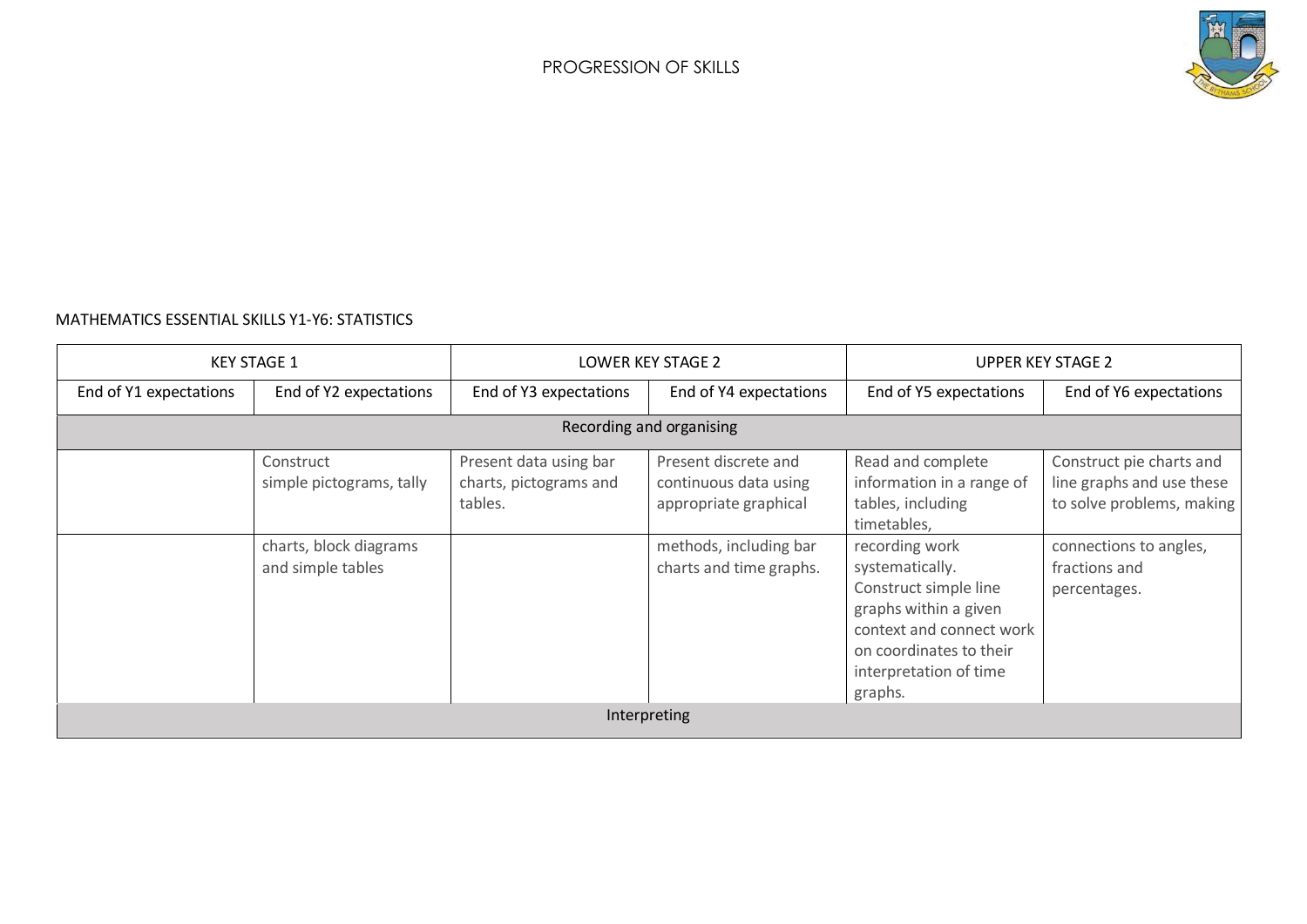

|          | Interpret simple<br>pictograms, tally charts,<br>block diagrams and<br>simple tables. Ask and<br>answer simple questions<br>by counting the number<br>of objects in each<br>category and sorting the<br>categories by quantity.<br>Ask and answer<br>questions about totalling<br>and compare categorical<br>data. | Interpret data using bar<br>charts, pictograms and<br>tables.                                                                                                                    | Interpret discrete and<br>continuous data using<br>appropriate graphical<br>methods, including bar<br>charts and time graphs.          | Read, complete and<br>interpret information in<br>tables, including<br>timetables. Connect<br>interpretations of time<br>graphs to work on<br>coordinates and scales,<br>thinking about and using<br>appropriate units.<br>Interpret simple line<br>graphs within a given<br>context and connect work<br>on coordinates to their<br>interpretation of time<br>graphs. | Interpret pie charts and<br>line graphs and use these<br>to solve problems,<br>making connections to<br>angles, fractions and<br>percentages.         |  |  |
|----------|--------------------------------------------------------------------------------------------------------------------------------------------------------------------------------------------------------------------------------------------------------------------------------------------------------------------|----------------------------------------------------------------------------------------------------------------------------------------------------------------------------------|----------------------------------------------------------------------------------------------------------------------------------------|-----------------------------------------------------------------------------------------------------------------------------------------------------------------------------------------------------------------------------------------------------------------------------------------------------------------------------------------------------------------------|-------------------------------------------------------------------------------------------------------------------------------------------------------|--|--|
|          | Using statistics and problem solving                                                                                                                                                                                                                                                                               |                                                                                                                                                                                  |                                                                                                                                        |                                                                                                                                                                                                                                                                                                                                                                       |                                                                                                                                                       |  |  |
|          |                                                                                                                                                                                                                                                                                                                    | Solve one-step and two-<br>step questions, using<br>information presented in<br>scaled bar charts,<br>pictograms and tables<br>(e.g. 'How many more?'<br>and 'How many fewer?'). | Solve comparison, sum<br>and difference problems<br>using information<br>presented in bar charts,<br>pictograms, tables and<br>graphs. | Solve comparison, sum<br>and difference problems<br>using information<br>presented in a line<br>graph. Decide<br>which representations of<br>data are the most<br>appropriate to support<br>the conclusion and state<br>the reasons why.                                                                                                                              | Solve comparison, sum<br>and difference problems<br>using information<br>presented in line graphs,<br>pie charts and graphs<br>with two sets of data. |  |  |
| Averages |                                                                                                                                                                                                                                                                                                                    |                                                                                                                                                                                  |                                                                                                                                        |                                                                                                                                                                                                                                                                                                                                                                       |                                                                                                                                                       |  |  |
|          |                                                                                                                                                                                                                                                                                                                    |                                                                                                                                                                                  |                                                                                                                                        |                                                                                                                                                                                                                                                                                                                                                                       | Calculate the mean with<br>increasingly large<br>numbers, including<br>decimals and negative<br>numbers.                                              |  |  |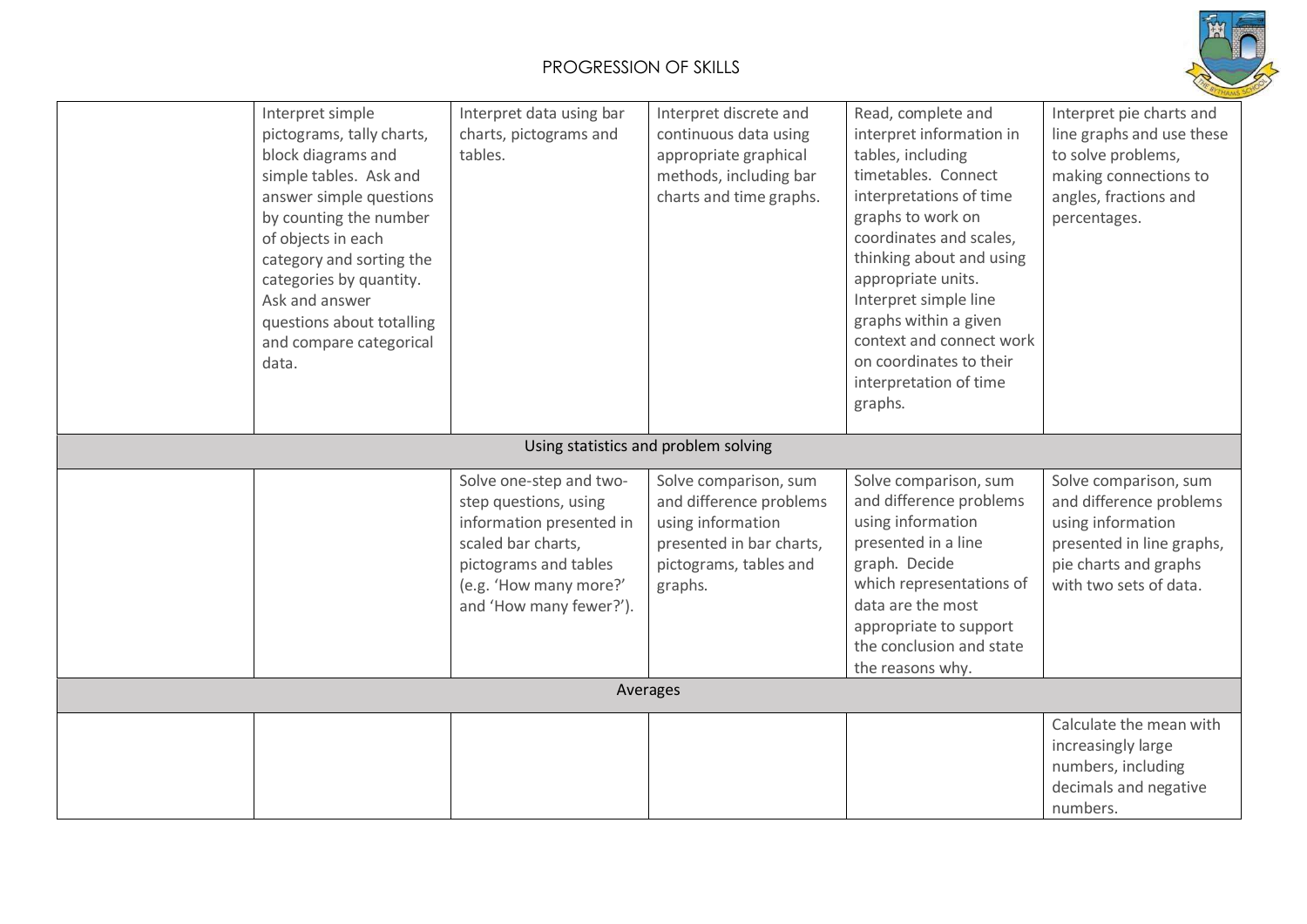

#### MATHEMATICS ESSENTIAL SKILLS Y1-Y6: ALGEBRA

| <b>KEY STAGE 1</b>                  |                        | LOWER KEY STAGE 2      |                        | <b>UPPER KEY STAGE 2</b> |                                                                                                                                                                                                                                                       |
|-------------------------------------|------------------------|------------------------|------------------------|--------------------------|-------------------------------------------------------------------------------------------------------------------------------------------------------------------------------------------------------------------------------------------------------|
| End of Y1 expectations              | End of Y2 expectations | End of Y3 expectations | End of Y4 expectations | End of Y5 expectations   | End of Y6 expectations                                                                                                                                                                                                                                |
| Formulae, expressions and equations |                        |                        |                        |                          |                                                                                                                                                                                                                                                       |
|                                     |                        |                        |                        |                          | Express missing number<br>problems algebraically<br>using all four operations<br>and mixed operations<br>(e.g. $3n + 5 = 20$ , what is<br>the value of n? If $n = 9$ ,<br>what is $9n + 2$ ?). Use and<br>choose simple formulae<br>in other contexts |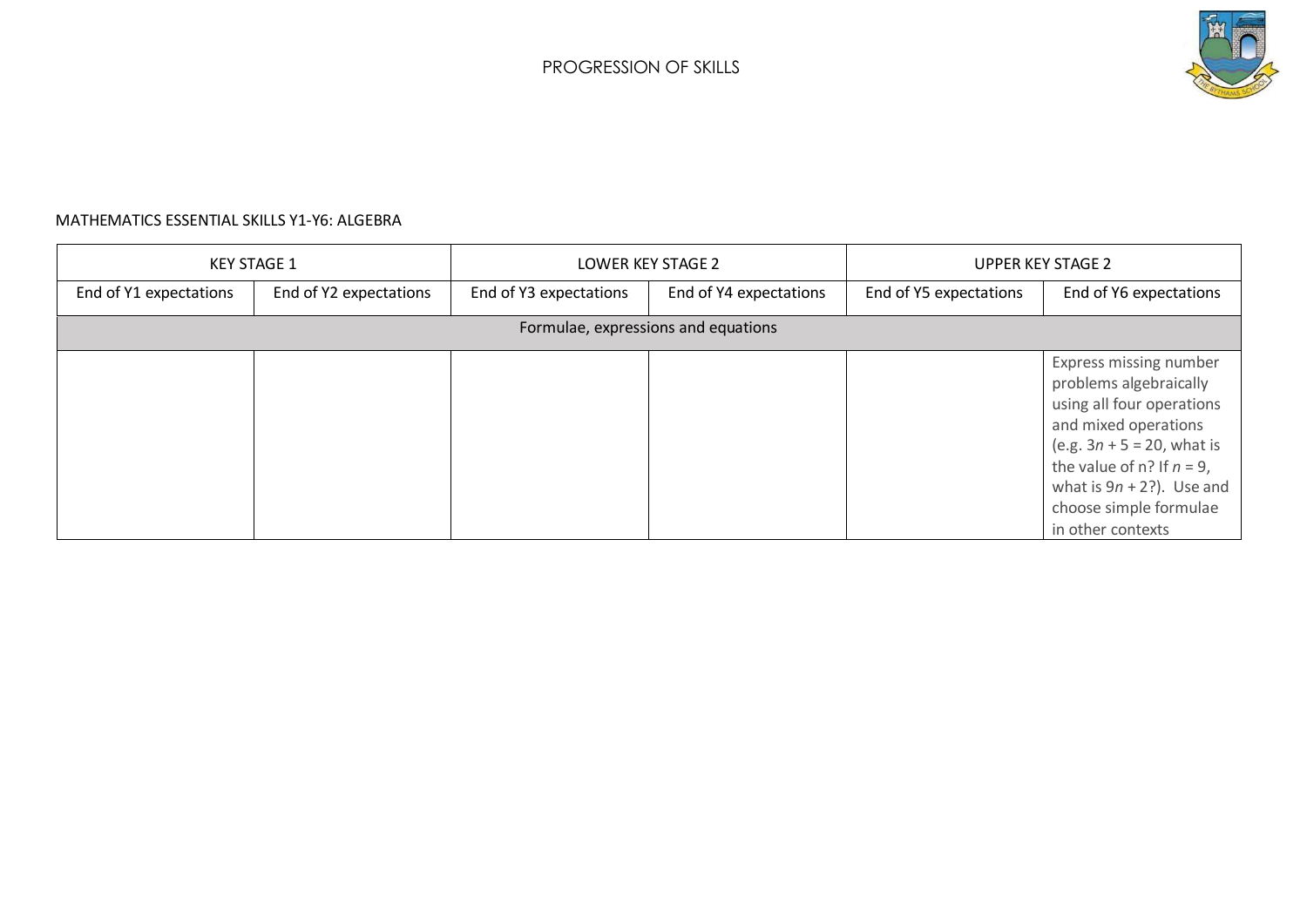

|                        | (e.g. to find missing<br>numbers, lengths,<br>coordinates and angles).<br>Find pairs of numbers<br>that satisfy an equation<br>involving two unknowns,<br>including solving<br>problems ad puzzles<br>(e.g. here are<br>three equations:<br>$-a + b + c = 30$<br>$a + b$<br>$= 24$<br>$\frac{1}{2}$<br>$b + c = 14$<br>$\overline{\phantom{m}}$<br>What are the values of $a$ ,<br>$b$ and $c$ ?).<br>Enumerate possibilities of<br>combinations of two<br>variables, including<br>solving problems and<br>puzzles (e.g. what two<br>numbers can add up to). |
|------------------------|--------------------------------------------------------------------------------------------------------------------------------------------------------------------------------------------------------------------------------------------------------------------------------------------------------------------------------------------------------------------------------------------------------------------------------------------------------------------------------------------------------------------------------------------------------------|
| Graphs and coordinates |                                                                                                                                                                                                                                                                                                                                                                                                                                                                                                                                                              |
|                        |                                                                                                                                                                                                                                                                                                                                                                                                                                                                                                                                                              |
|                        |                                                                                                                                                                                                                                                                                                                                                                                                                                                                                                                                                              |
| Sequences              |                                                                                                                                                                                                                                                                                                                                                                                                                                                                                                                                                              |
|                        | Generate and describe<br>linear sequences.                                                                                                                                                                                                                                                                                                                                                                                                                                                                                                                   |
| <b>Problem Solving</b> |                                                                                                                                                                                                                                                                                                                                                                                                                                                                                                                                                              |
|                        | Solve multi-step number<br>and practical problems<br>that involve all of the<br>above.                                                                                                                                                                                                                                                                                                                                                                                                                                                                       |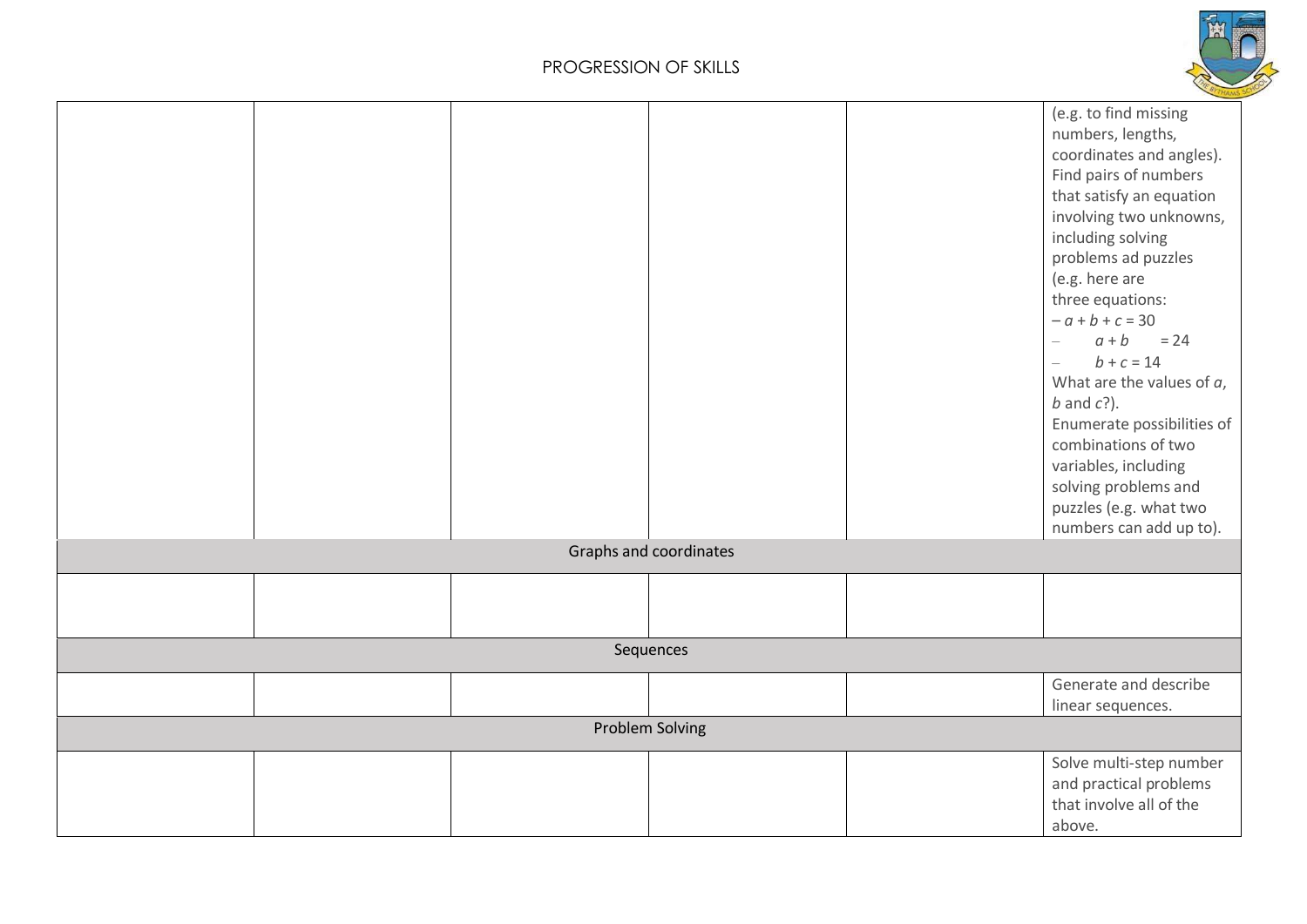

#### MATHEMATICS ESSENTIAL SKILLS Y1-Y6: PROBLEM SOLVING

| <b>KEY STAGE 1</b>                                                                                                                                                                                            |                                                                                                                                                                                                                                                                                                                          | LOWER KEY STAGE 2                                                                                                                                                                                                                                                                                                 |                                                                                                                                                                                                                                                       | <b>UPPER KEY STAGE 2</b>                                                                                                                                                                                                                                    |                                                                                                                                                                                                                                                                                                                      |
|---------------------------------------------------------------------------------------------------------------------------------------------------------------------------------------------------------------|--------------------------------------------------------------------------------------------------------------------------------------------------------------------------------------------------------------------------------------------------------------------------------------------------------------------------|-------------------------------------------------------------------------------------------------------------------------------------------------------------------------------------------------------------------------------------------------------------------------------------------------------------------|-------------------------------------------------------------------------------------------------------------------------------------------------------------------------------------------------------------------------------------------------------|-------------------------------------------------------------------------------------------------------------------------------------------------------------------------------------------------------------------------------------------------------------|----------------------------------------------------------------------------------------------------------------------------------------------------------------------------------------------------------------------------------------------------------------------------------------------------------------------|
| End of Y1 expectations                                                                                                                                                                                        | End of Y2 expectations                                                                                                                                                                                                                                                                                                   | End of Y3 expectations                                                                                                                                                                                                                                                                                            | End of Y4 expectations                                                                                                                                                                                                                                | End of Y5 expectations                                                                                                                                                                                                                                      | End of Y6 expectations                                                                                                                                                                                                                                                                                               |
|                                                                                                                                                                                                               |                                                                                                                                                                                                                                                                                                                          |                                                                                                                                                                                                                                                                                                                   | Interpretation                                                                                                                                                                                                                                        |                                                                                                                                                                                                                                                             |                                                                                                                                                                                                                                                                                                                      |
| Begin to make simple<br>mathematical<br>connections and apply<br>their knowledge to<br>similar situations. Talk<br>about a simple problem,<br>with adult support (e.g.<br>responding to simple<br>questions). | Make mathematical<br>connections and apply<br>their knowledge to similar<br>situations.<br>Use concrete resources<br>and pictorials to find a<br>starting point, identifying<br>key facts/relevant<br>information. Describe<br>ways of solving simple<br>problems orally or using<br>concrete resources and<br>pictures. | Interpret and use<br>mathematical symbols<br>and diagrams.<br>Use pictures, diagrams<br>and symbols to<br>communicate their<br>thinking/demonstrate a<br>solution or process.<br>Describe ways of solving<br>problems, explaining<br>choices and decisions<br>orally or using concrete<br>resources and pictures. | Interpret and describe<br>methods, choices and<br>solutions to puzzles and<br>problems, orally and in<br>writing, using pictures,<br>diagrams and symbols.<br>Recognise information in<br>one-step problems that is<br>key to solving the<br>problem. | Interpret problems, giving<br>clear explanations and<br>reasoning, orally and in<br>writing, using diagrams<br>and symbols.<br>Recognise and obtain<br>information that is key to<br>solving a problem.<br>Pose similar problems for<br>a partner to solve. | Explain and interpret<br>problems using<br>diagrams, graphs and<br>text; refine ways of<br>recording using images<br>and symbols. Recognise<br>and obtain necessary<br>information to carry<br>through a task and solve<br>mathematical problems.<br>Continue to pose similar<br>problems for a partner to<br>solve. |
| Reasoning                                                                                                                                                                                                     |                                                                                                                                                                                                                                                                                                                          |                                                                                                                                                                                                                                                                                                                   |                                                                                                                                                                                                                                                       |                                                                                                                                                                                                                                                             |                                                                                                                                                                                                                                                                                                                      |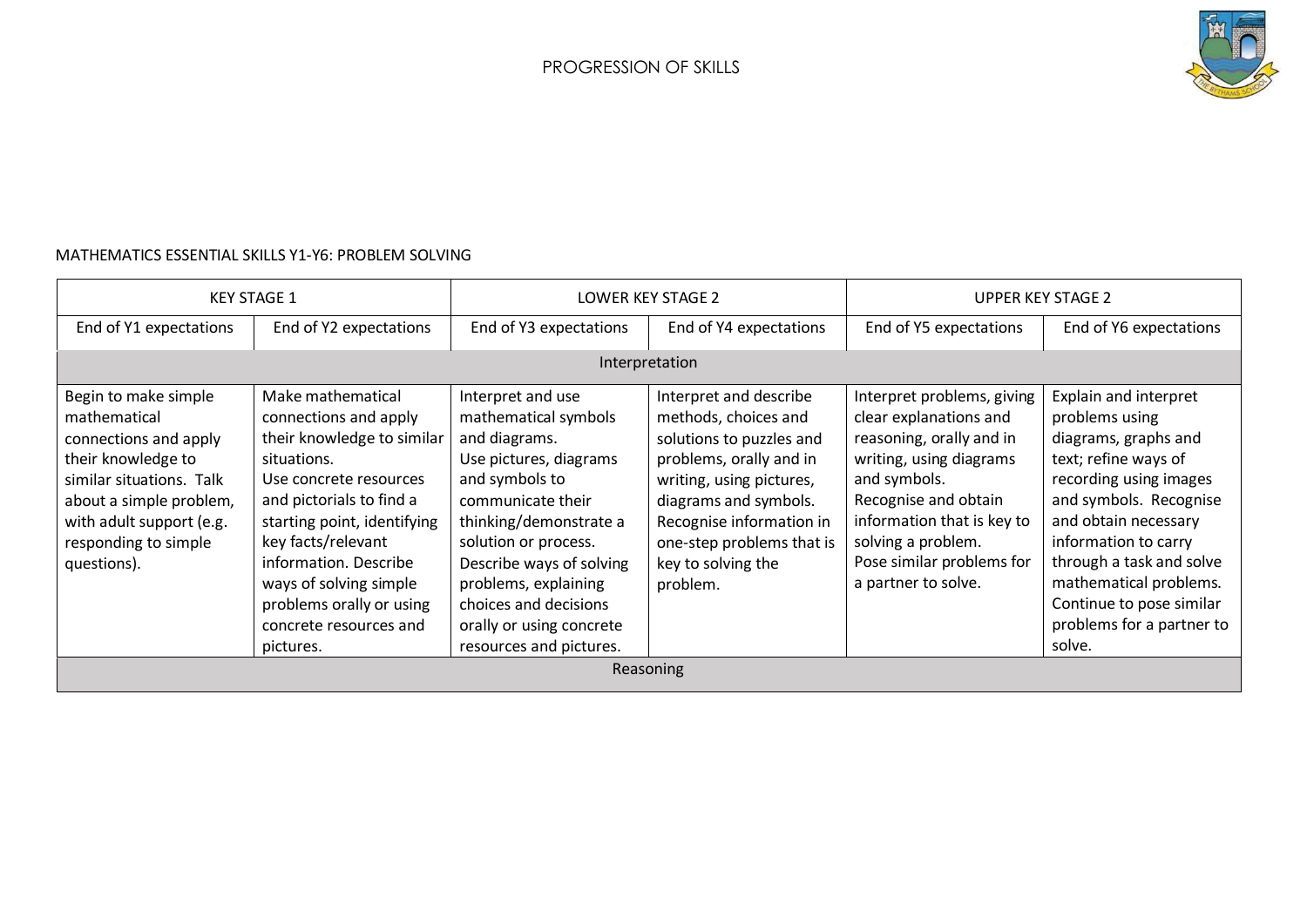

| Begin to describe<br>simple methods used<br>for basic number<br>problems. Listen to<br>others'<br>explanations and try to<br>make sense of them.                                                                                                                           | Describe solutions to<br>number and practical<br>problems, drawing on<br>experience, talking about<br>their own ideas, methods<br>and choices.<br>Talk about simple<br>problems and compare<br>answers.                                                                                                                                               | Describe methods they<br>use in their work for<br>simple number problems<br>and begin to test and<br>explain simple<br>mathematical statements<br>(e.g. the number 12 is<br>even so 12 counters can't<br>be shared between 3<br>children).<br>Listen to others'<br>explanations of simple<br>problems and compare<br>answers.         | Represent a puzzle or<br>problem using number<br>sentences, statements or<br>diagrams; use these to<br>solve the problem;<br>present and interpret the<br>solution in the context of<br>the problem. Discuss<br>their work, beginning to<br>explain their reasoning.                                    | Test and explain<br>mathematical statements<br>(e.g. when you divide an<br>even number by an odd<br>number there is always a<br>remainder).<br>Put a mathematical<br>problem into their own<br>words. Talk about<br>findings and solutions<br>with reference to<br>methods used.                                                                      | Respond to 'What if?<br>questions using<br>mathematical reasoning.<br>Reword a mathematical<br>problem and explain to<br>others how the problem<br>can be solved. Listen to<br>others' explanations of<br>problems and compare<br>and evaluate answers,<br>methods and strategies<br>used.<br>Draw simple conclusions<br>and give an explanation of<br>reasoning with examples,<br>including related<br>conjectures. |
|----------------------------------------------------------------------------------------------------------------------------------------------------------------------------------------------------------------------------------------------------------------------------|-------------------------------------------------------------------------------------------------------------------------------------------------------------------------------------------------------------------------------------------------------------------------------------------------------------------------------------------------------|---------------------------------------------------------------------------------------------------------------------------------------------------------------------------------------------------------------------------------------------------------------------------------------------------------------------------------------|---------------------------------------------------------------------------------------------------------------------------------------------------------------------------------------------------------------------------------------------------------------------------------------------------------|-------------------------------------------------------------------------------------------------------------------------------------------------------------------------------------------------------------------------------------------------------------------------------------------------------------------------------------------------------|----------------------------------------------------------------------------------------------------------------------------------------------------------------------------------------------------------------------------------------------------------------------------------------------------------------------------------------------------------------------------------------------------------------------|
|                                                                                                                                                                                                                                                                            |                                                                                                                                                                                                                                                                                                                                                       |                                                                                                                                                                                                                                                                                                                                       | Recording, presenting and organising                                                                                                                                                                                                                                                                    |                                                                                                                                                                                                                                                                                                                                                       |                                                                                                                                                                                                                                                                                                                                                                                                                      |
| Use role play and<br>concrete resources to<br>represent a simple<br>problem.<br>Represent a mathematical<br>problem using concrete<br>resources or pictures to<br>communicate their ideas.<br>Make simple jottings to<br>record results using<br>pictorial representation. | Use role play and<br>concrete resources to<br>represent a simple<br>problem, identifying key<br>facts/relevant<br>information.<br>Draw pictures, diagrams<br>and symbols to<br>communicate thinking or<br>demonstrate a solution<br>or process. Make simple<br>jottings to record results<br>using pictorial<br>representation and<br>number symbols. | Begin to develop their<br>own methods of<br>recording. Present<br>solutions to simple<br>problems in an organised<br>way (e.g. partitioning<br>numbers to add or<br>subtract). Begin to explain<br>decisions, methods and<br>results in pictorial, spoken<br>or written form, using<br>mathematical language<br>and number sentences. | Begin to organise written<br>work systematically (e.g.<br>record results in order).<br>Present solutions to<br>simple problems in an<br>organised way and explain<br>decisions, methods and<br>results in pictorial, spoken<br>or written form, using<br>mathematical language<br>and number sentences. | Organise written work<br>systematically for a range<br>of problem types (e.g.<br>adjust accordingly when<br>using trial and error).<br>Represent a puzzle or<br>problem by identifying<br>and recording the<br>information or<br>calculations needed to<br>solve it; find possible<br>solutions and confirm<br>them in the context of the<br>problem. | Organise written work<br>systematically, from the<br>onset, for a range of<br>problem types.<br>Decide upon the best way<br>to represent their<br>conclusions, using<br>appropriate recording.<br>Tabulate systematically<br>the information in a<br>puzzle or problem.<br>Identify and record the<br>steps or calculations<br>needed to solve it, using<br>symbols where<br>appropriate. Interpret                  |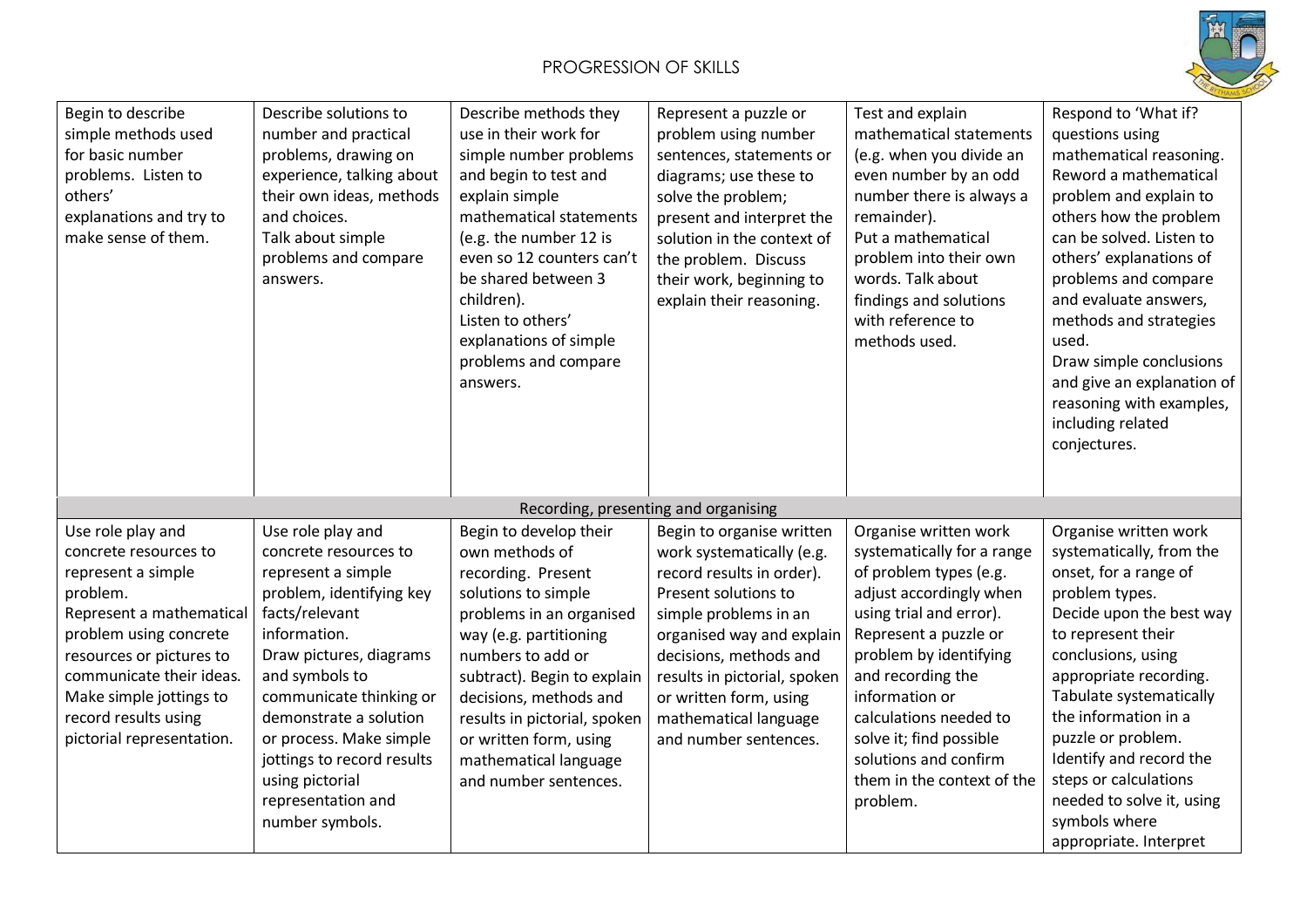

|                                                                                                                           |                                                                                                                                          |                                                                                                                                 |                                                                                                                                                          |                                                                                                                                                                                                                                                                                                      | solutions in the original<br>context and check their<br>accuracy.                                                                                                                                                                                                                                                               |
|---------------------------------------------------------------------------------------------------------------------------|------------------------------------------------------------------------------------------------------------------------------------------|---------------------------------------------------------------------------------------------------------------------------------|----------------------------------------------------------------------------------------------------------------------------------------------------------|------------------------------------------------------------------------------------------------------------------------------------------------------------------------------------------------------------------------------------------------------------------------------------------------------|---------------------------------------------------------------------------------------------------------------------------------------------------------------------------------------------------------------------------------------------------------------------------------------------------------------------------------|
|                                                                                                                           |                                                                                                                                          |                                                                                                                                 | Problem solving strategies                                                                                                                               |                                                                                                                                                                                                                                                                                                      |                                                                                                                                                                                                                                                                                                                                 |
| Use concrete resources<br>(e.g. cubes, counters,<br>numicon) and pictorial<br>representation to solve<br>simple problems. | Use structured apparatus<br>(e.g. counters, money,<br>numicon, dienes, place<br>value cards, 100<br>square/number line) and<br>pictorial | Choose and use<br>structured apparatus,<br>appropriate to task, to<br>support problem solving.                                  | Begin to use trail and<br>error when problem<br>solving. Try different<br>approaches and find<br>ways of overcoming                                      | Search for a solution by<br>trying out ideas of their<br>own and adjust<br>accordingly.                                                                                                                                                                                                              | Identify information that<br>is necessary to solve a<br>problem and determine<br>what is missing.                                                                                                                                                                                                                               |
|                                                                                                                           | representation to<br>solve simple<br>problems. Begin to<br>make their own<br>suggestions of ways<br>to tackle simple<br>problems.        | Make their own<br>suggestions and use their<br>own strategies to tackle<br>problems.<br>Identify simple patterns in<br>results. | difficulties that arise<br>when they are solving<br>problems. Identify simple<br>patterns in results and use<br>them to find other<br>possible outcomes. | Begin to adopt a<br>suggested model or<br>systematic approach.<br>Identify patterns as they<br>work and use these<br>patterns to find other<br>outcomes. Make<br>generalisations with the<br>assistance of probing<br>questions and prompts.<br>Evaluate their work and<br>strategies independently. | Break a problem into<br>simpler steps before<br>solving. Identify patterns<br>as they work and form<br>their own<br>generalisations/rules in<br>words.<br>Review their own work<br>and strategies<br>independently and<br>suggest other problem<br>solving strategies which<br>they could have used.<br>Begin to understand and |